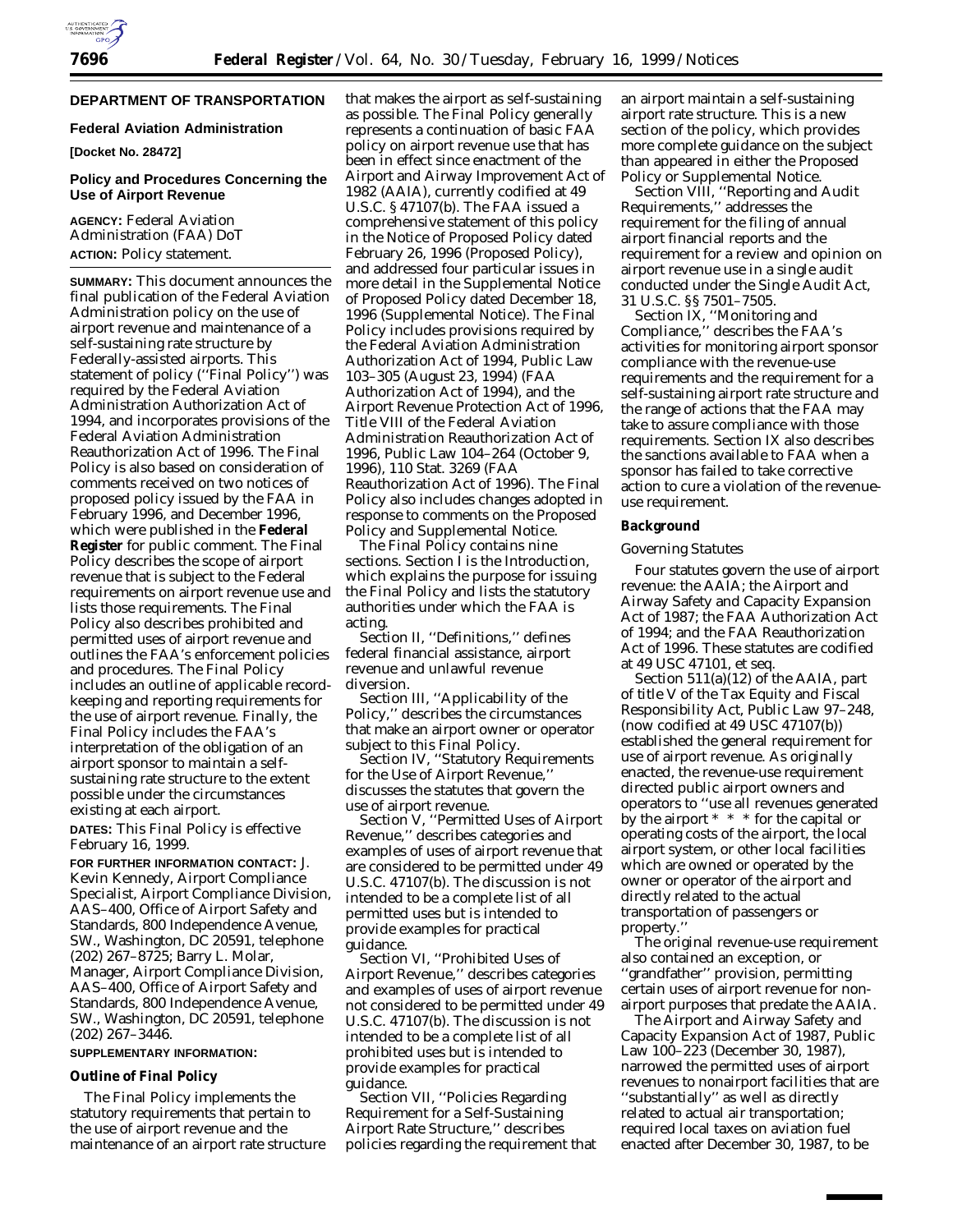spent on the airport or, in the case of state taxes on aviation fuel, state aviation programs or noise mitigation on or off the airport; and slightly modified the grandfather provision.

The FAA Authorization Act of 1994 Act included three sections regarding airport revenue.

Section 110 added a policy statement to Title 49, Chapter 471, ''Airport Development,'' concerning the preexisting requirement that airports be as self-sustaining as possible, 49 USC § 47101(a)(13).

Section 111 added a new sponsor assurance requiring airport owners or operators to submit to the Secretary and to make available to the public an annual report listing all amounts paid by the airport to other units of government, and the purposes for the payments, and a listing of all services and property provided to other units of government and the amount of compensation received. Section 111 also requires an annual report to the Secretary containing information on airport finances, including the amount of any revenue surplus and the amount of concession-generated revenue.

Section 112(a) requires the Secretary to establish policies and procedures that will assure the prompt and effective enforcement of the revenue-use requirement and the requirement that airports be as self-sustaining as possible.

Section 112(b) amends 49 USC § 47111, ''Payments under project grant agreements,'' to provide the Secretary, with certain limitations, to withhold approval of a grant application or a new application to impose a Passenger Facility Charge (PFC) for violation of the revenue-use requirement. Section 112(c) authorizes the Secretary to impose civil penalties up to a maximum of \$50,000 on airport sponsors for violations of the revenue retention requirement. Section 112(d) requires the Secretary, in administering the 1994 Authorization Act's revenue diversion provisions and the AIP discretionary grants, to consider the amount being lawfully diverted pursuant to the grandfathering provision by the sponsor compared to the amount being sought in discretionary grants in reviewing the grant application. Consequently, in addition to the prohibition against awarding grants to airport sponsors that have illegally diverted revenue, the FAA considers the lawful diversion of airport revenues by airport sponsors under the grandfather provision as a factor militating against the distribution of discretionary grants to the airport, if the amounts being lawfully diverted exceed the amounts so lawfully diverted in the airport's first year after August 23, 1994.

Section 112(e), which amended the Anti-Head Tax Act, 49 USC § 40116(d)(2)(A), prohibits a State, political subdivision, or an authority acting for a State or political subdivision from collecting a new tax, fee, or charge which is imposed exclusively upon any business located at a commercial service airport or operating as a permittee of the airport, other than a tax, fee, or charge utilized for airport or aeronautical purposes.

Title VIII of the FAA Reauthorization Act of 1996 included new provisions on the use of airport revenue. Among other things, section 804 codifies the preexisting grant-assurance based revenue-use requirement as 49 U.S.C. § 47133. Section 804 also expands the application of the revenue-use restriction to any airport that is the subject of Federal assistance.

Section 805, codified as 49 U.S.C. § 47107(m) *et seq.*, requires recipients of Federal assistance for airports who are subject to the Single Audit Act to include a review and opinion on airport revenue use in single audit reports.

Under section 47107(n), the Secretary, acting through the Administrator of the FAA, will perform fact finding and conduct hearings in certain cases; may withhold funds that would have otherwise been made available under Title 49 of the U.S. Code to a sponsor including another public entity of which the sponsor is a member entity, and may initiate a civil action under which the sponsor shall be liable for a civil penalty, if the Secretary receives a report disclosing unlawful use of airport revenue. Section 47107(n) also includes a statute of limitations that prevents the recovery of funds illegally diverted more than six years after the illegal diversion occurs. The Secretary is also authorized to recover civil penalties in the amount of three times the unlawfully diverted airport revenue under 49 U.S.C. § 46301(n)(5).

Section 47107(o) requires the Secretary to charge a minimum annual rate of interest on the amount of any illegal diversion of revenues. Interest is due from the date of the illegal diversion.

Section 47107(l)(5) imposes a statute of limitation of six years after the date on which the expense is incurred for repayment of sponsor claims for reimbursement of past expenditures and contributions on behalf of the airport. A sponsor may claim interest on the amount due for reimbursement, but only from the date the Secretary determines that the airport owes a sponsor.

#### *Procedural History*

In response to provisions in the 1994 Authorization Act, the FAA issued the Proposed Policy. (61 FR 7134, February 26, 1996) After reviewing all comments received in response to the notice, the FAA issued the Supplemental Notice on December 11, 1996, and requested further public comment. (61 FR 66735, December 18, 1996) Although the FAA published both documents as proposed policies, both notices stated that the FAA would apply the policies in reviewing revenue-use issues pending publication of a final policy.

The Department received 32 comments on the Proposed Policy and received 50 comments on the Supplemental Notice. Comments were received from airport owners and operators, airline organizations, transit authorities, and affected businesses and organizations. Most of the commenters were airport owners and operators. The Airport Council International-North America and the American Association of Airport Executives also provided comments supporting the sponsor/ operator positions. Two major groups commented on behalf of the airlines the Air Transport Association of America and the International Air Transport Association.

The Aircraft Owners and Pilots Association and the National Air Transportation Association commented on behalf of the general aviation and private aircraft owners. AOPA was primarily concerned with sponsor/ airport accountability and the prompt and effective enforcement of the revenue diversion prohibitions.

Several port authorities, transit authorities, environmental groups, other public interest groups, trade associations, private businesses and individuals commented on a variety of specific issues.

The following discussion of comments is organized by issue rather than by commenter. Issues are discussed in the order they arise in the Final Policy. Airport proprietors and their representatives who took similar positions on an issue are collectively referred to as ''airport operators.'' Airlines and airline trade associations are referred to as ''air carriers'' when the organizations took common positions. The summary of comments is intended to represent the general divergence or correspondence in commenters' views on various issues. It is not intended to be an exhaustive restatement of the comments received.

In addition, many comments on the original notice of proposed policy were addressed in the supplemental notice.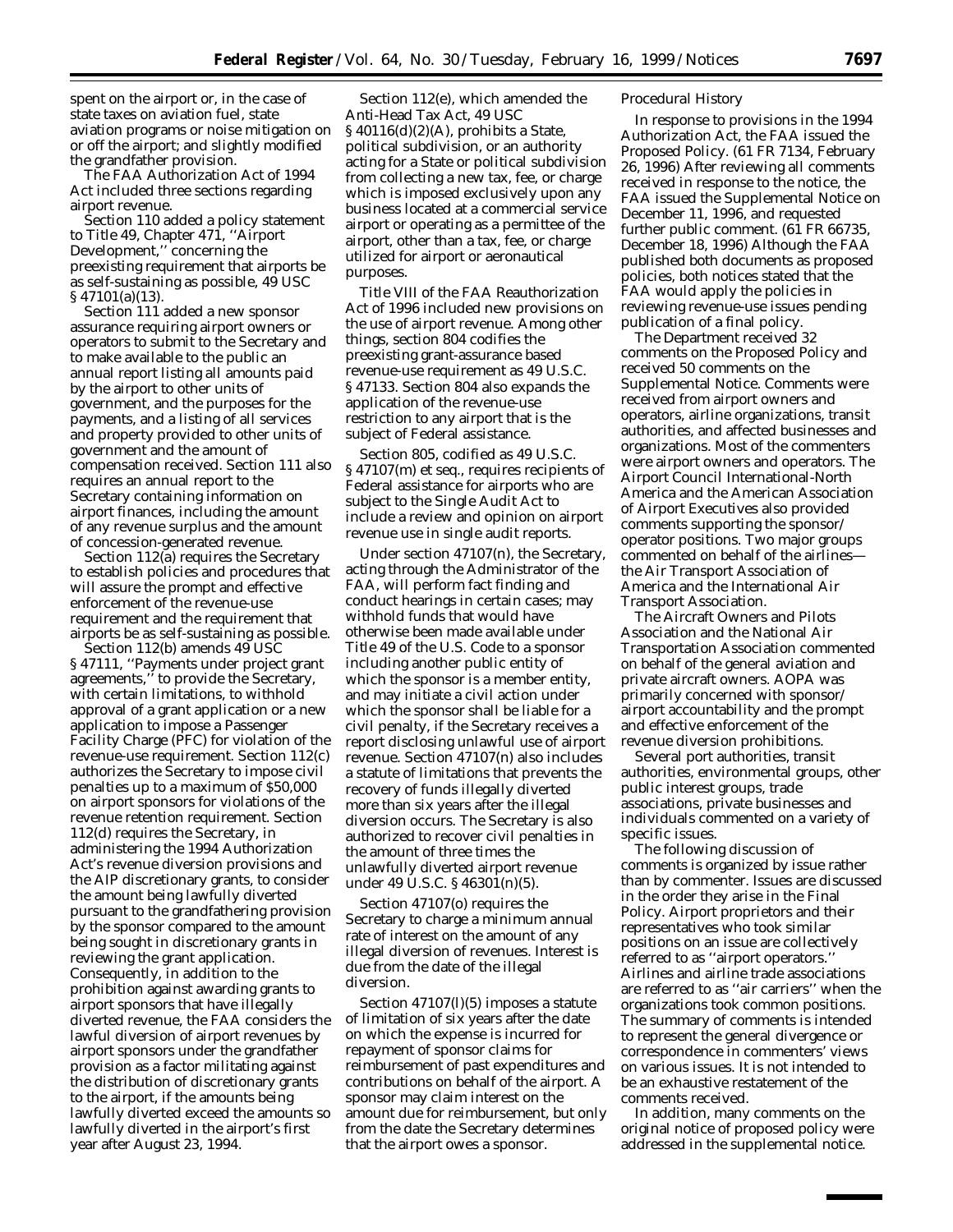Those comments are not addressed again in this discussion.

The FAA considered all comments received, even if they are not specifically identified in this summary.

#### **Discussion of Comments by Issue**

#### *1. Applicability*

a. Applicability of Policy to Privately Owned Airports

In accordance with the statutes in effect at the time it was published, the Proposed Policy applied only to public agencies that had received AIP grants for airport development. The Proposed Policy included a specific statement that it did not apply to privately owned airports that had taken AIP grants while under private ownership. The Supplemental Notice did not modify these provisions.

*The Comments:* A public interest group concerned about reducing airport noise and mitigating its impacts recommended that the policy should apply to operators of privately owned airports.

*Final Policy:* The new statutory provision added by the Reauthorization Act of 1996, governing the restriction on the use airport revenue, 49 U.S.C. § 47133, does not differentiate between publicly or privately owned airports. The statute applies to all airports that have received Federal assistance. Under the AAIA certain privately-owned airports that are available for public use are eligible to receive airport development grants. As a result, any privately owned airport that receives an AIP grant after October 1, 1996, (the effective date of the FAA Reauthorization Act of 1996), is subject to the revenue use requirements. The applicability section of the Final Policy, Section III, is modified to reflect the expansion of the revenue-use requirement to include privately-owned airports.

b. Applicability of Policy to Publicly and Privately Owned Airports Subject to Federal Assistance

As a result of the same change in the law, recipients of Federal assistance provided after October 1, 1996, other than AIP grants, are also subject to the revenue-use restrictions. However, the Reauthorization Act of 1996 did not define Federal assistance, and the legislative history does not provide guidance on the meaning of this term. In addition, it did not explicitly address the status of airports that received Federal assistance other than AIP airport development grants before October 1, 1996, and therefore were not already bound by the revenue use

restrictions. These issues are addressed in the Final Policy, based on the FAA's review of the statute, its legislative history and relevant judicial decisions.

Applicability of the revenue-use requirement under § 47133 depends on the definition of the term ''Federal assistance.'' In the absence of guidance in the statute and legislative history, the FAA has relied on the interpretation given to the similar term ''Federal financial assistance'' in Federal regulations and court decisions. 28 CFR part 41, ''Implementation of Executive Order 12250, Non-discrimination on the Basis of Handicap in Federally Assisted Programs,'' section 41.4(e) establishes the definition of ''Federal financial assistance'' for all Federal agencies implementing § 504 of the Rehabilitation Act of 1973, 29 U.S.C. § 794. That definition is in turn subject to the limitation of the Department of Transportation v. Paralyzed Veterans, 477 U.S. 597 (1986) (Paralyzed Veterans), which specifically addressed the issue of whether certain facilities and services provided by the FAA in managing the national airspace system constituted federal assistance. That decision held that the provision of air navigation services and facilities to airlines by the FAA did not make the commercial airline passenger service a Federally assisted program within the meaning of § 504.

The FAA's interpretation of the term ''Federal assistance'' is included in Section II of the Final Policy, Definitions. The Final Policy's definition of ''Federal assistance'' adapts the generalized language of 28 CFR § 41.4(e) to the specific circumstances of airports receiving Federal support and reflects the holding of the Paralyzed Veterans decision. The definition lists as Federal Assistance the following:

(1) Airport development and noise mitigation grants;

(2) Transfers, under various statutory provisions, of Federal property at no cost to the airport sponsors; and

(3) Planning grants related to a specific airport.

Under this definition, FAA installation and operation of navigational aids and FAA operation of control towers are not considered Federal assistance, based on the Supreme Court decision in Paralyzed Veterans. Similarly, the FAA does not consider passenger facility charges (PFCs) to be Federal assistance even though PFCs may be collected only with approval of the FAA.

Airport development and noise mitigation grants are considered Federal assistance because they apply to a

specific airport, and that airport is, therefore, ''subject to Federal assistance'' under the statute. Transfers of Federal property to an airport are considered Federal assistance because they also apply to a specific airport. Planning grants may apply to a specific airport or may be more general in nature. Under § 47133, the FAA considers only planning grants related to a specific airport to be Federal assistance.

However, not all airports that are the subject of Federal assistance are necessarily bound to the revenue-use assurance simply by the passage of § 47133. Established Federal grant law prevents a statute from being construed to modify unilaterally the terms of preexisting grant agreements absent a clear showing of legislative intent to do so. *Bennett* v. *New Jersey* 470 U.S. 632 (1985), 84 L.Ed 2d 572, 105 S.Ct. 1555. Neither the statutory language nor its legislative history indicates an intent by Congress to apply § 47133 to impose the revenue-use requirement on airports that were not already subject to it. By contrast, a recent example of Congressional intent to modify preexisting grant agreements exists in § 511(a)(14) of the Airport and Airway Improvement Act of 1982, 49 USC App.  $2210(a)(14)$ , which was recodified at 49 USC 47107(c)(2)(B). That subsection, which was added to the AAIA in 1987, established requirements for the disposal of land acquired with Federal grants that is no longer needed for airport purposes. The statute by its terms applied to an ''airport owner or operator [who] receives a grant before on or after December 31, 1987'' for the purchase of land for airport development purposes. This language demonstrated a clear Congressional intent to modify preexisting grant agreements. The language of § 47133 and its legislative history lacks any such express direction.

Therefore, the FAA does not interpret § 47133 to impose the revenue-use requirements on an airport that was not already subject to the revenue-use assurance on October 1, 1996. An airport that had accepted Surplus Property from the Federal government, but did not have an AIP grant in place on October 1, 1996, would not be subject to the revenue-use requirement by operation of § 47133. If that airport accepted additional Federal property or accepted an AIP grant on or after October 1, 1996, the airport would be subject to the revenue-use requirement. As discussed below, by operation of § 47133, the revenue-use requirement would remain in effect as long as the airport functioned as an airport.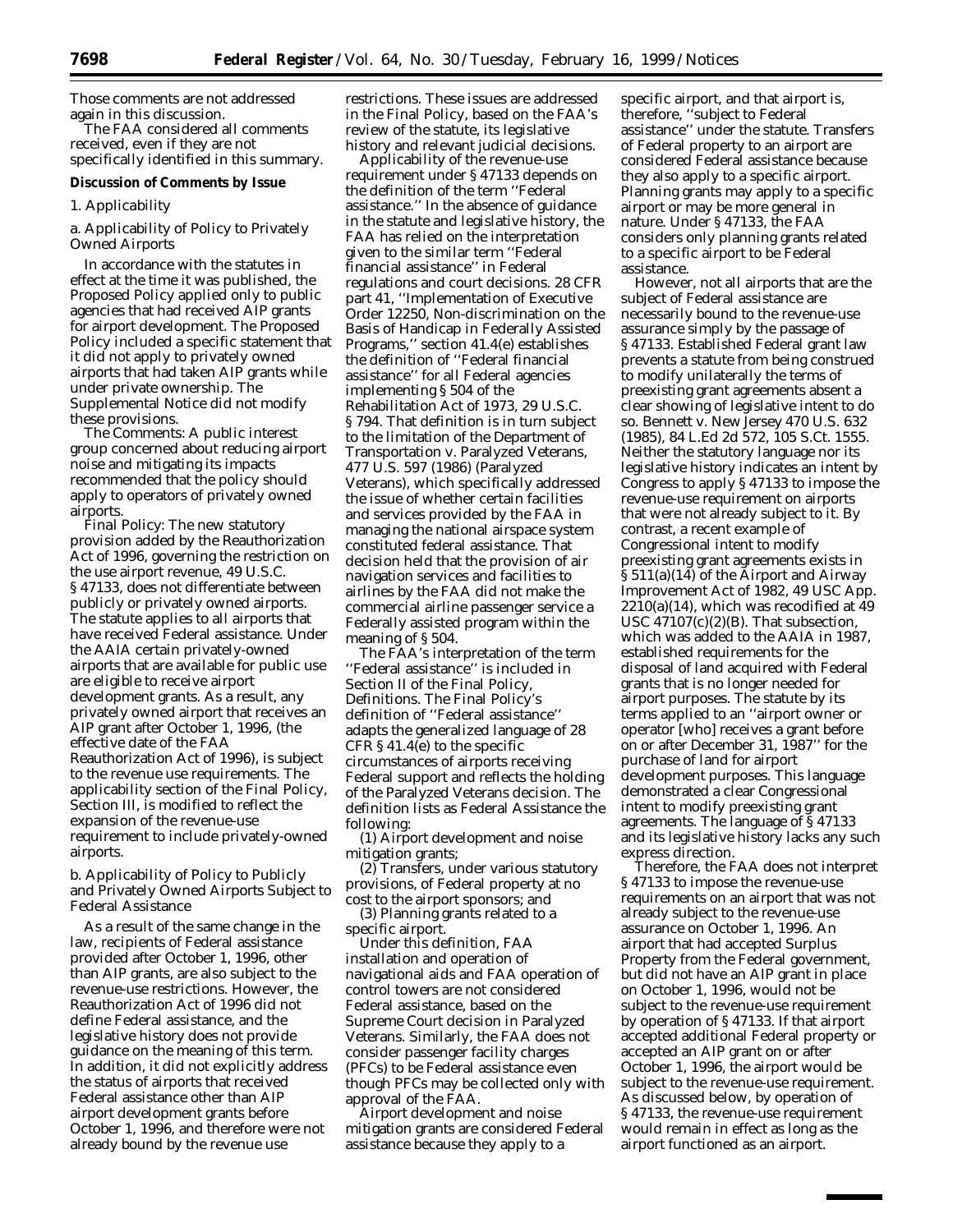For airports that were already subject to the revenue-use requirement on October 1, 1996, and those that become subject to the requirement after that date, the effect of § 47133 is to extend the duration of the requirement indefinitely. This application is not explicit in the statute and reference to the legislative history of the statute is necessary to determine congressional intent and the specific meaning and application of the statutory language. The legislative history of § 47133 makes it clear that Congress enacted § 47133 to extend the duration of the revenue-use requirement for airports that are already subject to it. In describing an earlier version of § 47133, the Committee on Transportation and Infrastructure of the House of Representatives stated that the reason for the change was because ''revenue diversion burdens interstate commerce even if the airport is no longer receiving grants. In recognition of this fact, the bill applies the exact same revenue diversion prohibition to airports that have a FAA certificate [modified to airports that are subject to Federal assistance in conference] as now applied to airports that receive AIP grants. For the most part, these will be the same airports.'' H.R. Rep. 104–714 (July 26, 1996) at 38, reprinted at 1996 US Code, Congressional and Administrative News at 3675. The report further stated that broadening the prohibition would ''make it clear that an airport cannot escape this prohibition [on revenue diversion] by refusing to accept AIP grants[;]'' remove ''this perverse incentive to refuse AIP grants \* \* \*[;].'' and ''once again [encourage] all airports to use available Federal money to increase safety, capacity, and reduce noise.'' *Id.*

Any airport that had an outstanding AIP grant agreement in effect on October 1, 1996, was already bound to the same revenue use assurance that is contained in § 47133. Because § 47133 is extending the duration of an existing obligation, there is no conflict with the principle of Federal grant law outlined above.

# c. Relationship of Final Policy to Airport Privatization

In the applicability and definition section of the Proposed Policy, the FAA stated that proceeds from the sale of the entire airport as well as from individual parcels of land would be considered as airport revenue. The FAA also stated that it did not intend ''to effectively bar airport privatization initiatives,'' and that the FAA would take into account ''the special conditions and constraints imposed by the fact of a change in ownership of the airport.'' 61 Fed. Reg. at 7140. The FAA proposed to remain

''open and flexible in specifying conditions on the use of revenue that will protect the public interest and fulfill the requirements and objectives of § 47107(b) without unnecessarily interfering with the appropriate privatization of airport infrastructure.'' *Id.*

*Airport operators:* A number of airport operators expressed concern that the guidance in the Proposed Policy was too ambiguous to encourage privatization and might discourage privatization initiatives. One operator suggested that the FAA should take a flexible approach to the proceeds of a privatization transaction when an airport's concession revenues are sufficient to allow a public owner to use some sales proceeds for nonairport purposes without increasing fees charged to aeronautical users and without continuing a need for Federal subsidy. Another airport operator suggested that the financial terms of a transaction would reflect the local circumstances in which the transaction was negotiated and recommended that the FAA account for this fact in reviewing revenue diversion claims.

*Air carriers:* ATA adamantly opposed the sale or transfer of a public use airport in a situation when such an action would cause airport revenue to be taken off the airport. ATA believes that the FAA does not have the flexibility or the statutory authority to require anything less than 100% compliance under 49 USC § 47107(b).

*General aviation:* The AOPA is concerned that the policy gives the impression that airport privatization is a fully resolved issue. The AOPA believes that the policy must avoid any implication that the issue is resolved or that the FAA endorses privatization.

*Other commenters:* Three public interest organizations addressed the issue of privatization from different perspectives. A group concerned with preventing and mitigating airport noise suggests that the FAA must ensure that adequate funds remain available to meet current and future airport noise mitigation needs. This group recommended that, before approving a transfer, the FAA should conduct a thorough audit of the airport's compliance with noise compatibility requirements, plans, and promises, and that the FAA should assess the adequacy of resources to address noise compatibility problems. The FAA should also require enforcement mechanisms to ensure implementation of noise compatibility and mitigation measures as a condition of the sale or transfer.

Two other groups supported a policy that does not discourage airport privatization. One of these suggested that the FAA consider defederalization of airports. The comments regarding defederalization are beyond the scope of this proceeding, because they would require statutory changes.

*Final Policy:* The Final Policy adopts the basic approach of the Proposed Policy toward privatization, with some language changes for clarity and readability. In addition, the Final Policy explicitly acknowledges the Airport Privatization Pilot Program.

Guidance on the process for obtaining FAA approval of the sale or lease of an airport is contained in FAA Order 5190.6a, Airport Compliance Requirements. The Final Policy is not intended to modify the process in any way. FAA approval is required for any transfer, including those between government entities. The Final Policy makes clear, however, that in processing an application for approval the FAA will: (a) treat proceeds from the sale or lease as airport revenue; and (b) apply the revenue-use requirement flexibly, taking into consideration the special conditions and constraints imposed by a change in ownership of the airport. For example, as is noted in the Final Policy, if the owner of a single airport is selling the airport, it may be inappropriate to require the seller to simply return the proceeds to the private buyer to use for operation of the airport.

The FAA requires the transfer document to bind the new operator to all the terms and grant assurances in the sponsor's grant agreement. The FAA retains sufficient authority and power through its grant assurances to ensure compliance by the new owner with all of its obligations, including any grantbased obligations relating to mitigation of environmental impacts of the airport; to conduct sponsor audits and to take other appropriate action to ensure that the airport is self-sustaining.

The Final Policy's approach to privatization does not represent, as ATA suggests, less than 100 percent compliance with the revenue-use requirement. The FAA agrees with the ATA that we cannot waive that requirement. Rather, the FAA has committed to exercise its authority to interpret the requirement in a flexible way to account for the unique circumstances presented by a change of ownership.

The Final Policy is not an endorsement of privatization and it does not resolve the policy debate about privatization. FAA will continue to review the sale or lease of an airport on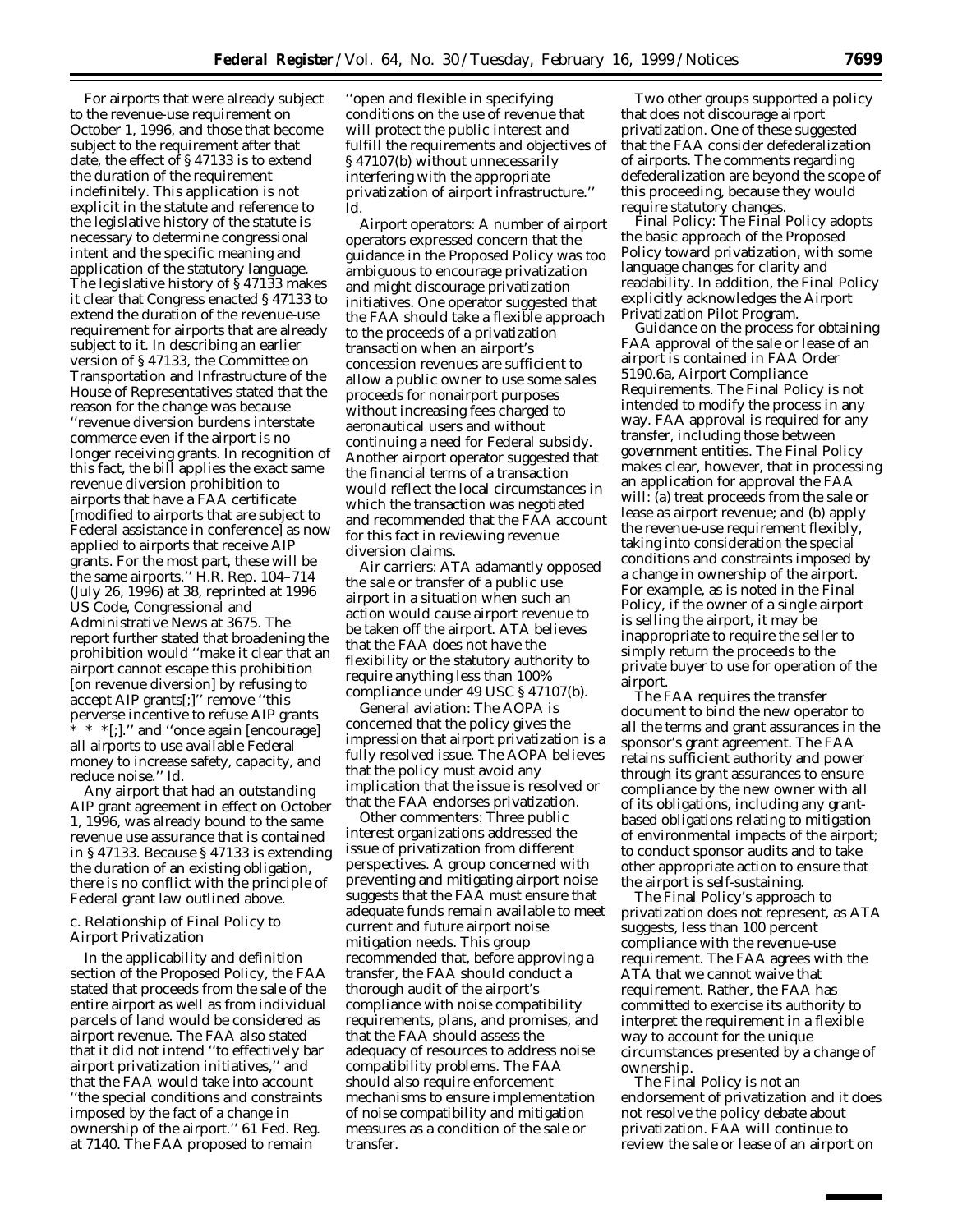a case-by-case basis, including transfers proposed under the Airport Privatization Pilot Program, 49 U.S.C. 47134, created by § 149 of the FAA Reauthorization Act of 1996. The demonstration program authorizes the FAA to exempt five airports from Federal statutory and regulatory requirements governing the use of airport revenue. Under the program, the FAA can exempt an airport sponsor from its obligations to repay Federal grants, to return property acquired with Federal assistance, and to use the proceeds of the sale or lease exclusively for airport purposes. The latter exemption is also subject to approval by the air carriers serving the airport.

The FAA notes the concerns that the revenue-use requirement may discourage privatization. Congress addressed this prospect by enacting the Privatization Pilot Program, which authorizes the FAA to grant exemptions from sections 47107(b) and 47133 to permit the sponsor to use sales or lease proceeds for nonairport purposes, on certain conditions. That exemption would not be required unless sales or lease proceeds were airport revenue. In addition, the FAA will consider the unique circumstances—financial and otherwise—of individual transactions in determining compliance with section 47107(b), and this should address to some degree the commenters' concerns about privatization.

d. Effect of § 47133 on Return on Investment for Private Airport Owners or Operators That Accept Federal Assistance

By extending the revenue-use requirement to privately-owned airports, § 47133 requires the FAA to consider a new issue—the extent to which a private owner that assumes the revenue-use obligation may be compensated from airport revenue for the ownership of the airport. Section 47133 prohibits all such private airport owners or operators from using airport revenue for any purpose other than the capital and operating costs of the airport. However, the FAA does not consider section 47133 to preclude private owners or operators from being paid or reimbursed reasonable compensation for providing airport management services. Private operators, presently, provide airport management services at a number of airports. In many cases, these airports are publicly owned and subject to the revenue-use requirement. The private operator is providing these services under some form of contract with the public owner. These services are considered part of the operating cost of the airport owner, and

the fees can be paid from airport revenue.

It is reasonable to equate private operators managing publicly owned airports with private owner/operators managing privately owned or leased airports. To avoid any confusion of the issue, reasonable compensation for management services provided by the owner of a privately-owned airport is identified as a permitted use of airport revenue in the Final Policy.

Private airport owners may typically expect a return on their capital investment. Such investment could be considered a capital cost of the airport. In the case of private owners or operators of airports who have assumed the revenue-use obligation, that obligation would limit the ability to use the return on capital invested in the airport for nonairport purposes. In particular, the FAA expects private owners to be subject to the same requirements governing a self-sustaining airport rate structure and the recovery of unreimbursed capital contributions and operating expenses from airport revenue as public sponsors. Under section 47107(l)(5), private sponsors—like public sponsors—may recover their original investment within the six-year statute of limitation. In addition, they are entitled to claim interest from the date the FAA determines that the sponsor is entitled to reimbursement under section 47107(p). Any other profits generated by a privately-owned airport subject to section 47133 (after compensating the owner for reasonable costs of providing management services) must be applied to the capital and operating costs of the airport.

This interpretation is required by provisions of 49 U.S.C. 47134, the airport privatization pilot program. Section 47134 authorizes the FAA to grant exemptions from the revenue-use requirement to permit the private operator to ''earn compensation from the operations of the airport.'' This exemption would not be necessary if section 47133 did not restrict the freedom of the private owner of a Federally-assisted airport to use the profits from the investment in the airport for nonairport purposes. This interpretation does not unreasonably burden private owners, because they receive a benefit (in the form of either Federal property added to the airport or Federal grant funds) in exchange for assuming the restrictions on the use of their profit.

### e. Grandfather Provisions

The Proposed Policy included a discussion of the grandfather provisions of section 47107(b) in the section on

permitted uses of airport revenue. That discussion included a list of examples of financing obligations and statutory provisions that had been previously found by the Department of Transportation to confer grandfather status.

*The Comments:* Two airport operators commented on this issue. One is an airport operator whose status under the grandfather provisions was under consideration by the FAA when the Proposed Policy was published. Its concerns were addressed by the FAA's consideration of its individual situation.

The second commenter is airport operator already established as a grandfathered airport operator. This commenter recommends that the Final Policy continue to recognize the rights of grandfathered airports.

*Final Policy:* The Final Policy continues to recognize the rights of grandfathered airport owners set forth at title 49 U.S.C. 47107(b)(2) and 47133. To qualify an airport for grandfathered status, the statute requires that local covenants, assurances or governing laws pre-dating September 2, 1982, must specifically pledge the use of airport generated revenues to support not only the airport but also the general debt obligations or other facilities of the owner or operator. However, the Final Policy is modified to reflect the requirement in the 1996 FAA Reauthorization Act that the FAA consider the increase in grandfathered payments of airport revenue as a factor militating against the award of discretionary grants.

f. Applicability to Non-municipal Airport Authorities

*Lehigh-Northampton Airport Authority (LNAA):* LNAA asserted that the airport revenue-use requirement does not allow FAA to regulate airport transactions with non-governmental parties and does not empower FAA to override state and local laws governing the use of airport revenue for airport marketing and promotional activities. The commenter advanced a number of arguments as to why FAA does not have authority to restrict such transactions. First, Congress has shaped the revenue diversion statute to identify financial irregularities in dealings between an airport enterprise account and another unit of government. The statute does not contemplate FAA regulation of airport financial relationships with nongovernment parties. Second, Congress did not intend the ''capital or operating costs'' language in the revenue diversion statute to authorize a new Federal regulatory scheme to narrow the types or levels of airport expenditures beyond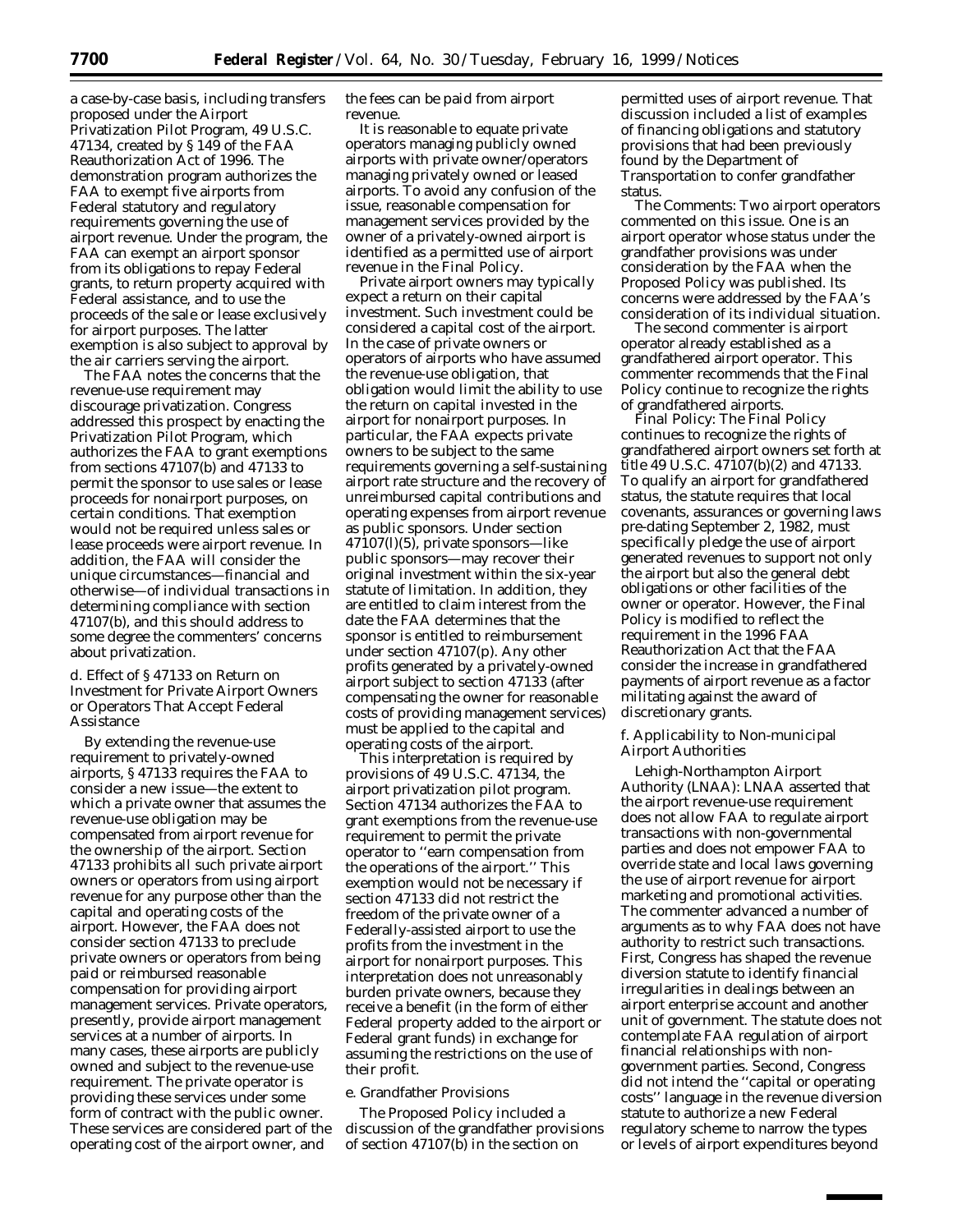what is legal under applicable state and local law. Third, there is not a statutory requirement for FAA to regulate airport expenditures for community events or charitable contributions in the absence of facts suggesting that such expenditures are the result of undue influence by a governmental unit.

The LNAA currently has a case pending before the FAA under FAR Part 13, in which certain expenditures that LNAA characterizes as marketing and promotional expenses are being examined for consistency with the revenue-use requirement. LNAA's assertions with respect to its own promotional activities will be addressed by the FAA in that proceeding. To the extent that LNAA's practices were inconsistent with this Final Policy, LNAA will have an opportunity to argue that the Final Policy should not be applied to its situation.

The general issues of the use of airport revenue for marketing and promotional expenses and charitable donations are discussed separately below.

The FAA is not modifying the applicability of the Final Policy based on LNAA's other concerns. The language of section 47107(b) explicitly states that revenue generated by the airport may only be expended for the capital or operating costs of the airport or local airport system; it contains no limiting language concerning ''financial irregularities.'' The statute further defines expenditures for general economic development and promotion as unlawful use of airport revenue, providing specific authority over transactions that do not involve transfers of airport revenue to other governmental entities. See 49 U.S.C. 47107(l)(2). This provision grants authority for regulation of expenditures for charitable and community-use purposes.

In addition, the Congressional mandate to establish policies and procedures to ''assure the prompt and effective enforcement'' of the revenue use and self-sustainability requirements (49 U.S.C. 47107(l)(1)) provides statutory authority to adopt more detailed guidance on permitted and prohibited uses of airport revenue. Many airport operators have expressed concern over the difficulty of responding to OIG findings of unlawful revenue use without clear and specific FAA guidance on permitted and prohibited practices.

Finally, the grandfathering provision establishes Congressional intent to prohibit certain airport revenue practices authorized by state or local law that do not satisfy the specific

requirements of the grandfather provisions of the AAIA.

# *2. Definition of Airport Revenue*

a. Proceeds From Sale of Airport Property

The Proposed Policy included proceeds from the sale of airport property in the proposed definition of airport revenue. No distinction was made between property acquired with airport revenue and property acquired with other funds provided by the sponsor. In the explanatory statement, the FAA discussed alternatives it had considered, including limiting the definition to property acquired with airport revenue. (61 FR 7138) The FAA also stated that a sponsor would be able to recoup any funds it contributed to finance the acquisition of airport property as an unreimbursed capital contribution.

*Airport operators:* Airport operators objected to defining proceeds from the sale of airport property as airport revenue. ACI/AAAE argued that the definition would reduce incentives for airport sponsors to pursue legitimate airport endeavors. One airport operator argued that the definition constitutes a transfer of wealth from the taxpayers to the airport users, and that cities would be less willing to contribute to future airport projects. Another individual operator argued that the policy should not apply to property acquired with the sponsor's own funds and to property acquired with airport revenue before 1982. This airport operator further argues that application of the policy to property acquired before 1982 amounts to a taking of airport property without just compensation and without Congressional authorization. Finally, this operator argued that the proposed definition appears to contradict a portion of the FAA Compliance Handbook, Order 5190.6A (October 2, 1989), Paragraph 7–18, that states there is no required disposition of net revenues from sale or disposal of land not acquired with Federal assistance.

*Air carriers:* The ATA commented that the use of airport revenue for repayment of contributions from prior years should be limited. According to ATA, reimbursements should be permitted only when the sponsor and airport enter into a written agreement concerning the terms of reimbursement before the service or expenditure is provided.

*Other commenters:* A public interest organization opposed the treatment of proceeds from the sale of airport property as airport revenue. This commenter argued that the sponsor, as

the principal provider of airport's land and capital, has a legitimate claim to cash-out the value of its investments and to use the proceeds for other purposes.

*The Final Policy:* The Final Policy does not modify the treatment of proceeds from the sale, lease or other disposal of airport property. Proceeds from the sale lease or other disposal of all airport property are considered airport revenue subject to the revenueuse requirement and this policy, unless the property was acquired with Federal funds or donated by the Federal government. While proceeds from disposal of Federally-funded and Federally-donated property are also airport revenue, these proceeds are subject to separate legal requirements that are even more restrictive than the revenue-use requirement.

As discussed in the Proposed Policy, this definition is consistent with the language of the original version of section 47107(b), which applies to ''all revenues generated by the airport.''

In addition, the Airport Privatization Pilot Program, 49 U.S.C. 47134, permits the FAA to grant exemptions from the revenue-use requirements to permit a sponsor to keep the proceeds from a sale or lease transaction, but only to the extent approved by 65 percent of the air carriers. An exemption would not be required unless the proceeds from the sale or lease of the entire airport were airport revenue within the meaning of section 47107(b) and 47133. Since the proceeds from the sale of an entire airport are airport revenue, it follows that the proceeds from the sale of individual pieces of airport property are also airport revenue.

Further, section 47107(l)(5)(A) establishes a six-year period during which sponsors may claim reimbursement for their capital and operating contributions. This limitation on seeking reimbursement could be avoided through the process of disposing of airport property, if the proceeds of sales were not themselves considered airport revenue. Through section  $47107(l)(5)(A)$  Congress has defined the rights of airport owners and operators to recover their investments in airport property for use for nonairport purposes. Subject to the six-year statute of limitations, the sponsor is entitled to use airport revenues for reimbursement of such contributions. Section 47107(p) provides that a sponsor may also claim interest if the FAA determines that a sponsor is entitled to reimbursement, but interest runs only from the date on which the FAA makes the determination. As discussed below, the Final Policy provides flexibility to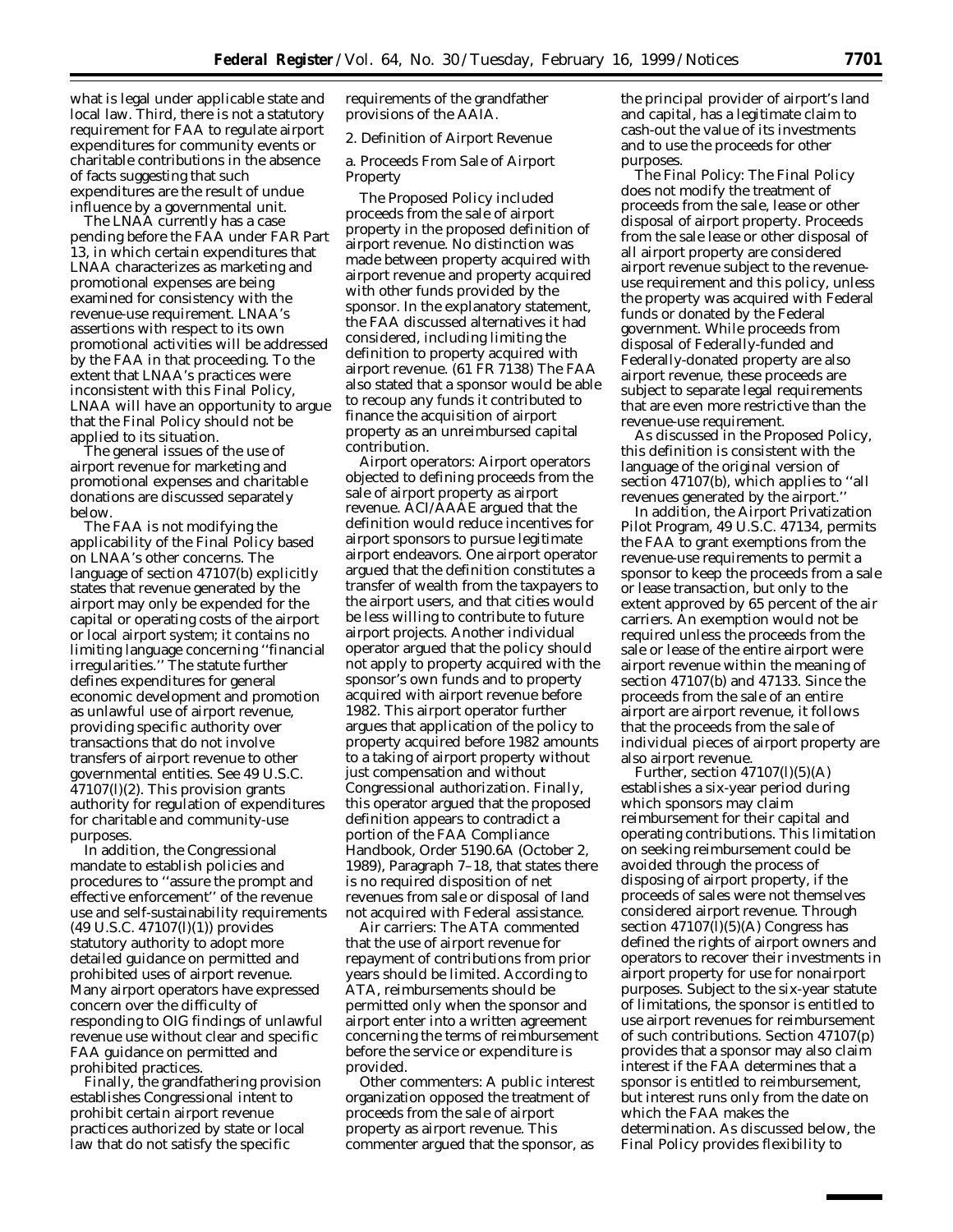structure future contributions to permit reimbursement over a longer period of time in order to promote the financial stability of the airport. The six-year limitation, which is incorporated in the Final Policy, also addresses ATA's request for a time limit on the airport owner or operator's ability to claim recoupment for past unreimbursed requests.

The FAA does not accept the suggestion that the definition is an unauthorized taking of sponsor property without just compensation. First, as noted, the definition is supported by the 1996 FAA Reauthorization Act, which included an express provision for an exemption from the revenue use restriction for sale and lease proceeds. Second, all airport sponsors, including the airport commenters, voluntarily agreed to their restrictions on the use of airport revenue when they accepted grants-in-aid under the AIP program. Finally, the definition does not deprive the commenter of its property. The proceeds from the disposal will still flow to the commenter sponsor to be used for a legitimate local public purpose—operation and development of the commenter's airport.

The FAA acknowledged in the Proposed Policy that existing FAA internal orders contain provisions on the status of proceeds from the disposal of airport property that are inconsistent with this Final Policy. As stated in the Proposed Policy, this inconsistency does not preclude the FAA from defining proceeds from the disposal of airport property as airport revenue in this Final Policy. Rather, ''the Policy takes precedence, and the orders will be revised to reflect the policies in this statement.'' 61 FR 7138. In addition, the provisions in the FAA internal orders are in conflict with the 1996 FAA Reauthorization Act. Because of this statutory conflict, the FAA cannot continue to apply them.

b. Revenue Generated by Off-airport Property

The Proposed Policy defined as airport revenue the revenue received for the use of property owned and controlled by a sponsor and used for airport-related purposes, but not located on the airport.

*Airport operators:* The ACI–NA/ AAAE and two individual airport operators objected to this definition of airport revenue. The ACI–NA/AAAE stated that revenues received from offairport activities should ordinarily not be counted as airport revenue. One airport operator argued that this definition is inconsistent with the statutory definition of airport in the

AAIA. The other airport operator (the State of Hawaii) is especially concerned about revenue generated by off-airport duty fee shops.

No other comments were received. *Final Policy:* The Final Policy does not modify the definition of airport revenue as it pertains to off-airport revenue. This definition is consistent with FAA's prior interpretation, which has defined as airport revenue the revenues received by the airport owner or operator from remote airport parking lots, downtown airport terminals, and off-airport duty free shops.

After enactment of the original revenue-use requirement, the FAA initiated an administrative action to require the State of Hawaii to use its revenue from off-airport duty free sales in a manner consistent with section 47107(b). In response, Congress amended the revenue-use requirement to provide a specific and limited exemption to the State of Hawaii to permit up to \$250 million in off-airport duty-free sales revenue to be used for construction of highways that are part of the Federal-Aid highway system and that are located in the vicinity of an airport. See, 49 U.S.C. § 47107(j). The statutory exemption would only be necessary if the revenue from off-airport duty free shops is airport revenue within the meaning of the statute.

c. Royalties From Mineral Extraction

The Proposed Policy included royalties from mineral extraction on airport property earned by a sponsor as airport revenue.

*Airport operators:* One airport operator objected to including revenue from the sale of sponsor-owned mineral, natural, or agricultural products or water to be taken from the airport in the definition of airport revenue. The operator stated that the retention of mineral rights as airport property would represent a windfall to the airport at the sponsor's expense; that the Proposed Policy is contrary to congressional intent and that it would take, without compensation, valuable property rights from the sponsor. The operator also cited a prior decision where FAA concluded the production of natural gas at Erie, Pennsylvania, does not serve either the airport or any air transportation purpose. The royalties generated by such production were determined to be outside the scope of the revenue-use requirement.

*Final Policy:* The Final Policy retains the proposed definition of airport revenue to include the sale of sponsorowned mineral, natural, agricultural products or water to be taken from the airport. On further review of the Erie

interpretation in this proceeding, the FAA no longer considers the analogy drawn in that interpretation—between mineral extraction and operation of a convention center or water treatment plant—to be appropriate. Rather, mineral and water rights represent a part of the airport property and its value. Just as proceeds from the sale or lease of airport property constitute airport revenue, proceeds from the sale or lease of a partial interest in the property—i.e. water or mineral rights should also be considered airport revenue. The FAA will not require an airport owner or operator to reimburse the airport for past mineral royalty payments used for nonairport purposes based on the Erie interpretation. However, all airport owners and operators will be required to treat these payments as airport revenue prospectively, starting on the publication date of the Final Policy.

With respect to agricultural products, the FAA has always treated lease revenue from agricultural use of airport property as airport revenue, even if that revenue is calculated as a portion of the revenue generated by the crops grown on the airport property. The definition in the Final Policy will assure that the airport gets the full benefit of agricultural leases of airport property, regardless of the form of compensation it receives for agricultural use of airport property.

The FAA does not consider this interpretation to create a taking of airport owner or operator property. As discussed in other contexts, the limitation on the use of airport revenue was voluntarily undertaken by the airport operator upon receiving AIP grants. In addition, the revenues generated by these activities will still flow to the sponsor for its use for a legitimate local governmental activity, the operation and development of its airport.

#### d. Other Issues

The Final Policy includes a discussion of the requirement of 49 U.S.C.  $\S 40116(d)(2)(A)$ . This provision requires that taxes, fees or charges first taking effect after August 23, 1994, assessed by a governmental body exclusively upon businesses at a commercial service airport or upon businesses operating as a permittee of the airport be used for aeronautical, as well as airport purposes. This addition is included, at the suggestion of a commenter, to comply with the statutory provision, which was enacted as section 112(d) of the 1994 FAA Authorization Act.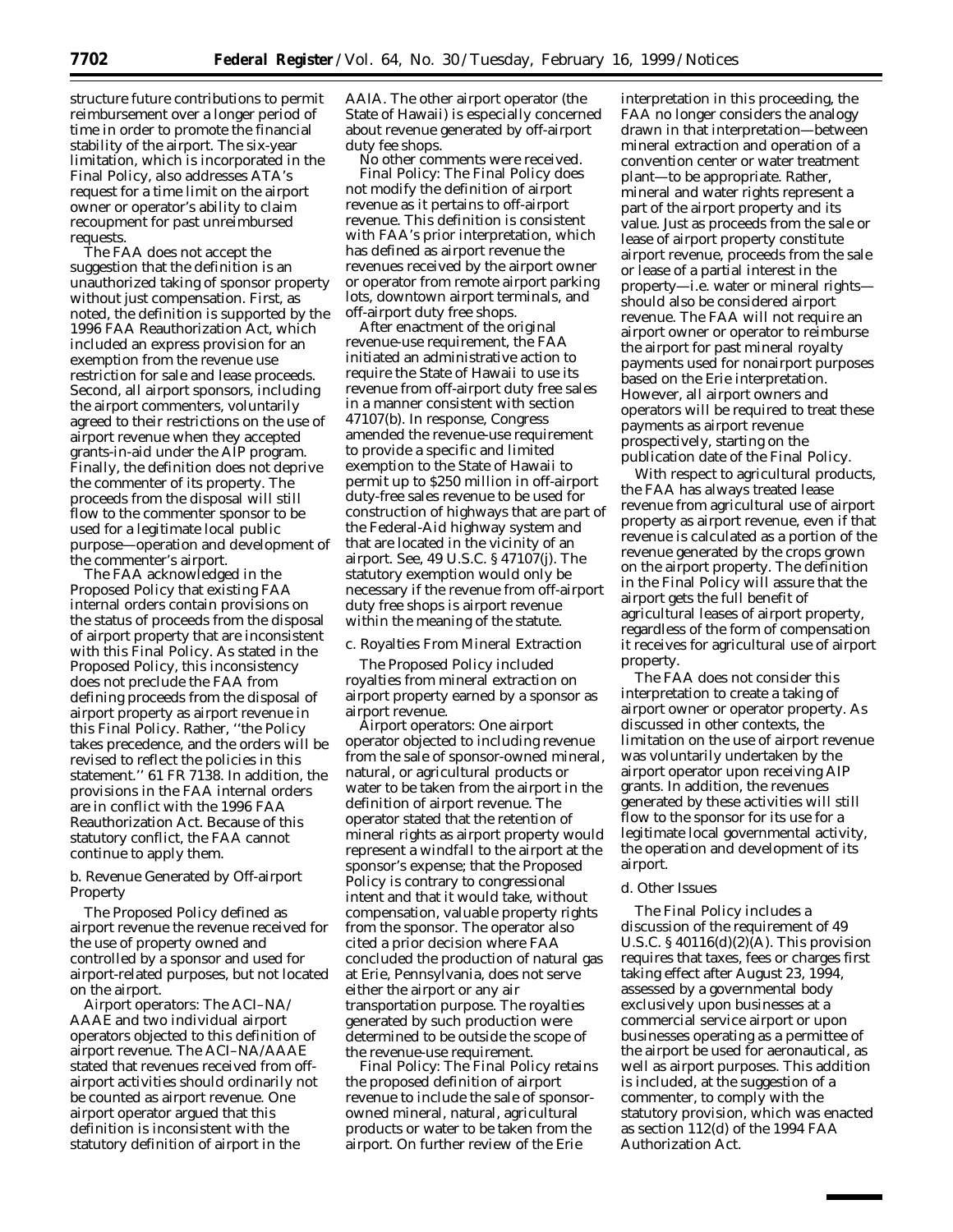# *3. Permitted Uses of Airport Revenue*

# a. Promotion/marketing of the Airport

Congress, in the FAA Authorization Act of 1994, permitted the use of airport revenues for promotion of the airport by expressly prohibiting ''use of airport revenues for general economic development, marketing, and promotional activities unrelated to airports or airport systems.'' The Supplemental Proposed Policy cited this law and recognized that many airport sponsors engage in some form of promotional effort, to encourage use of the airport and increase the level of service. Accordingly, the Supplemental Notice provided that ''[a]irport revenue may be used for \* \* \* [c]osts of activities directed toward promoting public and industry awareness of airport facilities and services, and salary and expenses of employees engaged in efforts to promote air service at the airport.'' 61 FR 66470.

However, the preamble to the Supplemental Notice stated that promotional/marketing expenditures directed toward regional economic development, rather than specifically toward promotion of the airport, would not be considered a permitted use of airport revenue. In addition, the FAA proposed to prohibit the use of airport revenue for a direct purchase of air service or subsidy payment to air carriers because the FAA does not consider these payments to be capital or operating costs of the airport.

*Airport operators:* In their comments to the original proposed policy, ACI– NA/AAAE requested that FAA establish a ''safe harbor,'' or a maximum dollar amount (perhaps based on a percentage of airport costs), under which an airport could spend airport revenue on certain promotional and marketing activities. Greater percentage amounts would be allowed for the costs of airport-specific activities, while lower amounts would be allowed for joint efforts for campaigns and organizations that have broader, regional marketing missions.

Several airport operators supported this ''safe harbor'' concept in their comments to the docket for the original Proposed Policy. One such commenter, without reference to ACI/AAAE's remarks, suggested a cap of 5% of an airport's budget as a ''safe harbor'' for marketing expenses that are not directly related to the airport or airport system. Furthermore, this commenter would limit the use of airport revenue to a maximum share of 20 percent of the overall cost of any joint-project budget.

ACI/AAAE did not pursue the concept of ''safe harbor'' in their comments to the docket for the

Supplemental Policy, focusing instead on the discretion of the airport operator to use reasonable business judgment to determine potential benefits to the airport. Several airports concurred with the ACI–NA/AAAE position, and one airport operator added that jointmarketing expenses, if reasonable and clearly related to aviation, should be considered an operating cost of the airport.

The ACI/AAAE and several individual airport operators commented that an airport cannot be distinguished from the region served by the airport. ACI/AAAE commented that the policy should permit reasonable spending for marketing of communities and regions because airports are not ultimate destinations of passengers. Therefore, airport operators must be free to make a reasonable attempt to increase revenues by investing in the promotion of their community as a destination.

Some airports specifically opposed the ATA's suggestion of a cap, described below.

*Air carriers:* In its comments to the Supplemental Notice, the ATA mentioned the concept of a maximum or ''cap'' under which expenditures would be considered reasonable, but would apply it to efforts to promote the services of the airport itself. The ATA would have the policy prohibit entirely the use of airport revenue for the promotion of regional development, because ''expenditures by an airport to promote local or regional economic development—as opposed to the services and functionality of an airport—should not be considered legitimate airport costs.'' In regard to cooperative or joint-marketing expenses, the ATA focused on airport participation in joint-marketing of new airline services, suggesting that these activities be limited to a 60-day promotional period. ATA also warned against abuses of cooperative marketing, in particular programs that result in promotion of a particular airline.

The ATA rejected the airport position that use of airport revenue to fund regional promotional activities is acceptable, because airports themselves are not destinations. They stated, ''[l]ocal governments that are also airport sponsors should not be permitted to pass off local and regional promotional activities in order to charge such costs to an airport. Indeed, many civic organizations and chambers of commerce undertake such activities directly, since continued economic development directly benefits the local businesses that constitute such organizations.''

*The Final Policy:* The FAA has modified the provisions on permitted uses of airport revenue in regard to promotion and marketing in the Final Policy. The FAA has applied the sections 47107(b) and 47107(l) to determine to what extent various kinds and amounts of promotional and marketing activities can be considered legitimate operating costs of the airport. The permitted uses of airport revenue for marketing and promotion are split into two paragraphs, V.A.2 and V.A.3., in the Final Policy—one addressing costs that may be fully paid with airport revenue, and one addressing costs that may be shared. The issues of general economic development, direct subsidies of air carriers, the waiving of fees to airport users and airport participation in airline marketing and promotion is further addressed in Section VI.

The Final Policy provides, under V.A.2, that expenditures for the promotion of an airport, promotion of new air service and competition at the airport, and marketing of airport services are legitimate costs of an airport's operation. These expenditures may be financed entirely with airport revenue, and the expenditures may include the costs of employees engaged in the promotion of airport services. In addition, cooperative airport-airline advertising of air service at the airport may be financed with airport revenue, with or without matching funds. The FAA is prepared to rely on airport management to assure that the level of expenditures for such purposes would be reasonable in relation to the airport's specific financial situation. In addition, cooperative airport-airline advertising of air service must be conducted in compliance with applicable grant assurances prohibiting unjust discrimination in providing access to the airport.

For other advertising and promotional activities, such as regional or destination marketing, airport revenue may be used to pay a share of the costs only if the advertising or promotional material includes a specific reference to the airport. The share must be reasonable, based on the benefits to the airport of participation in the activity. The FAA construes the prohibition on ''use of airport revenues for general economic development, marketing, and promotional activities unrelated to airports or airport systems' to preclude the reliance on airport management judgment to support the use of airport revenue for general destination advertising containing no references to the airport. Likewise, the prohibition precludes adoption of a safe-harbor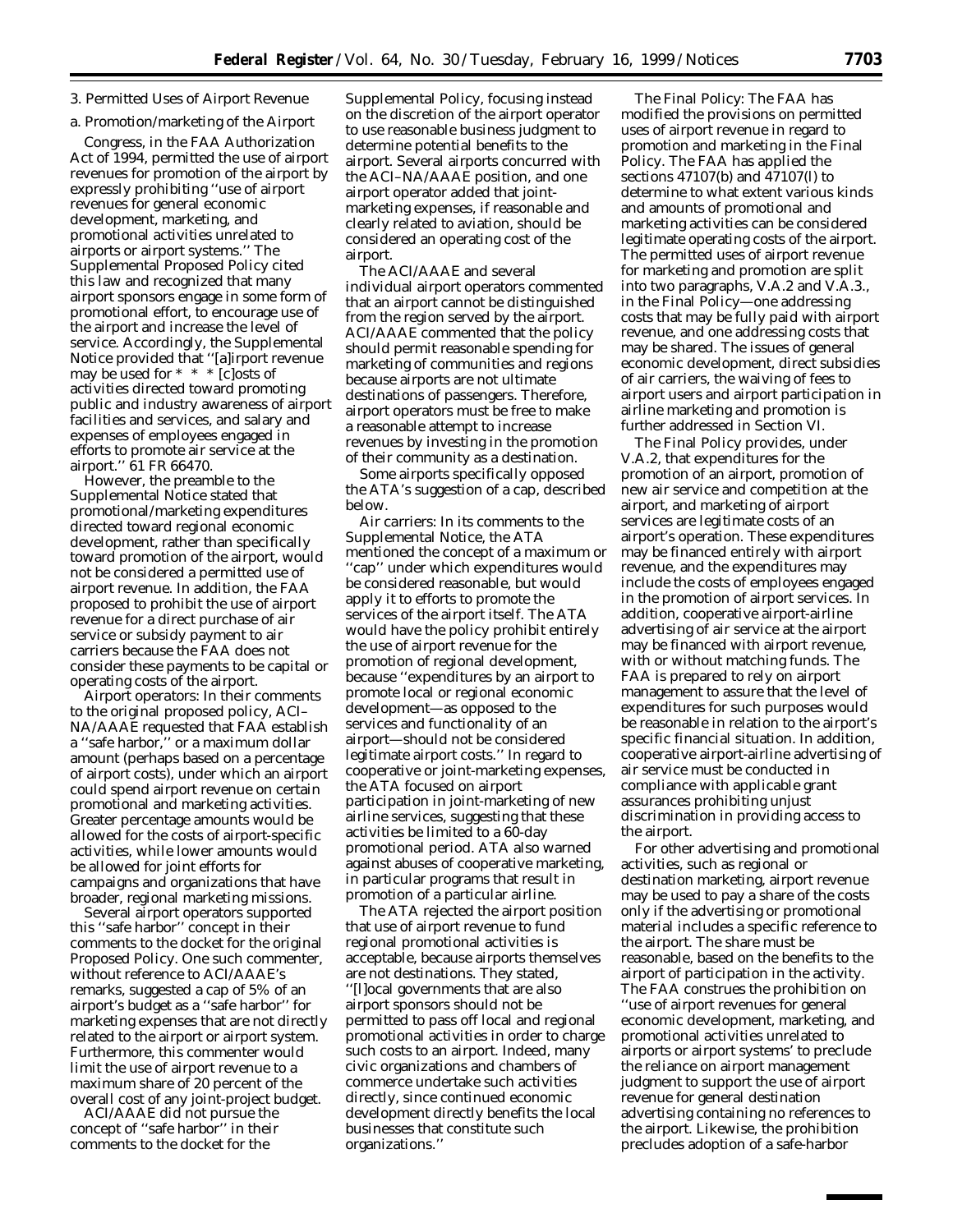provision for general promotional expenses.

Except as discussed above, the Final Policy does not limit the amounts of airport revenue that can be spent for all permitted promotional marketing and advertising activities. The FAA expects that expenditure of airport revenues for these purposes would be reasonable in relation to the airport's specific financial situation. Disproportionately high expenditures for these activities may cause a review of the expenditures on an *ad hoc* basis to verify that all expenditures actually qualify as legitimate airport costs. Examples of permissible and prohibited expenditures are included in the Final Policy itself.

b. Reimbursement of Past Contributions

The Proposed Policy permitted airport revenue to be used to reimburse a sponsor for past unreimbursed capital or operating costs of the airport. The Proposed Policy did not include a limit on how far back in time a sponsor could go to claim reimbursement, in accordance with the law in effect at the time. In addition, the Preamble noted that the FAA had not to date permitted a sponsor to claim reimbursement for more than the principal amount actually contributed to the airport. The FAA requested comment on whether the FAA should permit recoupment of interest or an inflationary adjustment or whether, in the case of contributed land, recoupment should be based on current land values.

*Airport operators:* ACI–NA/AAAE and a number of individual airport operators supported recoupment of interest or inflation adjustment on previous contributions or subsidies to the airport.

*Air carriers:* The ATA objected to the Proposed Policy and commented that recoupment should be subject to a number of requirements to prevent abuses.

*The Final Policy:* After the proposed policy was issued, Congress enacted legislation to limit the use of airport revenue for reimbursement of past contributions, and to limit claims for interest on past contributions. 49 U.S.C. §§ 47107(l)(5), 47107(p). The Final Policy incorporates these statutory provisions. Based on Congressional intent evidenced by the legislative history of these provisions, airport revenue may be used to reimburse a sponsor only for contributions or expenditures for a claim made after October 1, 1996, when the claim is made within six years of the contribution or expenditure. In addition, a sponsor may claim interest

only from the date the FAA determines that the sponsor is entitled to reimbursement, pursuant to section 47107(p). The FAA interprets these statutory provisions to apply to contributions or expenditures made before October 1, 1996, so long as the claim is made after that date.

If an airport is unable to generate sufficient funds to repay the airport owner or operator within six years, the Final Policy permits repayment over a longer period, with interest, if the contribution is structured and documented as an interest bearing loan to the airport when it is made. The interest rate charged to the airport should not exceed a rate that the sponsor received for other investments at the time of the contribution.

## c. Donations of Airport Revenue to Charitable/Community Service **Organizations**

The Supplemental Proposed Policy addressed the use of airport property for public recreational purposes, and addressed the use of airport funds to support community activities and for participation in community events. The FAA proposed that the use of airport revenue for such donations would not be considered a cost of operating the airport, unless the expenditure is directly related to the operation of the airport. For example, expenditures to support participation in the airport's federally approved disadvantaged business enterprise program would be considered permissible as supporting a use directly related to the operation of the airport. In contrast, expenditures to support a sponsor's participation in a community parade would not be considered to be directly related to the operation of the airport.

*Airport operators:* ACI–NA/AAAE contended that the expenditure of airport revenue for community or charitable purposes is appropriate and should be recognized as legitimate. Airports, regardless of their size, type, and certification or lack thereof, are important members of their local communities and, therefore, must be able to maintain their prominent, highly visible roles in their respective communities. Airports are regarded by their communities as local business enterprises and, consequently, are expected to contribute to local nonprofit charitable concerns in the same manner as other local business enterprises.

Individual airport operators generally supported the position of ACI–NA/ AAAE, although some individual operators acknowledged that some limitation on the expenditures may be

appropriate. One suggested a *de minimis* standard; another proposed a ''safe harbor'' based on a percentage of the airport's total budget. Another urged that airport owners/operators be allowed leeway to make contributions of airport funds, in reasonable amounts and consistent with the local circumstances, and to use airport property for charitable purposes on the same basis.

Other airport operators commented that the Final Policy should give comparable treatment to the use of airport funds and airport property for community goodwill by recognizing the limited use of airport revenue to support charitable and community organizations as a legitimate operating cost of the airport.

*Air carriers:* Air carriers did not comment specifically on charitable contributions, although they commented extensively on the use of airport property for community or charitable purposes. Generally the air carriers suggested that use of airport property should be subject to strict conditions to avoid abuse.

*Other commenters:* An advocacy group in support of a particular airport commented that, in order for an airport to be as self-sustaining as possible, the use of each income dollar is critical, and that federally assisted airports must be fully responsive to the citizens of the community by providing information on the use of airport funds.

*Final Policy:* The Final Policy generally follows the approach of the Supplemental Notice. Airport funds may be used to support community activities, or community organizations, if the expenditures are directly and substantially related to the operation of the airport. In addition, the policy provides explicitly that where the amount of the contribution is minimal, the airport operator may consider the ''directly and substantially related to air transportation'' standard to be met if the contribution has the intangible benefit of enhancing the airport's acceptance in local communities impacted by the airport.

Expenditures that are directly and substantially related to the operation of the airport qualify inherently as operating costs of the airport. The FAA recognizes that contributions for community or charitable purposes can provide a direct benefit to the airport through enhanced community acceptance, but that benefit is intangible and not quantifiable. Where the amount of the contribution is minimal, the value of the benefit will not be questioned as long as there is a reasonable connection between the recipient organization and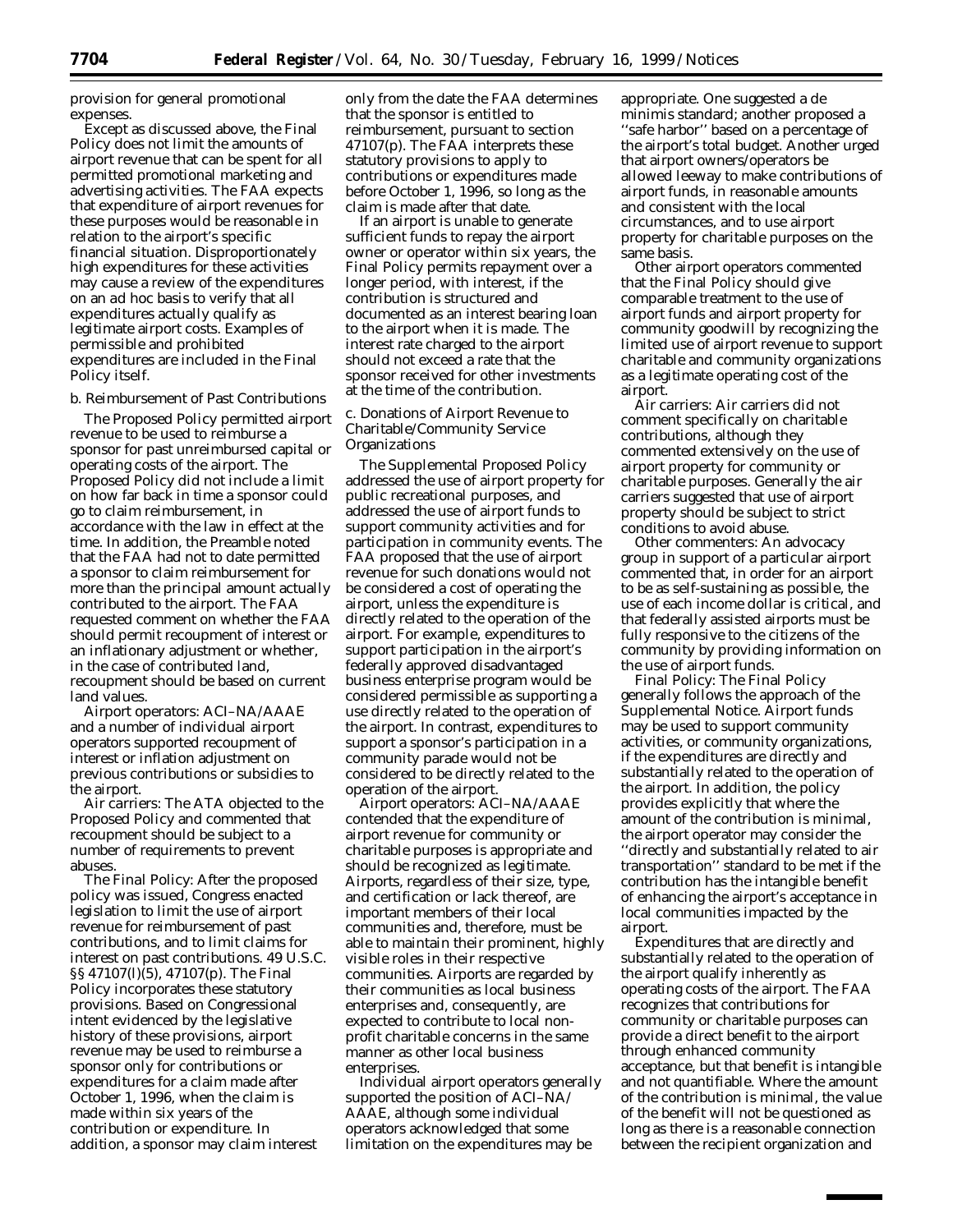the benefit of community acceptance for the airport.

However, if there is no clear relationship between the charitable or community expenditure and airport operations, the use of airport revenue may be an expenditure for the benefit of the community, rather than an operating cost of the airport. The different treatment of the use of airport funds (direct payments to charitable and community organizations) and the use of airport property (less than FMV leases for charitable or community purposes) is grounded in the applicable laws: the revenue-use requirement (section 47107(b)), which governs the use of airport funds, provides far less flexibility than the requirement for a self-sustaining rate structure (section  $47107(a)(13)$ , which applies to the use of airport property.

Examples of permitted and prohibited expenditures are included in the Final Policy.

d. Use of Airport Revenue to Fund Mass Transit Airport Access Projects

The Supplemental Proposed Policy addressed in Part VII.C., the circumstances in which an airport sponsor could provide airport property at less than fair market value to a transit operator. The Supplemental Proposed Policy did not address the use of airport revenue to finance the construction of transit facilities. That issue, however, was raised in the comments.

*Airport Operators:* Two airport operators supported the use of airport revenue for the construction of transit facilities. One commenter stated that an airport should be permitted to use airport revenues and assets to provide mass transit service to on-airport commercial uses. Another commenter referred to the AIP Handbook, FAA Order 5100.38A § 555, which provides AIP project eligibility for rapid transit facilities.

*Air carriers:* Air carriers did not specifically discuss the use of airport revenue to finance transit facilities. However, as discussed below, they objected to providing airport property for transit facilities at nominal lease rates.

*Other Commenters:* Two commenters representing transit operator interests supported the expenditure of airport revenues to finance transit facilities. A transit operator stated that in order to create a better balance between transit and highway interests, transit facilities should be totally eligible expenses, paid for in the same manner as other road and parking enhancements. A transit trade association urged the FAA to take appropriate actions to ensure that

passenger fees and other airport revenues are widely eligible to fund a range of airport surface transportation modes, including public transportation.

The FAA also received extensive comments on providing airport property for use by transit providers at less than FMV rents. These comments are addressed separately below.

*Final Policy:* The Final Policy has been modified to provide guidance on the use of airport revenues to finance airport ground access projects. The Final Policy states that airport revenue may be used for the capital or operating costs of such a project if it can be considered an airport capital project, or is part of a facility owned or operated by the airport sponsor and directly and substantially related to air transportation of passengers or property, relying directly on the statutory language of § 47107(b).

As an example, the Final Policy summarizes the FAA's decision on the use of airport revenue to finance construction of the rail link between San Francisco International Airport and the Bay Area Rapid Transit (BART) rail system extension running past the airport. In that decision, the FAA approved the use of airport revenues to pay for the actual costs incurred for structures and equipment associated with an airport terminal building station and a connector between the airport station and the BART line. The structures and equipment were located entirely on airport property, and were designed and intended exclusively for use of airport passengers. The BART extension was intended for the exclusive use of people travelling to or from the airport and included design features to discourage use by through passengers. Based on these considerations, the FAA determined that the possibility of incidental use by nonairport passengers did not preclude airport revenues from being used to finance 100 percent of the otherwise eligible cost items. For purposes of this analysis, the FAA considered ''airport passengers'' to include airport visitors and employees working at the airport.

### *4. Accounting Issues*

a. Principles for Allocation of Indirect Costs

Based on the comments to the Proposed Policy, the FAA addressed the principles of indirect cost allocation in its Supplemental Notice. The Supplemental Notice made clear that the allocation of indirect costs is allowable under 49 USC § 47107(b), and that no particular method of cost allocation will be required, including

OMB Circular A–87. To ensure, however, that indirect costs are limited to allowable capital and operating costs, the FAA proposed to apply certain general principles and prohibitions to the allocation of costs. The Supplemental Notice did not limit significantly the development of local cost allocation methodologies, or interfere with the application of Generally Accepted Accounting Principles (GAAP) and other accounting industry recognized standards.

In the Supplemental Notice, the FAA stated that it would expect that a Federally approved cost allocation plan that complied with OMB Circular A–87 or other Federal guidance and was consistent with GAAP would be reasonable and transparent, and would generally meet the requirements of section 47107(b). However, the use of a Federally approved cost allocation plan does not rule out the possibility that a particular cost item allowable under that guidance would be in violation of the airport revenue retention requirement if allocated to the airport.

The Supplemental Notice also required specifically that indirect cost allocations be applied consistently across departments to the sponsoring government agency, and not unfairly burden the airport account. The general sponsor cost allocation plan could not result in an over-allocation to an enterprise fund. In addition, the sponsor would have to charge comparable users, such as enterprise accounts, for indirect costs on a comparable basis.

Lastly, the Supplemental Notice proposed to prohibit the allocation of general costs of the sponsoring government to the airport. However, this prohibition would not affect direct or indirect billing for actual services provided to the airport by local government.

*Airport Operators:* Generally, airport operators agreed with the proposal to acknowledge that the allocation of indirect costs as allowable under 49 USC § 47107(b), and to provide that no particular allocation methodology, including OMB Circular A–87, be required.

One airport operator requested the FAA to further clarify that it is not imposing on airport sponsors all of the specific elements of OMB CircularA–87. The operator was concerned that the statement in the Supplemental Notice that the FAA ''believe[s] the specific principles identified by the OIG are an appropriate construction of the revenue retention requirement'' may lead to confusion over whether adherence to OMB Circular A–87 is mandatory for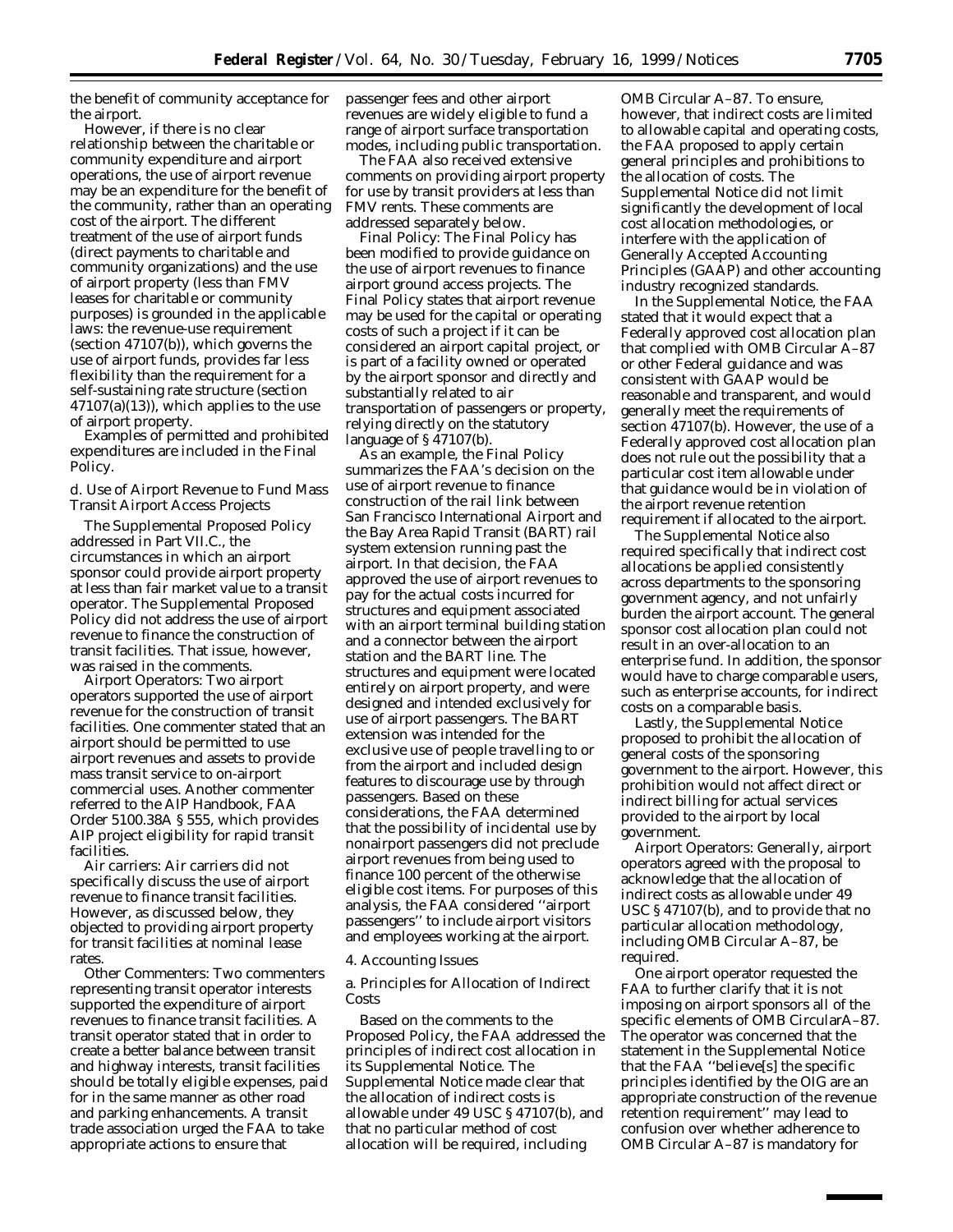allocating costs to be paid by airport revenue.

Several airport operators were concerned that the FAA would not accept the allocation of costs in accordance with a Federally-approved cost allocation plan, but could review the plan to ensure that allocation of specific cost items meet the special revenue retention requirements. For example, one airport operator commented that the FAA's approach would impose on airport sponsors burdens and requirements in excess of the detailed requirements of OMB-Circular A–87, which are designed to ensure a reasonable and consistent cost allocation system. The airport proprietor proposed that such compliance with a federally-approved cost allocation plan be considered sufficient to satisfy the revenue retention requirement.

Another airport operator proposed that the FAA revise the policy to clarify that a specific cost, as opposed to a type of cost, cannot be treated as both a direct and an indirect cost. The airport operator offered as an example a cityowned and operated airport at which some police services are provided by officers assigned exclusively to the airport and other services are provided by general duty police officers. The commenter suggested that it should be permissible to charge the airport for the officers assigned exclusively to the airport as a direct cost and to charge for the general duty officers as an indirect cost allocation.

Additionally, this commenter proposed revising the policy to clarify that costs that are chargeable to one city department on a direct basis may be charged to other city departments on an indirect basis. The airport operator offered an example in which police are exclusively assigned to a city-owned airport, but are not exclusively assigned to other city departments. The commenter argued that it would be reasonable to charge the airport for police services as a direct cost, and to charge the other departments as an indirect cost allocation.

Several airport operators were also concerned that the supplemental policy implied that a local cost allocation plan must provide that all users for a service be billed equally. For example, ACI-NA and AAAE suggested that the requirement for consistent application should be interpreted to require the local government to go through the exercise of assessing indirect costs against all governmental departments, including those wholly funded by that governmental entity. Likewise, an airport operator requested that the FAA clarify that the supplemental policy

does not mean that an airport sponsor must actually bill all of its General Fund agencies for certain municipal costs in order to be able to charge such costs to its airports. All of those airport proprietors that expressed concern over this proposed policy generally commented that this issue was considered and rejected by the Department of Transportation in the Second Los Angeles International Airport Rates Proceeding, Docket OST– 95–474. According to the airport proprietors, the DOT recognized that in many cases sponsor agency operations are paid from a common General Fund. Under those circumstances, it is illogical and unnecessary for one General Fund agency to bill another General Fund agency for municipal services.

One airport operator proposed that the word ''equally'' be removed from VII.B.4 of the proposed policy. The commenter urged that the FAA allow airport sponsors the flexibility to allocate costs to various users on a reasonable, equitable basis relative to the benefits received, even though specific users may sometimes be treated differently. Returning to its example of police services, the commenter suggested that if the sponsor chooses not to charge a housing authority for costs of a special police unit assigned to that authority, it should be of no concern to the FAA as long as those costs are not then charged to the airport.

Another airport operator argued that each of its proprietary departments are unique and governed by different City Charter provisions; that they make different uses of city services; and have different financial arrangements with the sponsor's general fund. This commenter argued that treating the departments the same for cost allocation purposes because the departments are enterprise funds would, therefore, serve no valid purpose.

Several airport operators disagreed with FAA's proposed policy to prohibit the indirect cost allocation of general costs of government. Several commenters stated that the proposed policy would reverse longstanding practice at many airports and could be inconsistent with federally-approved cost allocation plans, which provide for the allocation of a share of indirect costs of various local government functions. One airport operator argued that there is no statutory basis for prohibiting the allocation of general costs of government, other than costs for particular identified services.

Finally, one airport operator commented that the proposed policy does not sufficiently clarify the

appropriate allocations for fire and police stations that do not serve the airport exclusively. The airport operator proposed that policy explicitly permit a sponsor to allocate costs based on the intended purpose and value of the station to the airport, not its actual use. The airport operator argues that a more flexible approach could better implement the applicable statutory provision that prohibits ''direct payments or indirect payments, other than payments reflecting the value of services and facilities provided to the airport.''

Airlines: ATA supports the proposed policy clarification that no particular cost allocation methodology for indirect costs is preferred.

*The Final Policy:* The Final Policy reflects a different and simplified approach to indirect cost allocation that is intended to facilitate development of permissible cost allocation plans and the review of those plans in the single audit process. The Final Policy specifies that the cost allocation plans must be consistent with Attachment A of OMB Circular A–87. Attachment A sets forth general principles for developing cost allocation plans. Those principles are essentially a restatement of the principles proposed in the Supplemental Policy. By referring to Attachment A, the Final Policy establishes a standard that is well understood by airport cost accountants and by airport operators' independent auditors. The Final Policy does not require compliance with the other attachments to OMB Circular A–87, which include more rigid requirements and defines categories of grant recipient costs that are eligible and ineligible for reimbursement with Federal grant funds.

The Final Policy continues to specify that the costs allocated must themselves be eligible for expenditure of airport revenue under section 47107(b). Attachment A to OMB Circular A–87 provides principles for cost allocation methodologies. The cost items that may be charged to airport revenue are determined by the requirements of section 47107(b). Therefore, sponsors, and the FAA, cannot rely solely on compliance with OMB Circular A–87 to assure that the costs items charged to the airport in a Federally approved cost allocation plan are consistent with section 47107(b).

The Final Policy continues to specify that the airport must not be charged directly and indirectly for the same costs. The FAA is not persuaded that the example of police services offered by an airport sponsor requires a modification of this requirement. This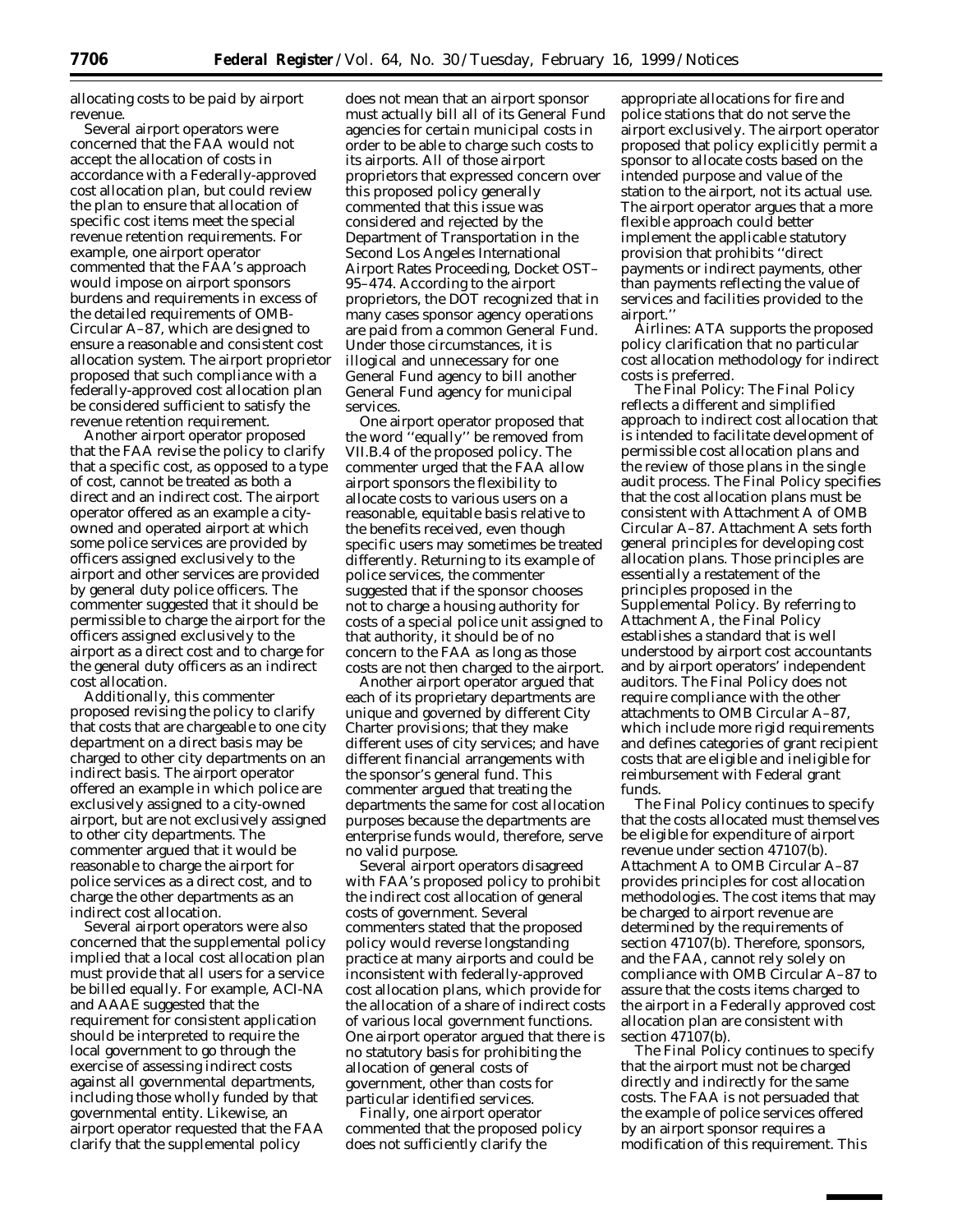provision is not intended to preclude both the direct and indirect billing in the situation cited by the commenter where police services are provided to the airport on both an exclusive-use and a shared-use basis. In the cited example, it would be preferable to bill for police exclusively assigned to the Airport on a direct cost basis. It would be impossible, however, to bill for the shared-use police without engaging in some form of indirect cost allocation. The FAA did not intend the supplemental policy to preclude treatment of police services as both direct and indirect costs in these circumstances, only to preclude double billing on both a direct and indirect basis, for the same police costs.

Similarly, with respect to the second example of police services where the airport receives exclusive-use police services and other sponsor departments receive shared-use police services, the FAA did not intend the Supplemental Notice to preclude disparate billing methodologies. Inherent in Attachment A is that comparable units of a sponsoring government making comparable uses of the sponsor's services should have costs allocated and billed in a comparable fashion. The clarification noted above should address this situation as well. In the second example sited, the FAA would consider the sponsor departments receiving shared-use police services not to be comparable to the airport receiving exclusive use police services.

The Final Policy also provides that the allocation plan must not burden the airport with a disproportionate share of allocated costs, and requires that all comparable units of the airport owner or operator be billed for indirect costs billed to the airport. The FAA is unwilling to accept the suggestion that comparable users of a service may sometimes be treated differently for billing purposes, so long as the costs attributed to one unit of government are not then charged to the airport. The FAA believes that such practices would result in an unfair burden being placed upon the airport simply because of the airport's ability to pay.

This provision, however, is not intended to require a sponsor's General Fund activities to bill other General Fund activities for indirect costs that are properly allocable to those activities, if the airport is billed. The policy is clear that comparable billing for services is required only for comparable users.

Enterprise funds need not be treated as comparable to units of a sponsoring government financed from the sponsor's general fund, and comparable billing between enterprise funds and other units of government is not required.

While the FAA may presume that enterprise funds are comparable to each other, an airport sponsor is free to demonstrate that particular enterprise funds are sufficiently different in material ways—such as the way they consume sponsor services or their overall financial relationships with the sponsor—to justify different practices in charging for indirect costs. The Final Policy does not further define comparability because decisions on comparability will depend on the specific circumstances of a sponsor. The Final Policy also explicitly permits the allocation of general costs of government and central services costs to the airport, if the cost allocation plans meets the Final Policy's requirements. As specified in the Final Policy, however, the allocation of these costs to the airport may require special scrutiny to assure that the airport is not being burdened with a disproportionate share of the allocated costs.

In addition, the FAA continues to recognize that use of airport revenue to pay some expenses not normally considered to be allowable pursuant to OMB Circular A–87, such as fire and police services, is consistent with the revenue retention requirement. If such costs are allocated as an indirect cost in accordance with the Final Policy, they will be considered by the FAA as acceptable charges.

The Final Policy is modified to permit the allocation of certain categories of a sponsor's general cost of government as an indirect charge to the airport. Such charges include indirect expenses of the Office of Governor of a State, State legislatures, offices of mayors, county supervisors, city councils, etc. An airport owner's or operator's central service costs may also be allocated to the airport. The Final Policy specifies that allocation of these categories of costs to the airport may require special scrutiny to assure that the airport is not being burdened with a disproportionate share of the costs.

The FAA proposed to prohibit the allocation of all general costs to the airport on the grounds that the payment of such costs with airport revenue would be inconsistent with the purpose of the revenue use restriction—to avoid subsidy of general sponsor governmental activity. It is clear from the comments that airports routinely pay for a share of the general costs the legislative and executive branches of the governmental unit of which the airport is a part under cost allocation plans prepared in accordance with GAAP. Further, the comments demonstrate that the payment of legislative and executive branch costs by airport revenue can be

justified as a cost of the airport because the legislative and executive branches have direct, tangible oversight and control responsibilities for the airport, and their activities provide direct benefits to the airport, such as in the areas of funding, capital development, and marketing.

In addition, under the Final Policy, the costs of shared-use facilities must be allocated to all users of the facility, even if the original purpose of constructing the facility was to provide exclusive use or benefit to the airport. While a sponsor-owned facility may have originally been established for the benefit of the airport, the FAA believes that the purpose of the facility can change from time to time based on local circumstances and that allocation of costs should be based on current purpose, as well as use. The FAA may consider a number of factors in determining current purpose, including current use, design and functionality.

b. Standard of Documentation for the Reimbursement of Cost of Services and Contributions to Government Entities

In its administration of airport agreements, the FAA is not normally concerned with the internal management or accounting procedures used by airport owners. As a matter of policy and procedure, the FAA has consistently required that reimbursement of capital and operating costs of an airport made by a government entity must be clearly supportable and documented.

Neither the Proposed Policy nor the Supplemental Notice explicitly discussed a standard of documentation that must be achieved for a sponsor to claim reimbursement for services and/or contributions it provided to the airport. However, events subsequent to the issuance of both documents indicate a need for FAA to provide specific guidance on the standard of documentation that will support the expenditure of airport revenues.

In the examination of a possible diversion of airport revenue by the City of Los Angeles at Los Angeles International, Ontario, Van Nuys and Palmdale Airports (FAA Docket No. 16– 01–96), the FAA reviewed the underlying documentation which the City of Los Angeles offered to support the payment of approximately \$31 million in airport revenue to the Los Angeles' general fund as the reimbursement of sponsor contributions and services provided to the airport. In the Director's Determination dated March 17, 1997, the FAA stated its standard of documentation to justify such reimbursements. Accordingly, the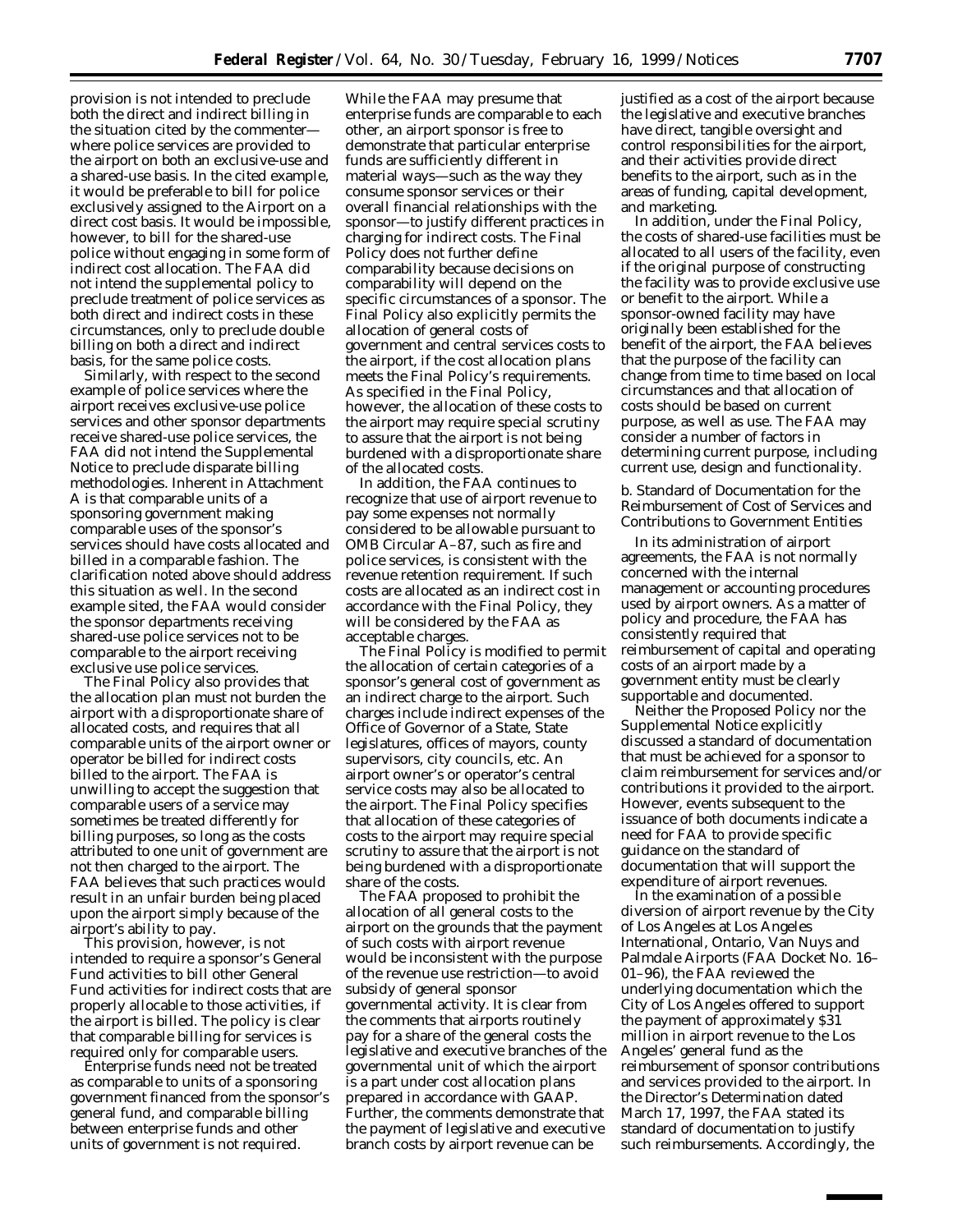FAA is including that standard in the Final Policy.

The Final Policy requires that reimbursements for capital and operating costs of the airport made by a government entity, both direct and indirect, be supported by adequate documentary evidence. Adequate documentation consists of underlying accounting records and corroborating evidence, such as invoices, vouchers and cost allocation plans, to support all payments of airport revenues to other government entities. If this underlying accounting data is not available, the Final Policy allows reimbursement to a government entity based on audited financial statements, if such statements clearly identify the expenses as having been incurred for airport purposes consistent with the Final Policy statement. In addition, the Final Policy provides that budget estimates are not a sufficient basis for reimbursement of government entities. Budget estimates are just that—estimates of projected expenditures, not records of actual expenditures. Therefore, budget estimates cannot be relied on as documentary evidence to show that the funds claimed for reimbursement were actually expended for the benefit of the airport.

Indirect cost allocation plans, however, may use budget estimates to establish pre-determined indirect cost allocation rates. Such estimated rates must, however, be adjusted to actual expenses in the subsequent accounting period.

# *5. Prohibited Uses of Airport Revenue*

## a. Impact Fees/Contingency Fees

The Proposed Policy prohibited the payment of impact fees assessed by a nonsponsoring governmental body that the airport sponsor is not obligated to pay or that exceed such fees assessed against commercial or other governmental entities. The Supplemental Notice did not modify this provision. The term ''impact fees'' was not defined in the Proposed Policy.

*Airport operators:* One Florida airport sponsor stated that impact fees should be allowable to either a sponsoring or non-sponsoring governmental body. Another commented that the language referring to a ''non-sponsoring'' governmental body was vague and confusing. Within the state of Florida, impact fees are typically administered by a non-sponsoring government body. It was stated that the wording did not seem to prohibit impact fee payments when assessed by a ''sponsoring'' agency, or impact fees that an airport sponsor is obligated to pay.

*The Final Policy:* For clarity, the Final Policy is modified to delete the reference to ''non-sponsoring'' governmental body and to delete the reference to fees the sponsor is not obligated to pay. In addition, the FAA is adding a statement that in appropriate circumstances, airport revenue may be used to reimburse a governmental body for expenditures that the imposing government will incur as a result of onairport development, based on actual expenses incurred.

The effect of the deletions is to broaden the prohibition to all impact fees, within the meaning of the term used in the policy statement. As such, the deletions are consistent with the statutory prohibition on payment of airport revenues that do not reflect the value of services or facilities actually provided to the airport. Until a governmental unit undertakes the activity for which the impact fee is intended to compensate, it is impossible to know with certainty whether the impact fee is an accurate reflection of the cost of the activity attributable to the airport or its value to the airport, or even that the activity will occur. This situation is true regardless of both the status of the governmental unit as airport sponsor and the status of the fee as discretionary. The FAA understands that many local laws or regulations authorizing impact fees do not require the fees to be spent to mitigate or accommodate the results of the airport action that triggers the fee. The FAA has no basis for assuring the payment of impact fees would be consistent with the purpose of section 47107(b)—to prevent an airport sponsor who received Federal assistance from using airport revenues for expenditures unrelated to the airports.

The broader prohibition is consistent with applicable FAA policies. Longstanding FAA policy has permitted a sponsor to claim reimbursement from airport revenue only for ''clearly supportable and documented charges, \* \* \* supported by documented evidence.'' FAA Order 5190.6A, par. 4–  $20.a(2)(c)(ii)$ . An impact fee assessed before the imposing government incurred any expenses to accommodate airport growth would not meet this standard.

In addition, a standard of documentation required by the Final Policy applies to all expenditures of airport revenues subject to section 47107(b), including impact fee payments. That standard requires that expenditures of airport revenues be supported by data on the actual costs incurred for the benefit of the airport, not by budget or other estimates, which impact fees essentially are. The Final Policy will allow submission of those assessed fees resulting from the proposed development when the amount of the fees become fully quantifiable, as provided for in Section IV of the Final Policy, following implementation by the imposing government of the mitigation measures for which the impact fee is assessed. At that time, the FAA can best determine whether the fees assessed against airport revenue satisfy the requirements of section 47107(b) and this policy. In unusual circumstances, the FAA may permit a prepayment of estimated impact fees at the commencement of a mitigation project, if the funds are necessary to permit the mitigation project to go forward, so long as there is a reconciliation process that assures the airport is reimbursed for any overpayments, based on actual project costs, plus interest.

However, the Final Policy does take into account the potential that an airport operator may be required by state or local law to finance the costs of mitigating the impact of certain airport development projects undertaken by the airport sponsor. Therefore, where airport development causes a government agency to take an action, such as constructing a new highway interchange in the vicinity of the airport, airport revenues may be used equal to the prorated share of the cost. In all cases, the action must be shown to be necessitated by the airport development. In the case of infrastructure projects, such impact mitigation must also be located in the vicinity of the airport. This proximity requirement is not being applied to all mitigation measures because some mitigation measures—especially certain environmental mitigation measures may not occur in the vicinity of the airport.

The Final Policy also acknowledges the possibility that an airport operator may be bound by local or state law to use airport revenue to pay an impact fee that is prohibited by this policy. The Final Policy states that the FAA will consider any such local circumstances in determining appropriate corrective action.

#### b. Subsidy of Air Carriers

As discussed in Section V ''Permitted Uses,'' the Supplemental Notice acknowledged the fact that Congress, in the 1994 FAA Authorization Act, effectively authorized the use of airport revenue for promotion of the airport by expressly prohibiting ''use of airport revenues for general economic development, marketing, and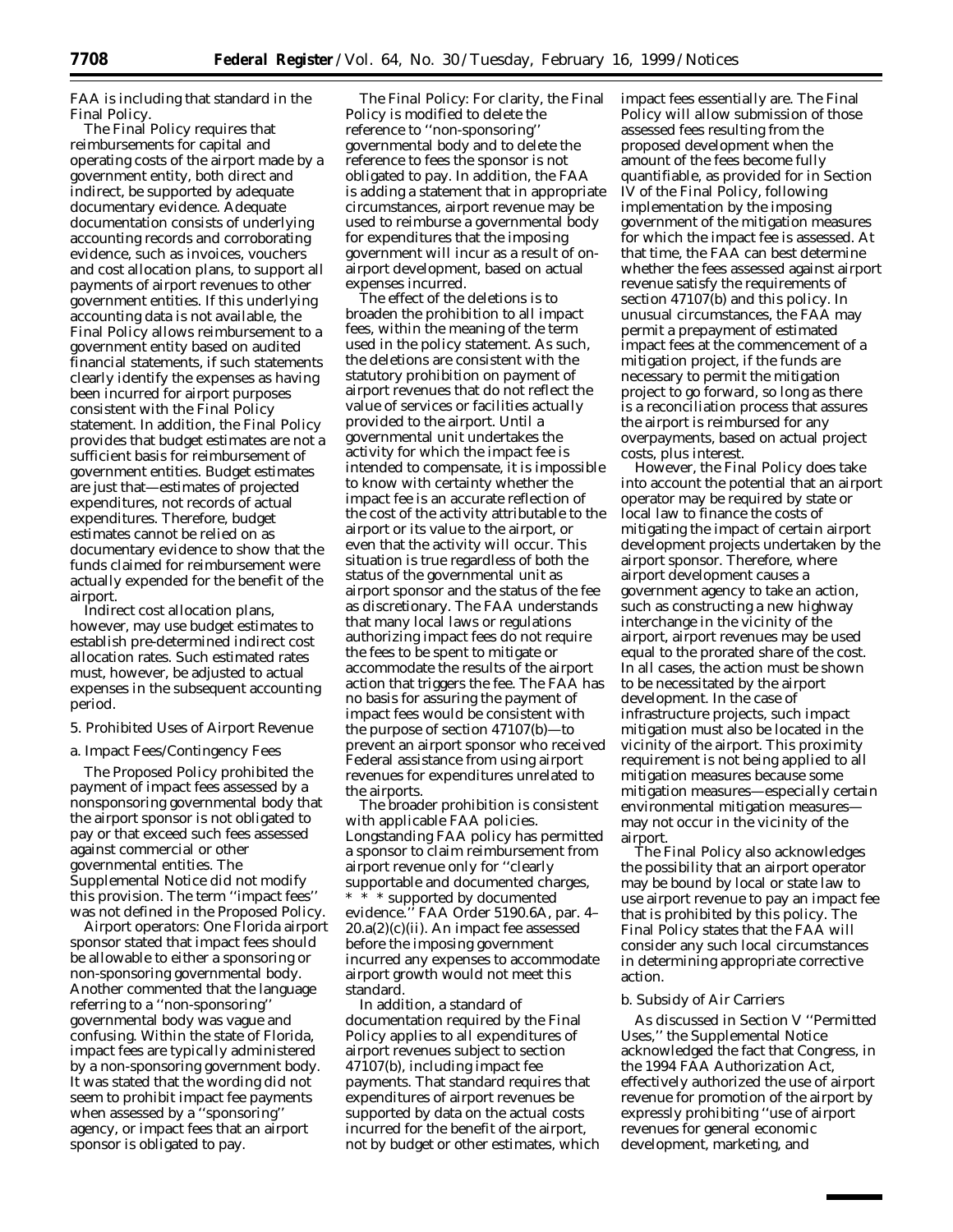promotional activities unrelated to airports or airport systems.'' At the same time, that statutory provision also limited the scope of acceptable promotional activity.

In the Supplemental Notice, the FAA proposed new policy language that more clearly addressed the kinds of promotional and marketing activities that are and are not legitimate operating costs of the airport under 47107(b). In the Supplemental Notice, Section VIII(I), the FAA proposed that ''[d]irect subsidy of air carrier operations'' is a prohibited use of airport revenue because it is not considered a cost of operating the airport. The FAA drew a distinction between methods of encouraging new service. Supplemental Notice proposed to allow the use of airport revenue to encourage passengers to use the airport through promotional activities, including cooperative promotional activities with airlines and to allow airport operators to enhance the viability of new service through fee incentives, on the one hand. As noted, the FAA proposed to prohibit the use of airport revenue to simply buy increased use of the airport by paying an air carrier to operate aircraft, on the other. The FAA considered the former activities to be a permitted expenditure for the promotion and marketing of the airport and the latter to be a prohibited expenditure for general economic development. The FAA explained in the preamble to the Supplemental Notice that neither promotional activities nor promotional fee discounts would be considered a prohibited direct subsidy of airline operations. 61 FR at 66738.

*Airport operators:* In their comments on the Supplemental Notice, ACI–NA/ AAAE state that, generally, an expenditure or activity should not be considered revenue diversion if there is a reasonable expectation that such an expenditure or activity will benefit the airport. Furthermore, they note that the law does not single out direct air carrier subsidy or fee waivers for more stringent scrutiny than other marketing activities. This argument in favor of the reasonable business judgement of the airport management should be applied to the use of airport revenue for promotion and marketing not unrelated to the airport, including direct air carrier subsidies and fee waivers. ACI/ AAAE stated ''both forms of financial assistance should be permitted, if an airport has a reasonable expectation that the subsidy will benefit the airport and the subsidy or discount is made available on a non-discriminatory basis.''

ACI/AAAE further stated that there is no real distinction between direct

subsidy and fee waivers, as well as none between direct subsidy and the residual airport costing methodologies, making the distinction in the policy illogical. They predicted that the proposed policy is likely to promote detrimental effects, including eliminating air service to some small airports, increasing congestion at dominant hubs at the expense of medium-sized airports, reducing potential competition and raising fares.

Several individual airport operators concurred with the ACI–NA/AAAE position. One operator commented that any subsidies should be permitted, as long as the airport remains selfsustaining and the subsidies are not included in airline costs in calculating landing fees, terminal rents and other user charges.

Another airport operator, the LNAA, which is engaged as a party in a 14 CFR Part 13 investigation regarding its former air carrier subsidy program, commented that there is no real difference between an airport making a direct subsidy to an air carrier or waiving fees.

Two airport operators expressed different views. One operator agreed that airport revenues should not be used to subsidize new air carrier service because the practice of subsidization could lead to destructive competition for air service among airports. Another airport operator stated that it ''does not currently engage in nor does it contemplate any form of direct subsidy to air carriers in exchange for air service.'' This operator considers the Supplemental Notice to provide adequate flexibility to airport operators to foster and promote air service development.

*Air carriers:* The ATA strongly opposed the assertion that direct subsidies of airline operations with airport revenue may be considered to be operating costs of the airport and would extend the prohibition to indirect subsidies. They argued that the distinction in the proposed policy that allows fee waivers under certain circumstances, but prohibits direct subsidy is illogical. Both result in revenue diversion, whether the beneficiary is ''a start up carrier, a new entrant in a market, or an existing carrier at an airport.'' The ATA further commented, in connection with joint marketing endeavors, that the permissible ''promotional period'' should be defined, as should the scope of permissible marketing activities.

*The Final Policy:* The FAA has clarified the policy provision on the direct subsidy of air carriers with airport revenue; however, the prohibition

remains, as does the distinction between direct subsidy and the waiving of fees and the joint promotion of new service. The FAA has applied the test of section 47107(b) to determine to what extent various kinds and amounts of promotional and marketing activities can be considered legitimate operating costs of the airport.

In pursuit of uniformity, the FAA has integrated references to the section on the permitted uses of airport revenue, as well as to the section on selfsustainability, to assist airport operators in pursuing reasonable strategies to promote the airport and provide incentives to encourage new air service. Among other things, marketing of air service to the airport, and expenditures to promote the airport to potential air service providers can be treated as operating costs of the airport. Of course, support for marketing of air service to the airport must be provided consistently with grant assurances prohibiting unjust discrimination.

The setting of fees is a recognized management task, based on a number of considerations, including the airport management's assessment of the services needed by airport consumers, and the airport management's assessment of the financial arrangements necessary to secure that service. The FAA has consistently maintained that fee waivers or discounts involving no expenditure of airport funds raise issues of compliance with the self-sustaining rate structure requirement, not the revenue-use requirement. The Final Policy therefore, permits fee waivers and discounts during a promotional period. The waiver or discount must be offered to all users that are willing to provide the type and level of new service that qualifies for the promotional period. The Policy limits the fee waiver or discount to promotional periods because of the requirement that the airport maintain a self-sustaining airport rate structure. In addition, indefinite fee waivers or discounts could raise questions of compliance with grant assurances prohibiting unjust discrimination. The Final Policy does not define a permitted promotional period. There is too much variation in the circumstances of individual airports throughout the country to permit adoption of a single national definition of a suitable promotional period.

In contrast, the direct payment of subsidies to airline involves the expenditure of airport funds and hence raises questions under the revenue-use requirements. The FAA continues to believe that the costs of operating aircraft, or payments to air carriers to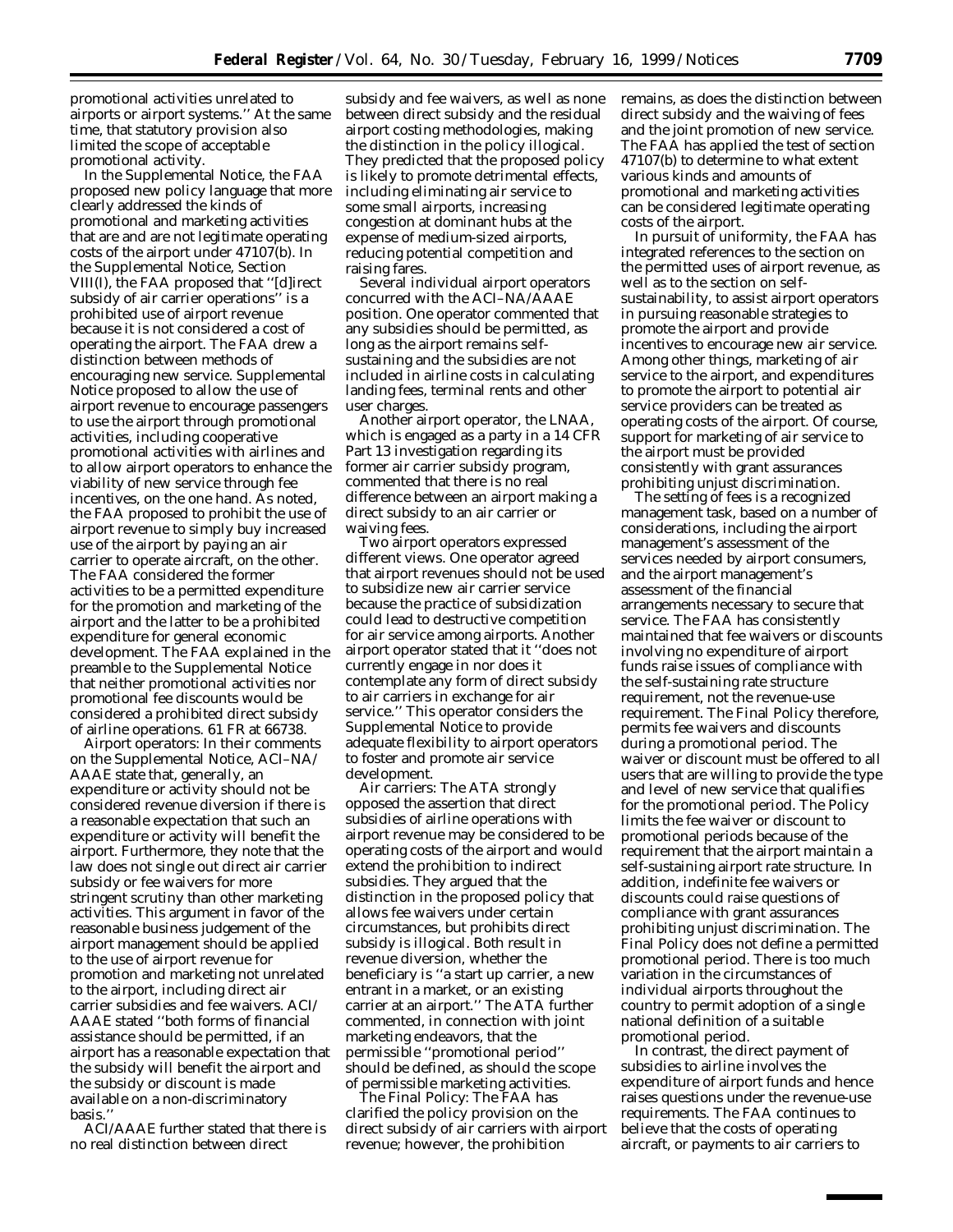operate certain flights, are not reasonably considered an operating cost of an airport. In addition, payment of subsidy for air service can be viewed as general regional economic development and promotion, rather than airport promotion. Use of airport revenue for these purposes is expressly prohibited under the terms of the 1994 FAA Authorization Act. The Final Policy does not preclude a sponsor from using funds other than airport revenue to pay airline subsidies for new service, and it does not preclude other community organizations— such as chambers of commerce or regional economic development agencies—from funding a program to support new air service. Therefore, the Final Policy maintains the distinction between direct subsidy of air carriers and the waiving of fees, and prohibits the former.

#### *6. Policies Regarding the Requirement for a Self-Sustaining Rate Structure*

As noted in the summary, the Final Policy contains a separate section on the requirement that an airport maintain a rate structure that makes the airport as self-sustaining as possible under the circumstances at the airport, to provide more comprehensive guidance in a single document. The 1994 FAA Authorization Act directed the FAA to adopt policies and procedures to assure compliance with both the revenue uses and self-sustaining airport rate structure requirement. The general guidance repeats the guidance appearing in the Department of Transportation Policy Statement Regarding Airport Rates and Charges, 61 FR 31994 (June 21, 1996). The Final Policy interprets the basic requirement and addresses exceptions to the basic rule for leases of airport property at nominal or less-than fair market value (FMV) to specific categories of users.

Each federally assisted airport owner/ operator is required by statute and grant assurance to have an airport fee and rental structure that will make the airport as self-sustaining as possible under the particular airport circumstances, in order to minimize the airport's reliance on Federal funds and local tax revenues. The FAA has generally interpreted the self-sustaining assurance to require airport sponsors to charge FMV commercial rates for nonaeronautical uses of airport property. However, in the case of aeronautical uses, user charges are also subject to the standard of reasonableness. In applying the two standards together for aeronautical property, the FAA has considered it acceptable for an airport operator to charge fees to aeronautical users that are

less than FMV, but more than nominal charges. The FAA defines ''aeronautical use'' as any activity which involves, makes possible, or is required for the operation of aircraft, or which contributes to or is required for the safety of such operations. Policy Statement Regarding Airport Fees, Statement of Applicability, 61 FR at 32017.

Many entities lease airport property for aeronautical and nonaeronautical uses at nominal lease rates. The FAA has determined that nominal leases to many of these entities is consistent with the requirement to maintain a selfsustaining airport rate structure. The Final Policy provides specific guidance regarding nominal leases for six categories of users. This guidance is discussed below.

a. Use of Property at Less Than FMV for Community/Charitable/Recreational Use

*Airport operators:* The ACI–NA/ AAAE agree with the general conclusion that use of airport property for community and charitable purposes at less than FMV should be permissible. However, they argued that the criteria listed in the Supplemental Notice are too narrow. Other criteria should be considered, and an airport should be required to provide no more than one justification. The ACI–NA/AAAE specifically mentioned aeronautical higher education institutions and notfor-profit air and space museums as additional permitted uses, based on H.R. Rep. 104–714, 104th Cong. 2nd Sess. at 39 (1996) reprinted in 1996 USCC.A.N. 3676.

Individual airport operators also requested more flexibility in various forms. One operator suggested that the Supplemental Notice establishes an unnecessary two-part test which many community uses of airport property will fail to satisfy. Another operator argued that such airport property use should not be limited to temporary arrangements, e.g., parks and baseball fields, which indicates that only uses that allow property to be returned rather quickly to the airport inventory would be permitted.

In contrast, another airport operator suggested that, in order to place less burden on the airport operator, such uses should be limited in scope and that the below-market value amount that an airport operator could charge for such usage should be established as some percentage of the appraised value of the property.

*Air carriers:* The ATA agrees in principle with the concept of limited use of airport property for certain specified community purposes at less

than FMV. However, ATA stated that the Supplemental Notice lacks specificity and that its application would consequently be inconsistent with the self-sustaining and revenue-use requirements. The ATA proposed to narrow the first element of the standard to permit contribution of property if the property is put to a general public use desired by the local community and the use does not adversely affect the capacity, safety or operations of the airport. The ATA would narrow the second test by permitting the use of property that is expected to generate no more than minimal revenue, which the ATA would define as minimal revenue equal to or less than 20 percent of revenue that could be earned by similar airport property in commercial or air carrier use. When the property could be expected to earn more than this defined minimal amount, the ATA would permit less than FMV rental if the revenue earned by the community use approximates the revenue that would otherwise be generated.

The ATA would also require that the community use be subject to periodic review and renewed justification and that the airport proprietor retain absolute discretion to reclaim the property for airport use.

*Other commenters:* A member of the United States House of Representatives expressed concern that the policy, if adopted as proposed, does not provide sufficient flexibility to airport operators to be good neighbors within their community. This commenter suggested that in rural areas, requiring community organizations to pay FMV could reduce airport revenue as paying community organizations are forced off of the airport by higher rents and no new tenants are found.

*Final Policy:* The Final Policy generally permits below-FMV-rental of airport property for community uses, but generally limits the uses to property that is not potentially capable of producing substantial income and not needed for aeronautical use. Consistent with the suggestions of the ATA, the permitted community uses of such property will be limited to those that are compatible with the safe and efficient operation of the airport and which are for general local use. In addition, the community use should not preclude reuse of the property for airport purposes, if the airport operator determines that such reuse will provide greater benefits to the airport than the continued community use. Leases to private, non-profit organizations generally will be required to be at market rates unless the sponsor can demonstrate a ''community goodwill''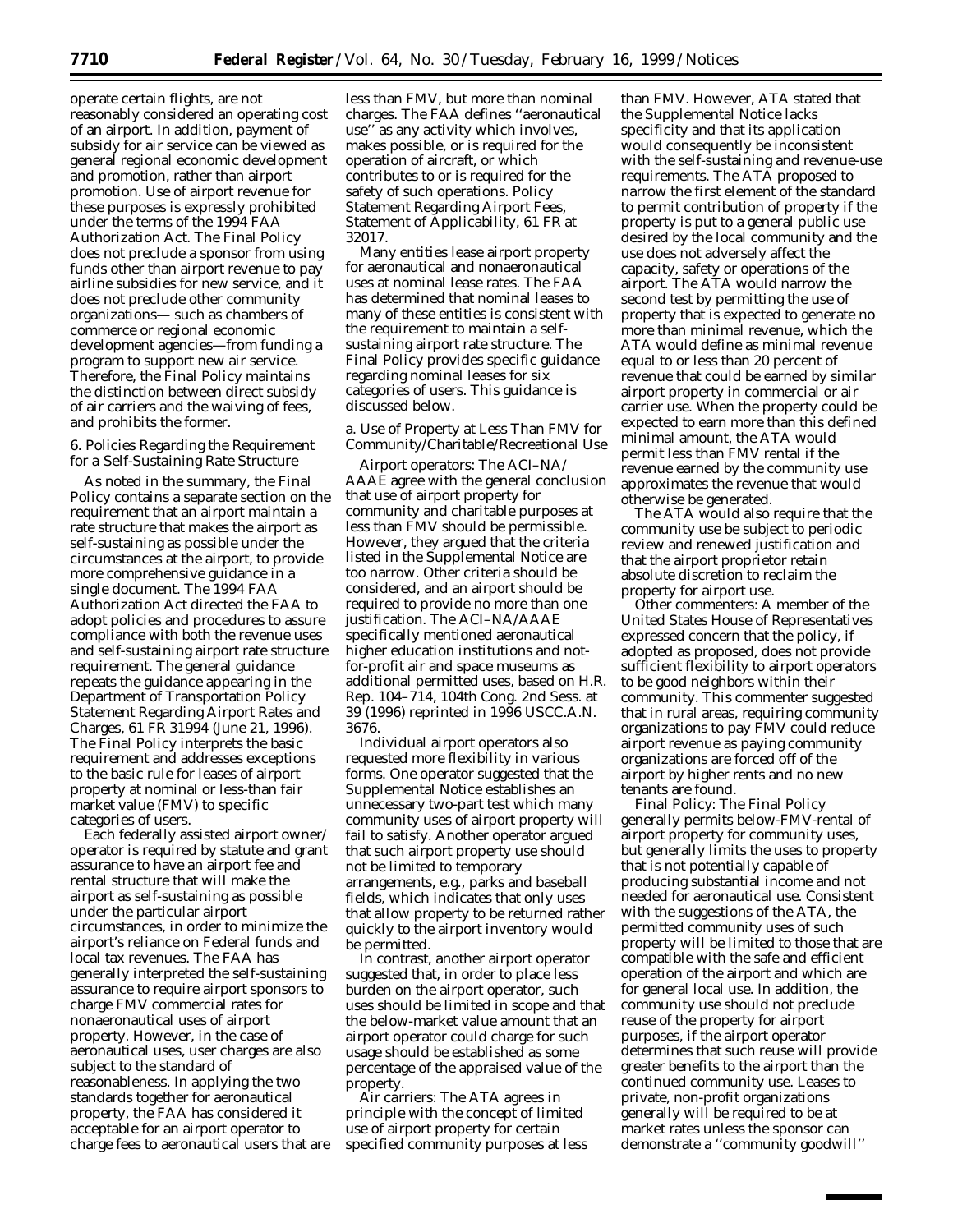purpose to the lease, or can demonstrate a benefit to aviation and the airport, as discussed below.

While the Final Policy states that property provided for community use at no charge should be expected to produce no more than minimal revenue, we are not adopting a definition of minimal. For property that is capable of generating more than minimal revenue, a sponsor could charge less than FMV rental rates for community use, if the revenue earned from the community use approximates that revenue that could otherwise be generated. Providing such property for community use at no charge would not be appropriate.

The FAA has determined that this approach to community use strikes an appropriate balance between the needs of the airport to be a good neighbor and the Federal requirements on the use of airport revenue and property. This formulation provides substantial flexibility to airport operators. At the same time, the self-sustaining requirement and the policy goal of the revenue-use requirement justify some limitation on local discretion in this area.

The requirement that community use not preclude reversion to airport use is based on both the self-sustaining requirement and the airport sponsor's basic AIP obligation to operate a grantobligated airport as an airport.

Under the Final Policy, the lease of airport property to a unit of the sponsoring government for nonaeronautical use at less than fair market value is considered a prohibited revenue diversion unless one of the specific exceptions permitting belowmarket rental rates applies. If a sponsor's use of airport property qualifies as community use, and the other requirements for community-use leases are satisfied, the FAA would not object to a lease at less than fair market value. Qualified uses could include park or recreational uses or other public service functions. However, such use would be subject to special scrutiny to ensure that the requirements for below-FMV community use is satisfied. The community use provision of the Final Policy does not apply to airport property used by a department or subsidiary agency of the sponsoring government seeking an alternative site for the sponsor's general governmental purposes at less-than-commercial value. For example, a city cannot claim the community use exception for a nominal value lease of airport property for a municipal vehicle maintenance garage. Such usage, while beneficial to the taxpaying citizens of the sponsoring government, would be difficult to justify

as benefiting the airport by improving the airport's acceptance in the community.

## b. Not for Profit Aviation Museums

The DOT OIG has cited instances in which an aviation museum at a federally assisted airport is leasing airport property at less than a fair market rental rate. In clarifying the revenue diversion prohibitions recommended for inclusion in the FAA Authorization Act of 1996, the House Transportation and Infrastructure Committee urged the FAA to take a flexible approach to the lease of airport property at below-market rates to notfor-profit air and space museums located on airport property. H.R. Rep. No. 104–714, 104th Cong. 2nd Sess. at 39 (1996) reprinted in 1996 U.S.C.C.A.N. 3676 (House Report). The Committee recommended that this type of rental arrangement should not be considered revenue diversion because of the contribution that such museums make to the understanding and support of aviation.

One airport operator commented that long-term, less-than-market value rental arrangements, particularly for leaseholds encompassing permanent facilities, should be permitted when such arrangements serve a clear and valuable aviation-related purpose. This comment could include aviation museums.

One operator of a not-for-profit aviation museum urged the FAA to permit nominal rate leases. This operator stated that a FMV-based lease for its museum property would double its current operating budget.

*The Final Policy:* The Final Policy permits airport operators to charge reduced rental rates and fees, including nominal rates, to not-for-profit aviation museums, to the extent that the reduction is reasonably justified by the tangible and intangible benefits to the airport or civil aviation. This provision recognizes the potential for aviation museums to provide benefits to the airport by stimulating understanding and support of aviation, consistent with the suggestion contained in the House Report, U.S.C.C.A.N. 3676. Benefits to the airport may include any in-kind services provided to the airport and airport users by the aviation museum. The limitation to not-for profit museums is consistent with the requirement for a self-sustaining airport rate structure, because there is no reason to give forprofit aviation museums preferential treatment over other commercial aeronautical activities. All for-profit aeronautical activities provide some benefit to the airport, by making it more

attractive for potential airport users. If this benefit were a sufficient reason to permit reduced rental rates to commercial aviation businesses on a routine basis, the requirement for a selfsustaining airport rate structure would be virtually unenforceable.

The Final Policy permits but does not require below-market rental rates, including nominal rates. The airport operator is free to treat a qualified aviation museum as it would any other aeronautical activity in setting rental rates and other fees to be paid by the museum.

## c. Aeronautical Higher Education Programs

The DOT OIG has cited instances in which aeronautical secondary and postsecondary education programs at federally assisted airports are leasing airport property at less than a fair market rental rate.

In the House Report, 1996 U.S.C.C.A.N. 3676, the House Transportation and Infrastructure Committee also urged the FAA to take a flexible approach to aeronautical higher education programs located on airports. The Committee recognized that some federally obligated airports have leased property to non-profit, accredited collegiate aviation programs, and that facilitating these programs will help build a base of support for airport operations by giving students, who will be the future users of the national airspace system, easy access to aviation facilities.

*The Final Policy:* The Final Policy permits reduced rental rates, including nominal rates, to not-for-profit aeronautical secondary and postsecondary education programs conducted by accredited educational institutions, to the extent that the reduction is justified by tangible or intangible benefits to the airport or to civil aviation. This treatment is justified for the same reason that reduced rental rates and fees to certain aviation museums are permitted. Again, the benefits may include in-kind services provided to the airport and airport users. As with aviation museums, the educational institution and education program must be not-for-profit. Forprofit aviation education, such as flighttraining, is a standard commercial aeronautical activity at many airports. Permitting reduced rental rates and fees to for-profit aviation education programs would seriously undermine compliance with the self-sustaining requirement and could raise questions of compliance with the grant assurances prohibiting unjust discrimination.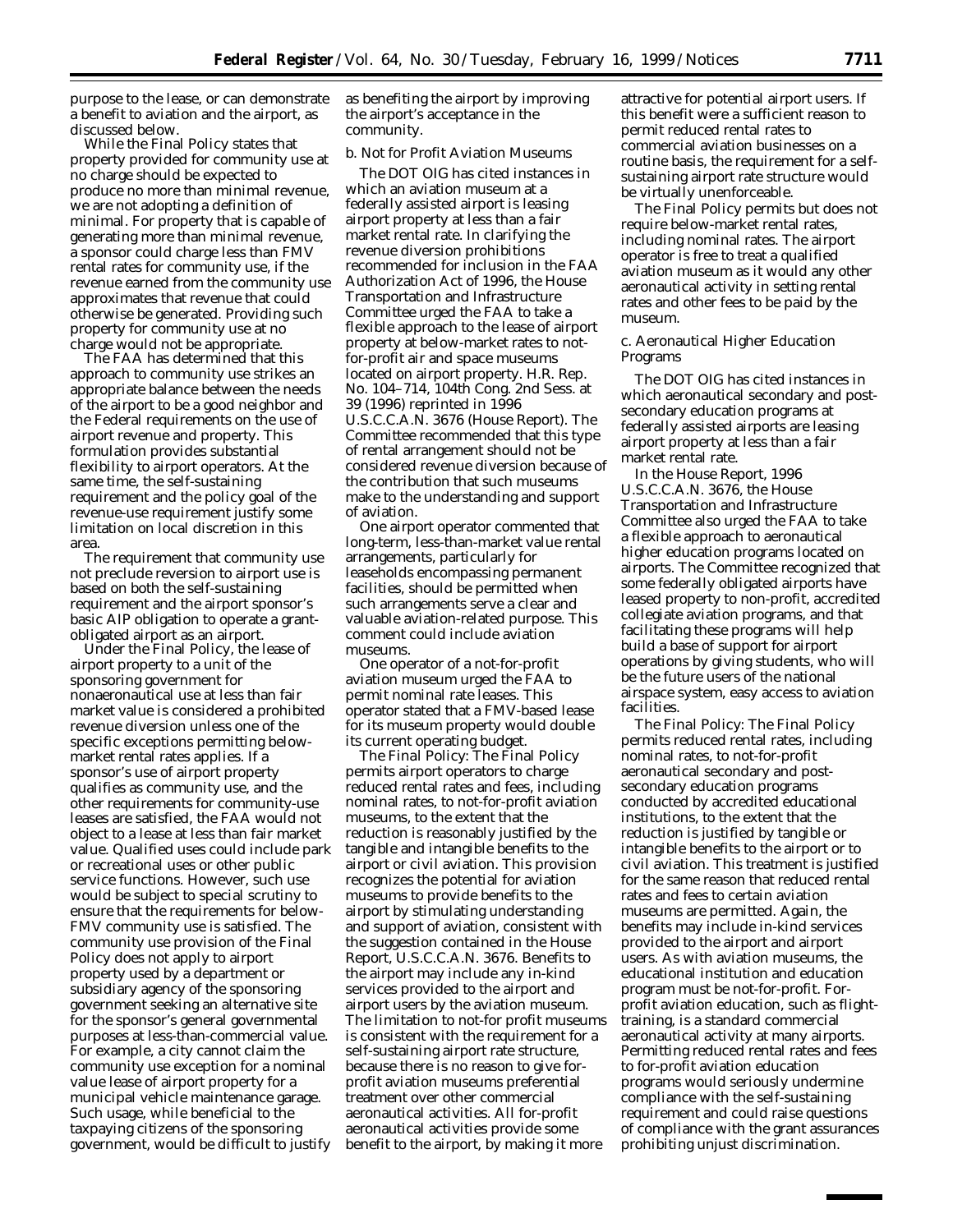The Final Policy permits but does not require below-market rental rates, including nominal rates. The airport operator is free to treat a qualified notfor-profit aeronautical education program as it would any other aeronautical activity in setting rental rates and other fees to be paid by the education program.

# d. Civil Air Patrol Leases

Reduced-rental leases, including nominal leases, to the Civil Air Patrol/ United States Air Force Auxiliary (CAP) at a number of airports have also been criticized in OIG audits. As a result of this criticism, some airport operators have been seeking higher rents from the CAP when leases have come up for renewal.

In its comments, the CAP contends that the current standard airport industry practice of permitting CAP use of airport property for a nominal rent confers substantial benefits to the airport and, in general, to the aviation community. The CAP, therefore, requests that a policy be adopted which would formally permit CAP units to continue to occupy facilities on federally obligated airports at a nominal rent, whether under formal lease arrangements, or otherwise, at the discretion of the airport owner/operator.

*The Final Policy:* The Final Policy permits reduced rental rates and fees to CAP units operating at the airport, in recognition of the benefits to the airport and benefits to aviation similar to those provided by not-for-profit aviation museums and aeronautical secondary education programs. As with other notfor profit-aviation entities, the reduction must be reasonably justified by benefits to the airport or to civil aviation. In-kind services to the airport and airport users may be considered in determining the benefits that the CAP unit provides. In addition, this treatment of the CAP, which has been conferred with the status of an auxiliary to the United States Air Force, is not identical to the treatment provided to military units in the Final Policy, as discussed below, but is consistent with that treatment.

The reduced rental rates and fees are available only to those CAP units operating aircraft at the airport. For CAP units without aircraft, a presence at the airport is not critical. The airport operator can accommodate those CAP units with property that is not subject to Federal requirements on maintaining a self-sustaining rate structure, without compromising the effectiveness of the CAP units. Of course, if such units provide in-kind services that benefit the airport, the value of those services may be recognized as an offset to FMV rates.

The Final Policy permits but does not require nominal rental rates. The airport operator is free to treat a qualified notfor-profit aeronautical CAP lease as it would any other aeronautical activity in setting rental rates and other fees to be paid by the education program.

# e. Police/Firefighting Units Operating Aircraft at the Airport

Many airports host police or firefighting units operating aircraft (often helicopters). The OIG has frequently criticized reduced rate or no-cost leases to these units of government as inconsistent with the self-sustaining and revenue-use requirements.

The Final Policy requires the airport operator to charge reasonable rental rates and fees to these units of government. In effect, these units of government must be treated the same as other aeronautical tenants of the airport. This treatment is consistent with the policy's general approach toward dealings between units of government fees should be set at the level that would be produced by arm's-length bargaining. The treatment is also justified because police and fire-fighting aircraft units provide benefits to the community as a whole, and not necessarily to the airport. However, as with other police and fire-fighting units located at an airport, the policy does allow rental payments to be offset to reflect the value of services actually provided to the airport by the police and fire-fighting aircraft units.

#### f. Use of Property by Military Units

The US Air Force Reserve and the Air National Guard both have numerous flying units located on federally obligated, public-use airports. The majority of these aircraft-operating units are located on leased property at civilian airports established on former military airport land transferred by the US Government to the airport owner/ operator under the Surplus Property Act of 1944, as amended, or under other statutes authorizing the conveyance of surplus Federal property for use as a public airport. Frequently, the favorable lease terms were contemplated in connection with the transfer of the former military property and may have been incorporated in property conveyance documents as obligations of the civilian airport sponsor. As with other reduced-rate leases, these arrangements have been criticized in individual OIG audits.

*The Final Policy:* The Final Policy provides that leasing of airport property at nominal lease rates to military units with aeronautical missions is not inconsistent with the requirement for a

self-sustaining rate structure. The Department of Defense (DOD) has a substantial investment in facilities and infrastructure at these locations, and its operating budgets are based on the existence of these leases. Moving those facilities upon expiration of a lease or the payment of FMV rent for facilities to support military aeronautical activities required for national defense and public safety would be beyond the capability of the DOD without additional legislation and enlargement of the DOD operating budget. In all of the enactments on the self-sustaining rate structure requirement and use of airport revenue and the accompanying legislative history, the FAA can find no indication that Congress intended the airport revenue requirements to be applied in a way to disrupt the United States' defense capabilities or add significantly to the cost of maintaining those capabilities. Moreover, Congress specifically charged the FAA, in 49 U.S.C. § 47103, with developing a national plan of integrated airport systems (NPIAS) to meet, among other things, the country's national defense needs. Inclusion in the NPIAS is a prerequisite for eligibility for AIP funding. Thus, Congress clearly contemplated a military presence at civil airports. Therefore, the FAA will not construe the requirement for a selfsustaining airport rate structure to prohibit nominal leases to military units operating aircraft at an airport.

The Final Policy permits but does not require nominal rental rates. The airport operator is free to treat a qualified military unit as it would any other aeronautical activity in setting rental rates and other fees to be paid by the military unit.

## *7. Lease of Airport Property at Less Than FMV for Mass Transit Access to Airports*

The Supplemental Notice proposed that airport property could be made available at less than fair rental value for public transit terminals, rights-of-way, and related facilities, without being considered in violation of the requirements governing airport finances, under certain conditions. The transit system would have to be publicly owned and operated (or privately operated by contract on behalf of the public owner) and the transit facilities directly related to the transportation of air passengers and airport visitors and employees to and from the airport. Twenty-one responses addressed this issue.

*Airport commenters:* The airport operators concur with the principle of making airport land available for mass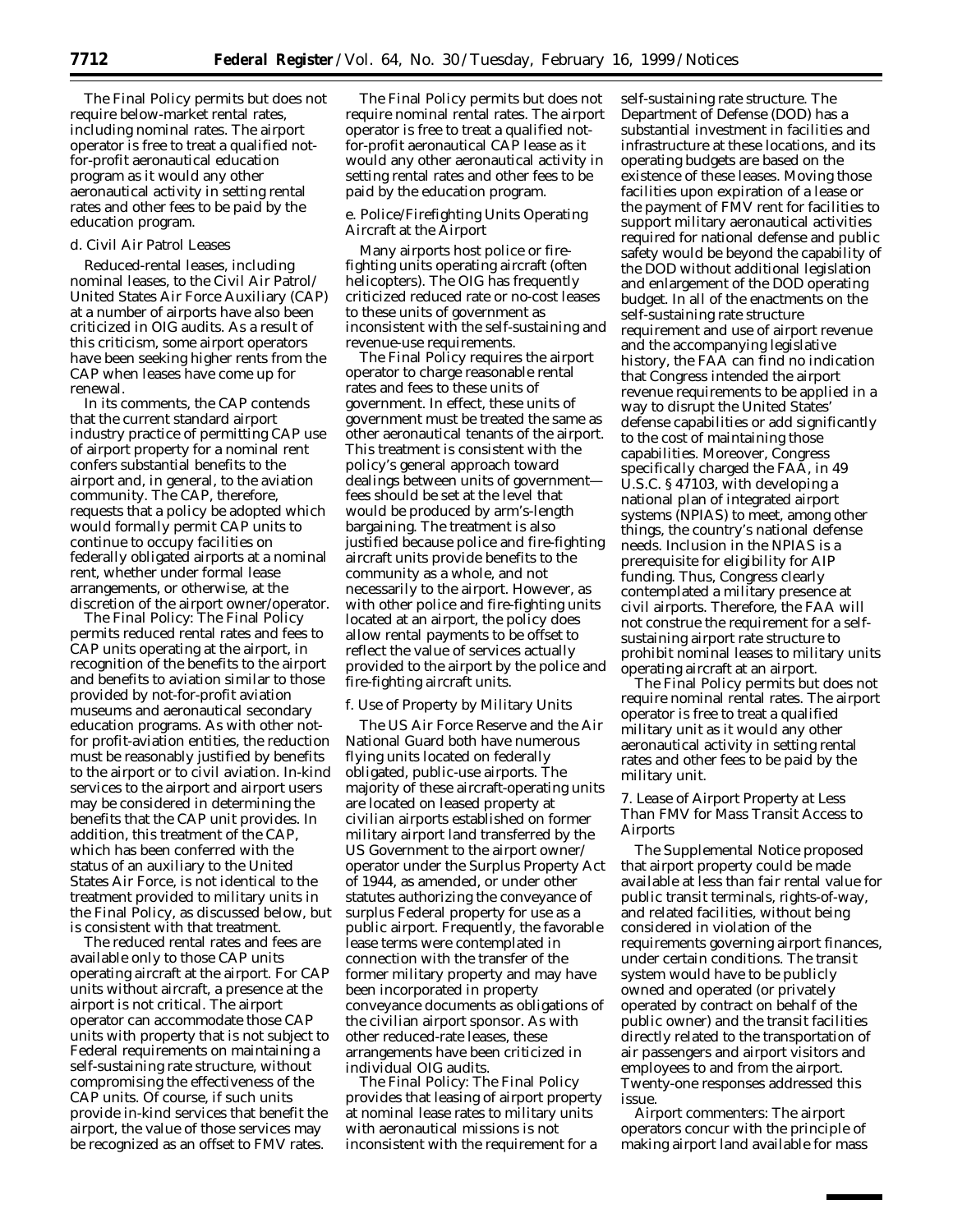transit at rates below fair market value. ACI–NA/AAAE stated that the determination to use airport property for a transit terminal, transit right-of-way, or related facilities at less than fair rental value is consistent with the grant assurance requiring airports to be selfsustaining.

*Air carriers:* The ATA asserted that FAA has exceeded its statutory authority in the proposal. ATA's considers transit facilities to be like commercial business enterprises, because they occupy airport property and charge their customers for their services. ATA also stressed that airport transit facilities are non-aeronautical facilities which are not ''directly and substantially related to the air transportation of passengers or property.''

*Other commenters:* Transit operators, including a transit operator trade association generally supported the position in the Supplemental Notice.

Another commenter stated that making airport property available at less than fair market rental value or making airport revenue available for transit facilities equates to the airport paying a hidden taxation. This commenter argued that it was not the intention of Congress, when it passed the AAIA, to have grant funds used to subsidize, either directly or indirectly, any activity that provides no benefit to air travel.

*The Final Policy:* The Final Policy incorporates the provision proposed in the Supplemental Notice, with a technical correction to include transit facilities use for the transportation of property to or from the airport. The FAA does not consider public transit terminals to be the equivalent of commercial business enterprises. Rather, they are more like public and airport roadways providing ground access to the airport. Generally speaking, the FAA does not construe the self-sustaining assurance to require an airport owner or operator to charge for roadways and roadway rights-of-way at FMV.

Moreover, even though publiclyowned transit systems charge passengers for their services, they generally operate at a loss and are subsidized by general taxpayer revenue. Charging fair market value for on airport facilities would thus burden general taxpayers with the costs of providing facilities used exclusively by transit passengers visiting the airport. Therefore, a requirement to charge FMV would not further the purpose of the self-sustaining assurance—to avoid burdening local taxpayers with the cost of operating the airport system.

#### a. Private Transit

ACI–NA/AAAE and four airport operators commented that private transit operators should have treatment equal to public transit operators. They argued that the concepts of publicprivate partnerships, and privatization of transportation facilities, may be realities in the not-too-distant future. Moreover, private ownership would not detract in the least from the functions identified in the Notice for these facilities, such as bringing passengers to and from the airport. They also noted that the language in the AIP Handbook (Order 5100.38A, Section 6) does not specifically exclude private operators. The language states transit facilities will be allowable provided they will primarily serve the airport.

One state Department of Transportation also urged that reduced rental rates should be offered to privately-owned and operated transit systems on the same basis as publiclyowned systems.

*Final Policy.* The Final Policy retains some distinctions between privately and publicly owned systems. In general, privately-owned systems are more analogous to other ground transportation providers—private taxis and limousine services, rental car companies—and even private parking lot operators. These entities are commercial enterprises that operate for profit and are a significant source of revenue for the airport. Most importantly, they are not supported by general taxpayer funds, and charging FMV would not raise questions of burdening local taxpayers with the cost of the airport.

However, the FAA is aware that, in many communities with no publiclyowned bus systems or very limited systems, privately-owned bus systems fulfill the role of providing public transit services to the airport. Accordingly, the FAA is revising the Final Policy to permit an airport operator to provide airport property at less than FMV rates to privately-owned systems in these limited circumstances.

#### b. Airport Passengers

Nine airport commenters addressed the proposed requirement that transit facilities be directly related to the transportation of air passengers and airport visitors and employees to and from the airport to qualify for less-than-FMV rentals. The commenters argue that the provision is too narrow by restricting the transit service to airpassengers and airport visitors and employees. One airport operator states that airport sponsors must have the

flexibility to build airport transit systems that principally serve airport passengers, employees and other users but which may also secondarily transport some nonairport users. Two airport operators with general-use rail transit systems planned or operating on or near their airports argue that the airport benefits from improved ground access, reduced traffic congestion and improved air quality of general use systems and that rent-free property should, therefore, be provided to general use systems.

*Final Policy:* The Final Policy incorporates the language of the Supplemental Notice. That language does not preclude any use of transit facilities constructed on airport property by nonairport passengers if the property is to be leased at less-than-FMV. The requirement that the facilities be ''directly related'' to the airport does not equate to a requirement that the facilities be ''exclusively used'' for airport purposes. However, if the intended use of a facility is not exclusive airport use, some rental charge may be necessary to reflect the benefits provided to the general public. The determination on whether the facilities are ''directly related'' will be made on a case-by-case basis.

It appears that some of the concern about this issue was generated by the language in the preamble, which referred to transit facilities ''necessary for the transportation of air passengers, airport visitors and airport employees to and from the airport.'' The preamble offered a maintenance/repair facility as an example of facilities that would not qualify. The FAA is not convinced that the benefits to the airport of having such facilities on the airport is sufficient to justify less-than-FMV rental rates. However, as noted, the FAA does not construe the policy language ''facilities directly related the transportation of [airport passengers]'' to require that the facilities be used exclusively by airport passengers.

#### *8. Military Base Conversions Issues*

In its comments to the Proposed Policy, one airport operator argued that using airport revenue to assist in development of revenue-generating properties on former military bases that are converted to civil airports should not be considered a prohibited use of revenue.

In addition, ACI–NA/AAAE state that a base closure and conversion to civilian use often results in the existence of significant recreational facilities on property owned by an airport. In regard to these facilities on converted military bases, ACI/AAAE stated, ''[a] leasing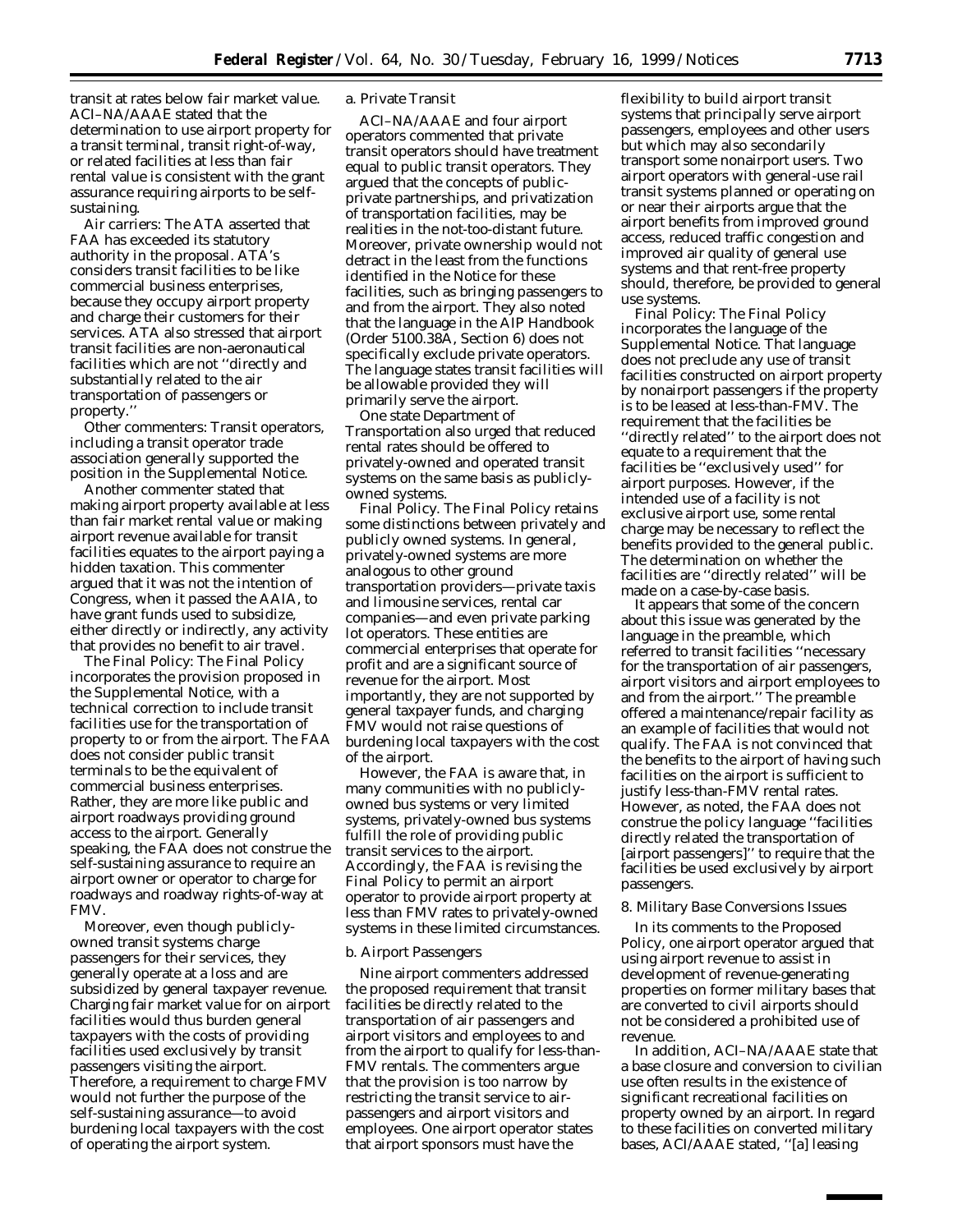arrangement whereby a municipality assumes all liability and operating expenses in exchange for a no-revenue lease is beneficial to the airport and should not be prohibited.''

*Final Policy:* The Final Policy provides for no special treatment of converted military bases with respect to airport revenue use, and no special provisions are included in the final policy.

The FAA policy on the use of public and recreational use of property will be consistently applied to airports whether or not they are former military bases. Ordinarily, airport revenue may not be used to finance the costs of public and recreational facilities at the airport, just as airport revenue may not be used to develop other facilities not needed for the airport, even if those facilities will generate revenue for the airport. In addition, unless the recreational facilities qualify under the communityuse exception, the airport operator would be expected to receive FMVbased rental payments for the recreational or public property. Operational costs borne by a municipality as a result of a base conversion can be considered in the analysis of whether a reduced rent is justified by tangible or intangible benefits to the airport.

# *9. Enforcement Policy, Whether to Impose Civil Penalty Even if Funds are Returned*

The Proposed Policy provided that if the FAA received information that improper use of airport revenue had occurred, the FAA would investigate the matter and attempt to resolve the issue informally. The matter could be resolved if the sponsor persuaded the FAA that the use of airport revenue was not improper, or if the sponsor took corrective action (which usually would involve crediting the diverted amount to the airport account with interest). The proposed policy provided that the FAA would propose enforcement action only if the FAA made a preliminary finding of noncompliance and the sponsor had failed to take corrective action. The Proposed Policy outlined the enforcement actions available to the FAA as of the date of publication. The actions included: (1) withholding of new AIP grants and payments under existing grants (49 USC §§ 47111(e) and (d), respectively); (2) withholding of new authority to impose PFCs (49 USC  $47111(e)$ ; (3) withholding of all Federal transportation funds appropriated in Fiscal Years 1994 and 1995 (as provided in the Department of Transportation appropriation legislation for those years); (4) assessment of civil penalties

not to exceed \$50,000 (49 USC § 46301); and (5) initiation of a civil action to compel compliance with the grant assurances (49 USC § 47111(f)).

The Proposed Policy outlined the administrative procedural rules applicable to airport compliance matters at the time of publication, 14 C.F.R., Part 13 ''Investigation and Enforcement Procedures.''

*Airport operators:* ACI–NA and AAAE strongly urged the FAA to provide in the final policy that remittance of any diverted amounts, together with associated interest, should be sufficient to ''cure'' instances of revenue diversion, regardless of how those instances come to the attention of the FAA. In particular, a non-airport party should not be given the capacity, through the filing of a formal compliant, to eliminate an airport's ability to cure the problem.

*Air carriers:* ATA suggested that the proposed policy should be strengthened, backed up by a stronger enforcement policy and aggressive monitoring and vigorous enforcement action. ATA additionally argued that FAA should promulgate one rule that sets forth in detail the substantive requirements regarding revenue retention and diversion and a separate compliance and enforcement policy document.

ATA objected that the proposed policy continues to provide a passive monitoring procedure and this approach is not sufficient to provide prompt and efficient enforcement. IATA objected that the Proposed Policy does not promote prompt or effective enforcement.

ATA suggested that the FAA establish a formal compliance monitoring and inspection program that includes compliance monitoring and audits/ inspections similar to those it conducts at certificated airlines, such as for drug and alcohol testing. Further, ATA stated that FAA's enforcement policy should result in civil penalties being assessed with the same vigor with which they are assessed against airlines for alleged regulatory violations. In addition, ATA urged that FAA should maintain the threat of assessing civil penalties for each day an airport or sponsor is in violation of the revenue-use requirement and for each day a sponsor fails to repay amounts determined to have been diverted unlawfully. IATA similarly supported assessment of the maximum civil penalty for each instance of unlawful revenue use.

*The Final Policy:* After publication of the Proposed Policy, the FAA Reauthorization Act of 1996 mandated new remedies for improper use of

airport revenues and new compliance monitoring programs. The Final Policy has been modified to reflect the new requirements. Implementation of the requirements will result in more active and systematic monitoring of airport revenue use and more systematic resolution of questionable airport practices, as requested by the ATA and the IATA. It should be noted that the FAA had already assumed a more active role in monitoring through the implementation of the financial reporting requirements of the 1994 FAA Authorization Act.

In accordance with the requirements of the 1996 FAA Reauthorization Act, the Final Policy reflects the clear congressional intent that the FAA focus compliance efforts on the lawful use of airport revenue. The FAA will use all means at its disposal to monitor and enforce the revenue-use requirements and will take appropriate action when a potential violation is brought to the FAA's attention by any means. To detect whether airport revenue has been diverted from an airport, the FAA will use four primary sources of information: (1) the annual airport financial reports submitted by the sponsor; (2) findings from a single audit conducted in accordance with OMB Circular A–133 (including the audit review and opinion required by the 1996 Reauthorization Act); (3) investigation following a thirdparty complaint, and, (4) DOT Office of Inspector General audits.

The FAA will seek penalties for the diversion of airport funds if the airport sponsor is not willing to correct the diversion and make restitution, with interest, in a timely manner. This approach is consistent with the FAA's objective of achieving compliance with a sponsor's obligations. Moreover, it is consistent with section 805 of the 1996 Reauthorization Act, which provides for imposition of administrative and civil penalties only after a sponsor has been given an opportunity to take corrective action and failed to do so.

#### *10. Form of Policy*

As is reflected in the Proposed Policy and Supplemental Notice, the FAA proposed to implement section 112 of the 1994 Act by publishing a policy statement, rather than adopting a regulation.

*The Comments:* The ATA argued that the FAA should promulgate a regulation establishing substantive requirements for use of airport revenue and a separate enforcement policy. The ATA argued that a substantive regulation will provide more clarity on prohibited and permitted practices and be less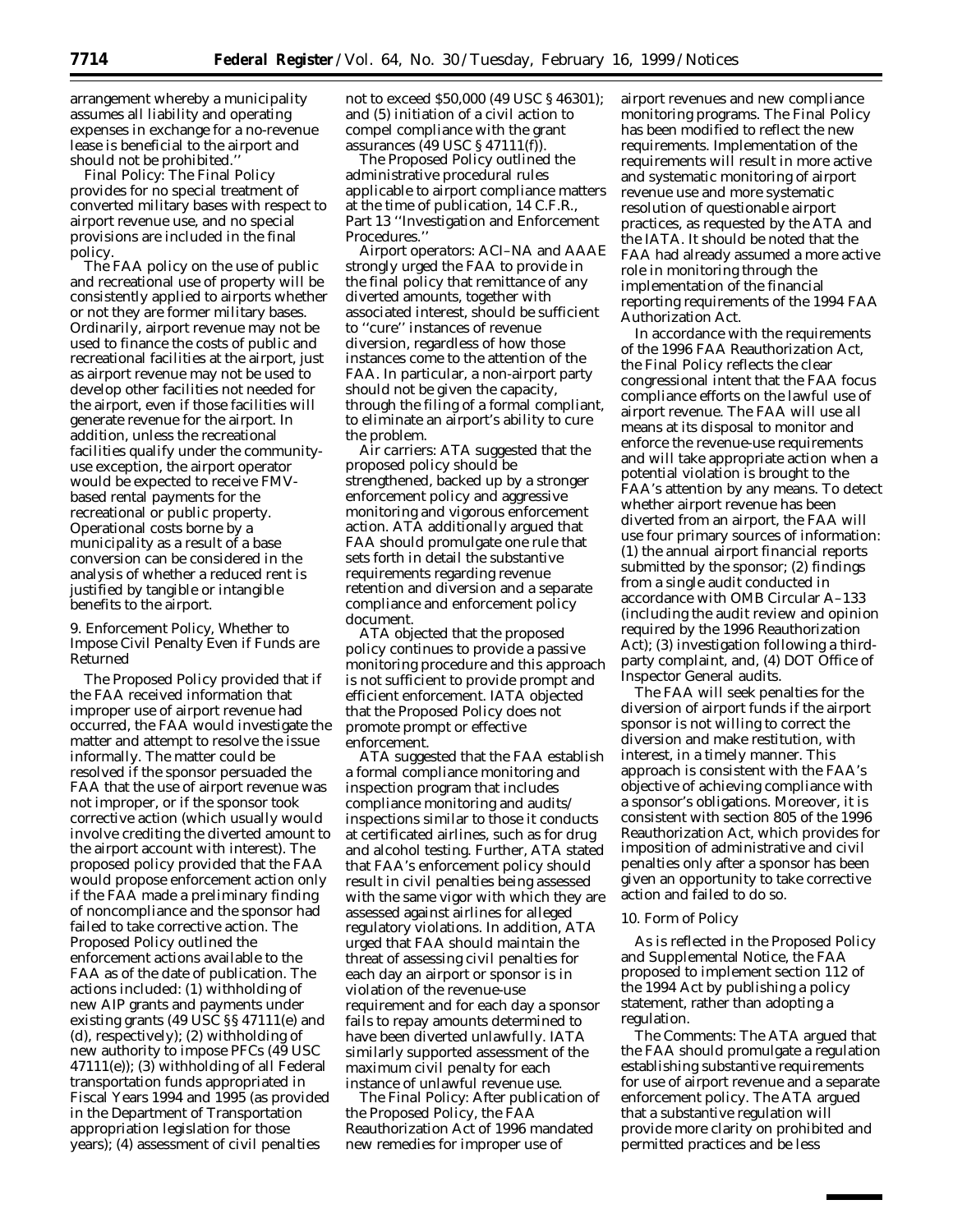susceptible to conflicts over interpretation.

The AOPA also raised concerns over the prompt and effective enforcement of airport revenue diversion within the terms of this Proposed Policy.

*The Final Policy:* The FAA will publish policy guidance on airport revenue use and enforcement as a policy rather than as a regulation. Section 112 of the 1994 FAA Authorization Act directs the Secretary to ''establish policies and procedures'' to assure 'prompt and effective enforcement" of the revenue retention grant assurances, which clearly contemplates the issuance of a policy statement for this purpose.

As discussed in connection with specific issues, the wide variation in airport situations makes it impractical for the FAA to promulgate standards with the specificity and inflexibility urged by ATA. Moreover, a regulation is not required to obtain compliance with the revenue-use requirement. Airports are obligated by the statutory assurance in AIP grant agreements pursuant to § 47107(b)(2), or directly under § 47133, and rulemaking is not required to implement those statutes.

On the issue raised by ATA and AOPA concerning the prompt and effective enforcement mechanism to address specific revenue diversion issues, the FAA had been using 14 CFR Part 13. However, on December 16, 1996, 14 CFR Part 16, Rules of Practice for Federally Assisted Airport Proceedings, took effect. Part 16 established new investigation and enforcement procedures for airport compliance matters, including compliance with the revenue-use requirement. Part 16 includes time deadlines and processes to assure that FAA promptly and effectively investigates and adjudicates specific airport compliance matters involving Federally Assisted Airports. The FAA considers the procedural requirements of the Reauthorization Act of 1996 to be self-executing and will apply the statutory provisions in the case of any conflict with Part 16. However, the FAA is in the process of revising Part 16 to incorporate those new procedural requirements.

# **Paperwork Reduction Act Requirements**

The Office of Management and Budget (OMB) has previously approved, pursuant to the Paperwork Reduction Act, the annual airport financial reports described in Section VIII.A of the Final Policy under OMB Number 2120–0569.

# **Policy Statement**

For the reasons discussed above, the Federal Aviation Administration adopts the following statement of policy concerning the use of airport revenue:

### **Policies and Procedures Concerning the Use of Airport Revenue**

#### **Table of Contents**

- Section I—Introduction
- Section II—Definitions
	- A. Federal Financial Assistance
	- B. Airport Revenue
- C. Unlawful Revenue Diversion D. Airport Sponsor
- 
- Section III—Applicability of the Policy A. Policy and Procedures on the Use of Airport Revenue and State or Local Taxes on Aviation Fuel
	- B. Policies and Procedures on the Requirement for a Self-Sustaining Airport Rate Structure
	- C. Application of the Policy to Airport Privatization
- Section IV—Statutory Requirements for the Use of Airport Revenue
	- A. General Requirements, 49 USC §§ 47107(b) and 47133
	- B. Exception for Certain Preexisting Arrangements (Grandfather Provisions)
	- C. Application of 49 USC § 47133 D. Specific Statutory Requirements for the Use of Airport Revenue
	- E. Passenger Facility Charges and Revenue Diversion
- Section V—Permitted Uses of Airport Revenue
	- A. Permitted Uses of Airport Revenue
	- B. Allocation of Indirect Costs
	- C. Standard of Documentation for the Reimbursement to Government Entities of Costs of Services and Contributions Provided to Airports
- D. Expenditures of Airport Revenue by Grandfathered Airports
- Section VI—Prohibited Uses of Airport Revenue
	- A. Lawful and Unlawful Revenue Diversion
- B. Prohibited Uses of Airport Revenue Section VII—Policies Regarding Requirement
- for a Self-Sustaining Airport Rate Structure
- A. Statutory Requirements
- B. General Policies Governing the Self-Sustaining Rate Structure Assurance
- C. Policy on Charges for Nonaeronautical Facilities and Services
- D. Providing Property for Public Community Purposes
- E. Use of Property by Not-for-Profit Aviation Organizations
- F. Use of Property by Military Units
- G. Use of Property for Transit Projects H. Private Transit Systems
- Section VIII—Reporting and Audit
- Requirements
- A. Annual Financial Reports B. Single Audit Review and Opinion
- Section IX—Monitoring and Compliance
	- A. Detection of Airport Revenue Diversion
	- B. Investigation of Revenue Diversion Initiated Without Formal Complaint
	- C. Investigation of Revenue Diversion Precipitated by Formal Complaint
- D. The Administrative Enforcement **Process**
- E. Sanctions for Noncompliance
- F. Compliance with Reporting and Audit Requirements

### **Section I.—Introduction**

The Federal Aviation Administration (FAA) issues this document to fulfill the statutory provisions in section 112 of the Federal Aviation Administration Authorization Act of 1994, Pub.L. No. 103–305, 108 Stat. 1569 (August 23, 1994), 49 USC 47107(l), and Federal Aviation Administration Reauthorization Act of 1996, Public Law 104–264, 110 Stat. 3213 (October 9, 1996), to establish policies and procedures on the generation and use of airport revenue. The sponsor assurance prohibiting the unlawful diversion of airport revenues, also known as the revenue-use requirement, was first mandated by Congress in 1982. Simply stated, the purpose of that assurance, now codified at 49 USC §§ 47107(b) and 47133, is to provide that an airport owner or operator receiving Federal financial assistance will use airport revenues only for purposes related to the airport. The Policy Statement implements requirements adopted by Congress in the FAA Reauthorization Acts of 1994 and 1996, and takes into consideration comments received on the interim policy statements issued on February 26, 1996, and December 18, 1996.

## **Section II—Definitions**

## *A. Federal Financial Assistance*

Title 49 USC § 47133, which took effect on October 1, 1996, applies the airport revenue-use requirements of § 47107(b) to any airport that has received ''Federal assistance.'' The FAA considers the term ''Federal assistance'' in § 47133 to apply to the following Federal actions:

1. Airport development grants issued under the Airport Improvement Program and predecessor Federal grant programs;

2. Airport planning grants that relate to a specific airport;

3. Airport noise mitigation grants received by an airport operator;

4. The transfer of Federal property under the Surplus Property Act, now codified at 49 USC § 47151 *et seq.*; and

5. Deeds of conveyance issued under Section 16 of the Federal Airport Act of 1946, under Section 23 of the Airport and Airway Improvement Act of 1970, or under Section 516 of the Airport and Airway Improvement Act of 1982 (AAIA).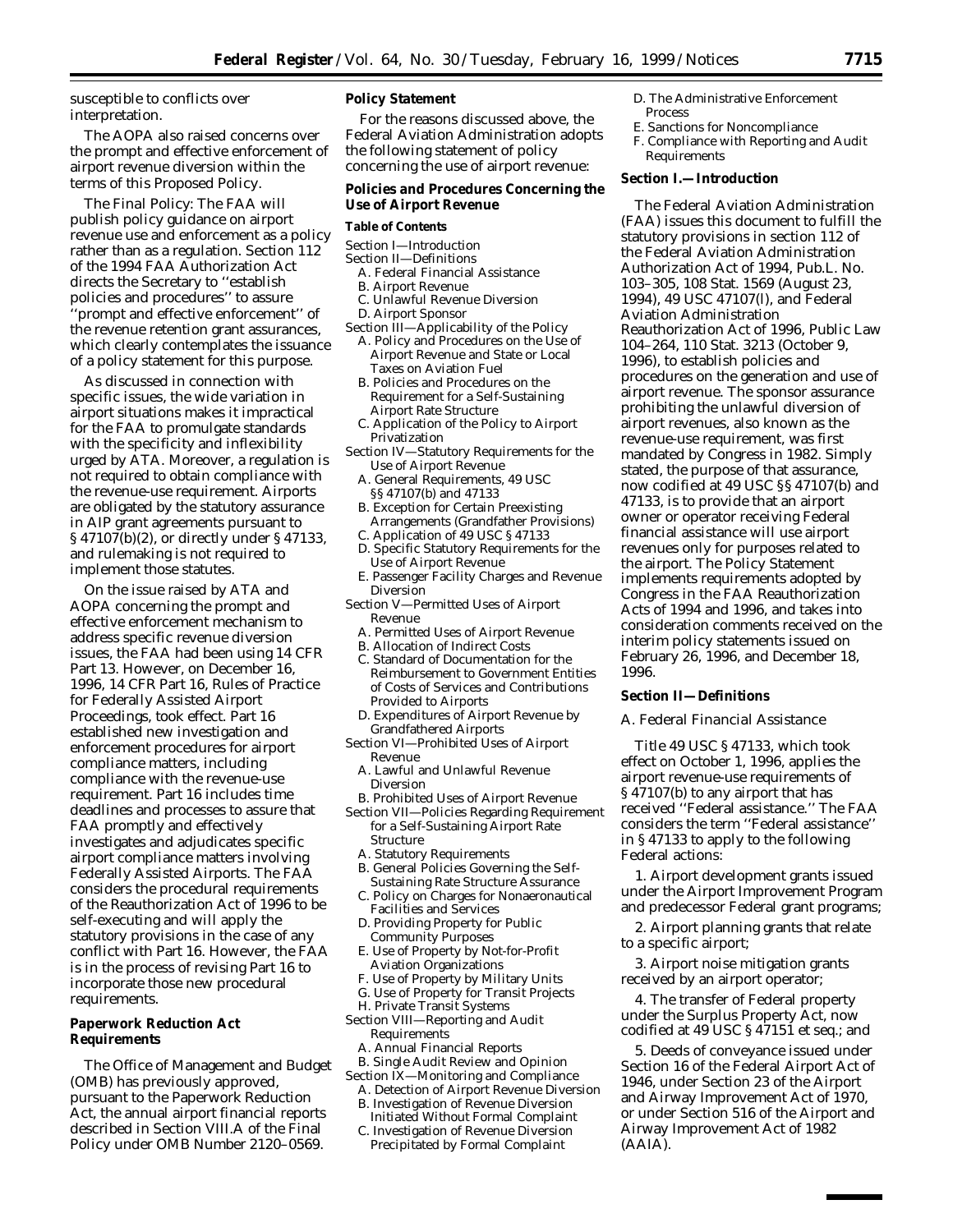#### *B. Airport Revenue*

1. All fees, charges, rents, or other payments received by or accruing to the sponsor for any one of the following reasons are considered to be airport revenue:

a. Revenue from air carriers, tenants, lessees, purchasers of airport properties, airport permittees making use of airport property and services, and other parties. Airport revenue includes all revenue received by the sponsor for the activities of others or the transfer of rights to others relating to the airport, including revenue received:

i. For the right to conduct an activity on the airport or to use or occupy airport property;

ii. For the sale, transfer, or disposition of airport real property (as specified in the applicability section of this policy statement) not acquired with Federal assistance or personal airport property not acquired with Federal assistance, or any interest in that property, including transfer through a condemnation proceeding;

iii. For the sale of (or sale or lease of rights in) sponsor-owned mineral, natural, or agricultural products or water to be taken from the airport; or

iv. For the right to conduct an activity on, or for the use or disposition of, real or personal property or any interest therein owned or controlled by the sponsor and used for an airport-related purpose but not located on the airport (e.g., a downtown duty-free shop).

b. Revenue from sponsor activities on the airport. Airport revenue generally includes all revenue received by the sponsor for activities conducted by the sponsor itself as airport owner and operator, including revenue received:

i. From any activity conducted by the sponsor on airport property acquired with Federal assistance;

ii. From any aeronautical activity conducted by the sponsor which is directly connected to a sponsor's ownership of an airport subject to 49 U.S.C. §§ 47107(b) or 47133; or

iii. From any nonaeronautical activity conducted by the sponsor on airport property not acquired with Federal assistance, but only to the extent of the fair rental value of the airport property. The fair rental value will be based on the fair market value.

2. State or local taxes on aviation fuel (except taxes in effect on December 30, 1987) are considered to be airport revenue subject to the revenue-use requirement. However, revenues from state taxes on aviation fuel may be used to support state aviation programs or for noise mitigation purposes, on or off the airport.

3. While not considered to be airport revenue, the proceeds from the sale of land donated by the United States or acquired with Federal grants must be used in accordance with the agreement between the FAA and the sponsor. Where such an agreement gives the FAA discretion, FAA may consider this policy as a relevant factor in specifying the permissible use or uses of the proceeds.

#### *C. Unlawful Revenue Diversion*

Unlawful revenue diversion is the use of airport revenue for purposes other than the capital or operating costs of the airport, the local airport system, or other local facilities owned or operated by the airport owner or operator and directly and substantially related to the air transportation of passengers or property, when the use is not ''grandfathered'' under 49 U.S.C. § 47107(b)(2). When a use would be diversion of revenue but is grandfathered, the use is considered lawful revenue diversion. See Section VI, Prohibited Uses of Airport Revenue.

#### *D. Airport Sponsor*

The airport sponsor is the owner or operator of the airport that accepts Federal assistance and executes grant agreements or other documents required for the receipt of Federal assistance.

# **Section III—Applicability of the Policy**

## *A. Policy and Procedures on the Use of Airport Revenue and State or Local Taxes on Aviation Fuel*

1. With respect to the use of airport revenue, the policies and procedures in the Policy Statement are applicable to all public agencies that have received a grant for airport development since September 3, 1982, under the Airport and Airway Improvement Act of 1982 (AAIA), as amended, recodified without substantive change by Public Law 103– 272 (July 5, 1994) at 49 § U.S.C. 47101, et seq., and which had grant obligations regarding the use of airport revenue in effect on October 1, 1996 (the effective date of the FAA Authorization Act of 1996). Grants issued under that statutory authority are commonly referred to as Airport Improvement Program (AIP) grants. The Policy Statement applies to revenue uses at such airports even if the sponsor has not received an AIP grant since October 1, 1996.

2. With respect to the use of state and local taxes on aviation fuel, this Policy Statement is applicable to all public agencies that have received an AIP development grant since December 30, 1987, and which had grant obligations regarding the use of state and local taxes on aviation fuel in effect of October 1, 1996.

3. Pursuant to 49 U.S.C. § 47133, this Policy Statement applies to any airport for which Federal assistance has been received after October 1, 1996, whether or not the airport owner is subject to the airport revenue-use grant assurance, and applies to any airport for which the airport revenue-use grant obligation is in effect on or after October 1, 1996. Section 47133 does not apply to an airport that has received Federal assistance prior to October 1, 1996, and does not have AIP airport development grant assurances in effect on that date.

4. Requirements regarding the use of airport revenue applicable to a particular airport or airport operator on or after October 1, 1996, as a result of the provisions of 49 U.S.C. § 47133, do not expire.

5. The FAA will not reconsider agency determinations and adjudications dated prior to the date of this Policy Statement, based on the issuance of this Policy Statement.

### *B. Policies and Procedures on the Requirement for a Self-Sustaining Airport Rate Structure*

1. These policies and procedures apply to the operators of publicly owned airports that have received an AIP development grant and that have grant obligations in effect on or after the effective date of this policy.

2. Grant assurance obligations regarding maintenance of a selfsustaining airport rate structure in effect on or after the effective date of this policy apply until the end of the useful life of each airport development project or 20 years, whichever is less, except obligations under a grant for land acquisition, which do not expire.

### *C. Application of the Policy to Airport Privatization*

1. The Airport Privatization Pilot Program, codified at 49 U.S.C. § 47134, provides for the sale or lease of general aviation airports and the lease of air carrier airports. Under the program, the FAA is authorized to exempt up to five airports from Federal statutory and regulatory requirements governing the use of airport revenue. The FAA can exempt an airport sponsor from its obligations to repay Federal grants, in the event of a sale, to return property acquired with Federal assistance and to use the proceeds of the sale or lease exclusively for airport purposes. The exemptions are subject to a number of conditions.

2. Except as specifically provided by the terms of an exemption granted under the Airport Privatization Pilot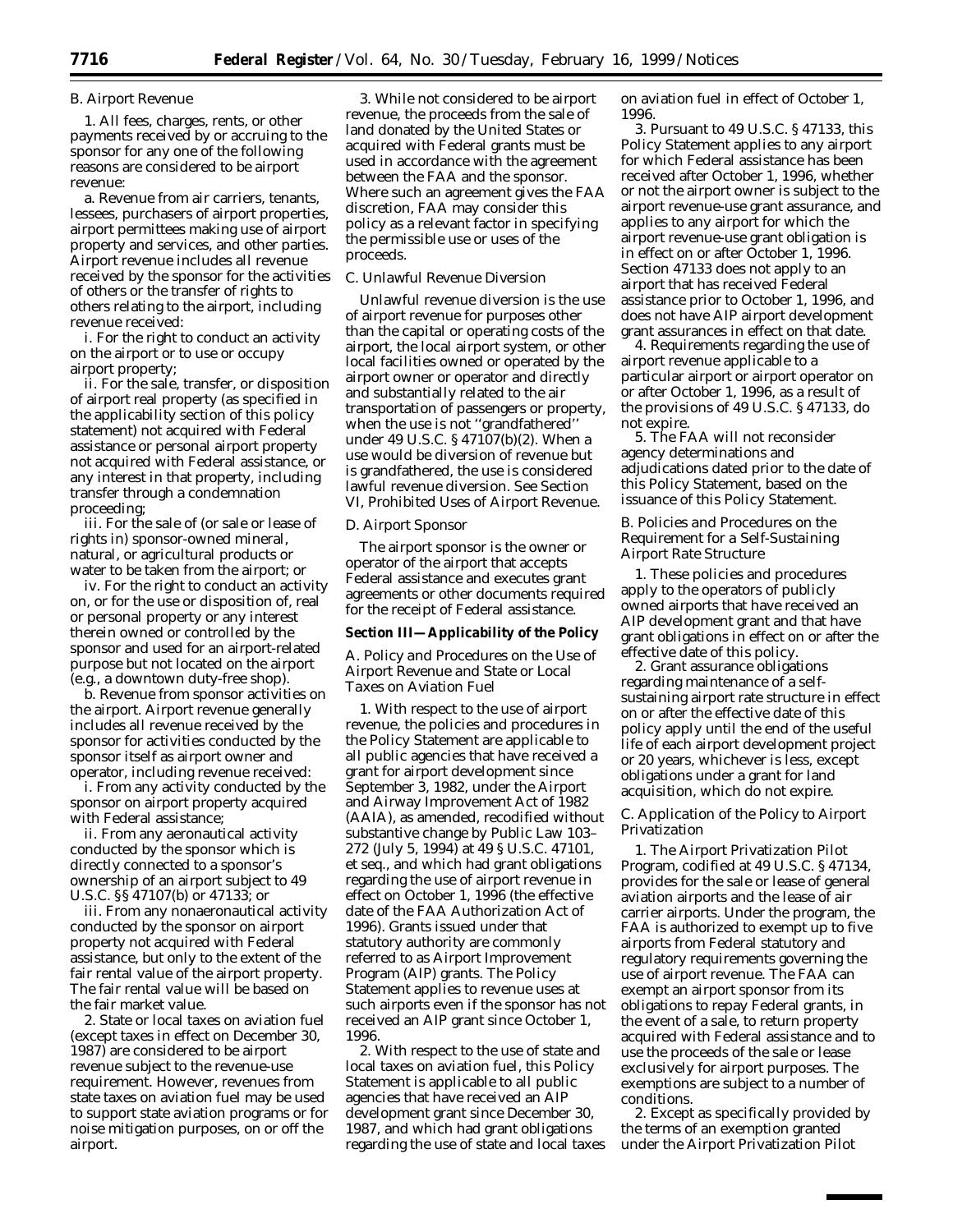Program, this policy statement applies to a privatization of airport property and/or operations.

3. For airport privatization transactions not subject to an exemption under the Pilot Program:

FAA approval of the sale or other transfer of ownership or control, of a publicly owned airport is required in accordance with the AIP sponsor assurances and general government contract law principles. The proceeds of a sale of airport property are considered airport revenue (except in the case of property acquired with Federal assistance, the sale of which is subject to other restrictions under the relevant grant contract or deed). When the sale proposed is the sale of an entire airport as an operating entity, the request may present the FAA with a complex transaction in which the disposition of the proceeds of the transfer is only one of many considerations. In its review of such a proposal, the FAA would condition its approval of the transfer on the parties' assurances that the proceeds of sale will be used for the purposes permitted by the revenue-use requirements of 49 U.S.C. §§ 47107(b) and 47133. Because of the complexity of an airport sale or privatization, the provisions for ensuring that the proceeds are used for the purposes permitted by the revenue-use requirements may need to be adapted to the special circumstances of the transaction. Accordingly, the disposition of the proceeds would need to be structured to meet the revenue-use requirements, given the special conditions and constraints imposed by the fact of a change in airport ownership. In considering and approving such requests, the FAA will remain open and flexible in specifying conditions on the use of revenue that will protect the public interest and fulfill the objectives and obligations of revenue-use requirements, without unnecessarily interfering with the appropriate privatization of airport infrastructure.

4. It is not the intention of the FAA to effectively bar airport privatization initiatives outside of the pilot program through application of the statutory requirements for use of airport revenue. Proponents of a proposed privatization or other sale or lease of airport property clearly will need to consider the effects of Federal statutory requirements on the use of airport revenue, reasonable fees for airport users, disposition of airport property, and other policies incorporated in Federal grant agreements. The FAA assumes that the proposals will be structured from the outset to comply with all such

requirements, and this proposed policy is not intended to add to the considerations already involved in a transfer of airport property.

# **Section IV—Statutory Requirements for the Use of Airport Revenue**

#### *A. General Requirements, 49 U.S.C. §§ 47107(b) and 47133*

1. The current provisions restricting the use of airport revenue are found at 49 U.S.C. §§ 47107(b), and 47133. Section 47107(b) requires the Secretary, prior to approving a project grant application for airport development, to obtain written assurances regarding the use of airport revenue and state and local taxes on aviation fuel. Section 47107(b)(1) requires the airport owner or operator to provide assurances that local taxes on aviation fuel (except taxes in effect on December 30, 1987) and the revenues generated by a public airport will be expended for the capital or operating costs of—

a. The airport;

b. The local airport system; or

c. Other local facilities owned or operated by the airport owner or operator and directly and substantially related to the air transportation of passengers or property.

#### *B. Exception for Certain Preexisting Arrangements (Grandfather Provisions)*

Section 47107(b)(2) provides an exception to the requirements of Section 47107(b)(1) for airport owners or operators having certain financial arrangements in effect prior to the enactment of the AAIA. This provision is commonly referred to as the ''grandfather'' provision. It states:

Paragraph (1) of this subsection does not apply if a provision enacted not later than September 2, 1982, in a law controlling financing by the airport owner or operator, or a covenant or assurance in a debt obligation issued not later than September 2, 1982, by the owner or operator, provides that the revenues, including local taxes on aviation fuel at public airports, from any of the facilities of the owner or operator, including the airport, be used to support not only the airport but also the general debt obligations or other facilities of the owner or operator.

# *C. Application of 49 U.S.C. § 47133*

1. Section 47133 imposes the same requirements on all airports, privatelyowned or publicly-owned, that are the subject of Federal assistance. Subsection 47133(a) states that:

Local taxes on aviation fuel (except taxes in effect on December 30, 1987) or the revenues generated by an airport that is the subject of Federal assistance may not be expended for any purpose other than the capital or operating costs of(a) the airport;

(b) The local airport system; or (c) Other local facilities owned or operated by the person or entity that owns or operates the airport that is directly and substantially related to the air transportation of persons or property.

2. Section 47133(b) contains the same grandfather provisions as section 47107(b).

3. Enactment of section 47133 resulted in three fundamental changes to the revenue-use obligation, as reflected in the applicability section of this policy statement.

a. Privately owned airports receiving Federal assistance (as defined in this policy statement) after October 1, 1996, are subject to the revenue-use requirement.

b. In addition to airports receiving AIP grants, airports receiving Federal assistance in the form of gifts of property after October 1, 1996, are subject to the revenue-use requirement.

c. For any airport or airport operator that is subject to the revenue-use requirement on or after October 1, 1996, the revenue-use requirement applies indefinitely.

4. This section of the policy refers to the date of October 1, 1996, because the FAA Authorization Act of 1996 is by its terms effective on that date.

# *D. Specific Statutory Requirements for the Use of Airport Revenue*

1. In section 112 of the FAA Authorization Act of 1994, 49 U.S.C. § 47107(l)(2) (A–D), Congress expressly prohibited the diversion of airport revenues through:

a. Direct payments or indirect payments, other than payments reflecting the value of services and facilities provided to the airport;

b. Use of airport revenues for general economic development, marketing, and promotional activities unrelated to airports or airport systems;

c. Payments in lieu of taxes or other assessments that exceed the value of services provided; or

d. Payments to compensate nonsponsoring governmental bodies for lost tax revenues exceeding stated tax rates.

2. Section  $47107(1)(5)$ , enacted as part of the FAA Authorization Act of 1996, provides that:

(A) Any request by a sponsor to any airport for additional payments for services conducted off of the airport or for reimbursement for capital contributions or operating expenses shall be filed not later than 6 years after the date on which the expense is incurred; and

(B) Any amount of airport funds that are used to make a payment or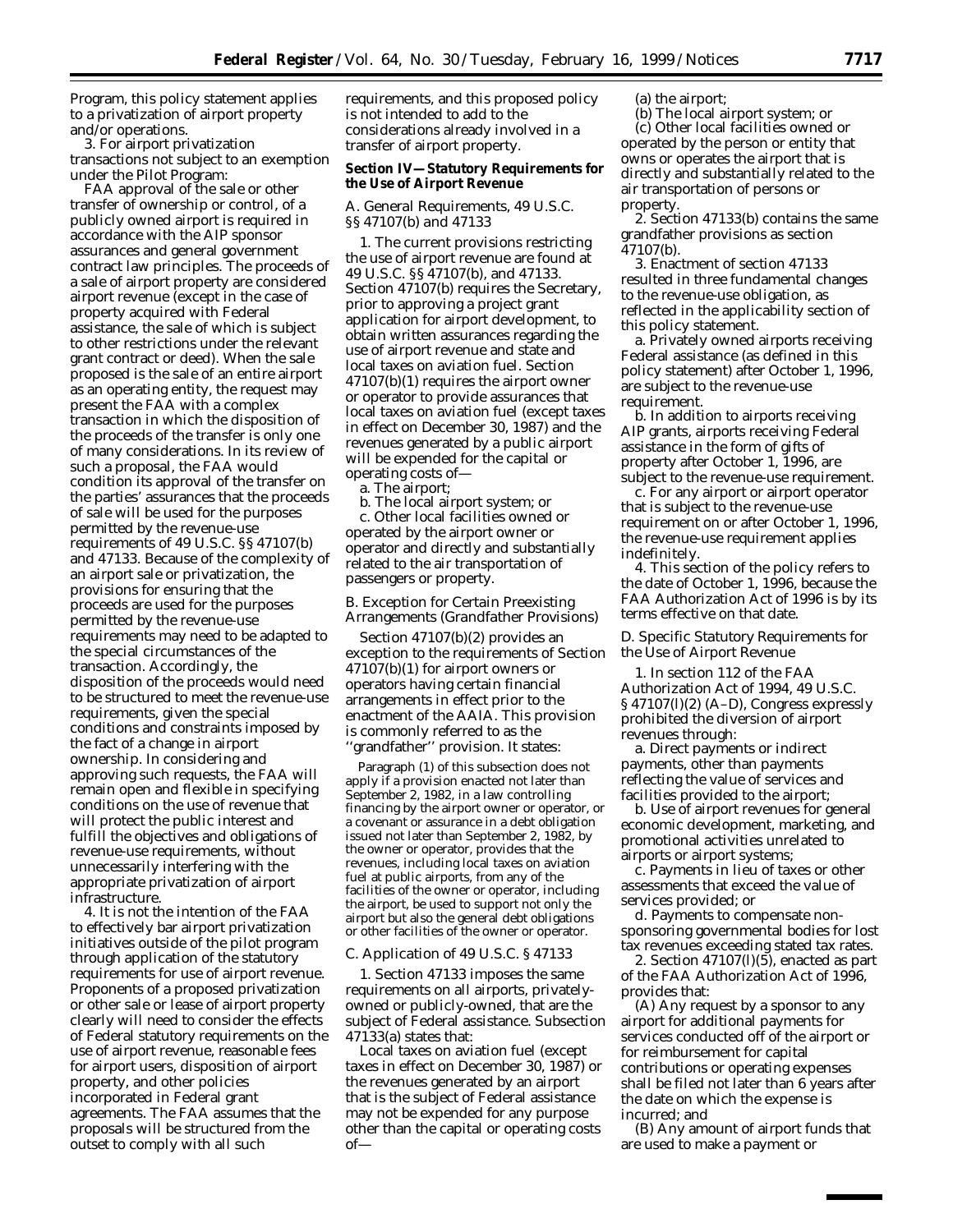reimbursement as described in subparagraph (a) after the date specified in that subparagraph shall be considered to be an illegal diversion of airport revenues that is subject to subsection (n).

3. 49 U.S.C. § 40116(d)(2)(A) provides, among other things, that a State, political subdivision of a State or authority acting for a State or a political subdivision may not: ''(iv) levy or collect a tax, fee or charge, first taking effect after August 23, 1994, exclusively upon any business located at a commercial service airport or operating as a permittee of such an airport other than a tax, fee or charge wholly utilized for airport or aeronautical purposes.''

# **E. Passenger Facility Charges and Revenue Diversion**

The Aviation Safety and Capacity Expansion Act of 1990 authorized the imposition of a passenger facility charge (PFC) with the approval of the Secretary.

1. While PFC revenue is not characterized as ''airport revenue'' for purposes of this Policy Statement, specific statutory and regulatory guidelines govern the use of PFC revenue, as set forth at 49 U.S.C. 40117, ''Passenger Facility Fees,'' and 14 CFR Part 158, ''Passenger Facility Charges.'' (For purposes of this policy, the terms ''passenger facility fees'' and ''passenger facility charges'' are synonymous.) These provisions are more restrictive than the requirements for the use of airport revenue in 49 U.S.C. 47107(b), in that the PFC requirements provide that PFC collections may only be used to finance the allowable costs of approved projects. The PFC regulation specifies the kinds of projects that can be funded by PFC revenue and the objectives these projects must achieve to receive FAA approval for use of PFC revenue.

2. The statute and regulations prohibit expenditure of PFC revenue for other than approved projects, or collection of PFC revenue in excess of approved amounts.

3. As explained more fully below under enforcement policies and procedures in Section IX, ''Monitoring and Compliance,'' a final FAA determination that a public agency has violated the revenue-use provision prevents the FAA from approving new authority to impose a PFC until corrective action is taken.

# **Section V—Permitted Uses of Airport Revenue**

# *A. Permitted Uses of Airport Revenue*

Airport revenue may be used for: 1. The capital or operating costs of the airport, the local airport system, or other

local facilities owned or operated by the airport owner or operator and directly and substantially related to the air transportation of passengers or property. Such costs may include reimbursements to a state or local agency for the costs of services actually received and documented, subject to the terms of this policy statement. Operating costs for an airport may be both direct and indirect and may include all of the expenses and costs that are recognized under the generally accepted accounting principles and practices that apply to the airport enterprise funds of state and local government entities.

2. The full costs of activities directed toward promoting competition at an airport, public and industry awareness of airport facilities and services, new air service and competition at the airport (other than direct subsidy of air carrier operations prohibited by paragraph VI.B.12 of this policy), and salary and expenses of employees engaged in efforts to promote air service at the airport, subject to the terms of this policy statement. Other permissible expenditures include cooperative advertising, where the airport advertises new services with or without matching funds, and advertising of general or specific airline services to the airport. Examples of permitted expenditures in this category include: (a) a Superbowl hospitality tent for corporate aircraft crews at a sponsor-owned general aviation terminal intended to promote the use of that airport by corporate aircraft; and (b) the cost of promotional items bearing airport logos distributed at various aviation industry events.

3. A share of promotional expenses, which may include marketing efforts, advertising, and related activities designed to increase travel using the airport, to the extent the airport share of the promotional materials or efforts meets the requirements of V.A.2. above and includes specific information about the airport.

4. The repayment of the airport owner or sponsor of funds contributed by such owner or sponsor for capital and operating costs of the airport and not heretofore reimbursed. An airport owner or operator can seek reimbursement of contributed funds only if the request is made within 6 years of the date the contribution took place. 49 U.S.C. 47107(l).

a. If the contribution was a loan to the airport, and clearly documented as an interest-bearing loan at the time it was made, the sponsor may repay the loan principal and interest from airport funds. Interest should not exceed a rate which the sponsor received for other investments for that period of time.

b. For other contributions to the airport, the airport owner or operator may seek reimbursement of interest only if the FAA determines that the airport owes the sponsor funds as a result of activities conducted by the sponsor or expenditures by the sponsor for the benefit of the airport. Interest shall be determined in the manner provided in 49 U.S.C. 47107(o), but may be assessed only from the date of the FAA's determination.

5. Lobbying fees and attorney fees to the extent these fees are for services in support of any activity or project for which airport revenues may be used under this Policy Statement. See Section VI: Prohibited Uses of Airport Revenue.

6. Costs incurred by government officials, such as city council members, to the extent that such costs are for services to the airport actually received and documented. An example of such costs would be the costs of travel for city council members to meet with FAA officials regarding AIP funding for an airport project.

7. A portion of the general costs of government, including executive offices and the legislative branches, may be allocated to the airport indirectly under a cost allocation plan in accordance with V.B.3. of this Policy Statement.

8. Expenditure of airport funds for support of community activities, participation in community events, or support of community-purpose uses of airport property if such expenditures are directly and substantially related to the operation of the airport. Examples of permitted expenditures in this category include: (a) the purchase of tickets for an annual community luncheon at which the Airport director delivers a speech reviewing the state of the airport; and (b) contribution to a golf tournament sponsored by a ''friends of the airport'' committee. The FAA recognizes that contributions for community or charitable purposes can provide a direct benefit to the airport through enhanced community acceptance, but that a benefit of that nature is intangible and not quantifiable. Where the amount of contribution is minimal, the value of the benefit will not be questioned as long as there is a reasonable connection between the recipient organization and the benefit of local community acceptance for the airport. An example of a permitted expenditure in this category was participation in a local school fair with a booth focusing on operation of the airport and career opportunities in aviation. The expenditure in this example was \$250.

9. Airport revenue may be used for the capital or operating costs of those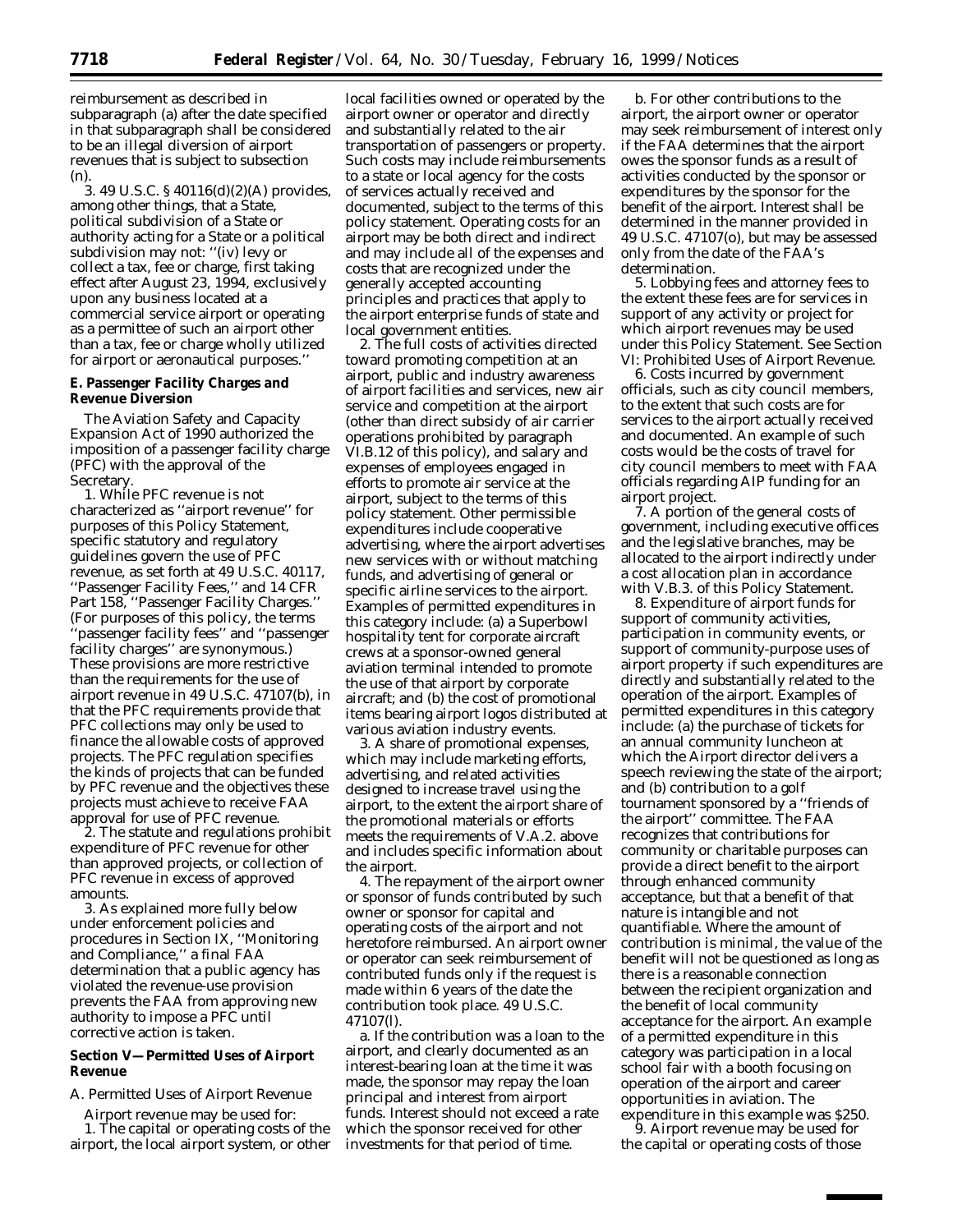portions of an airport ground access project that can be considered an airport capital project, or of that part of a local facility that is owned or operated by the airport owner or operator and directly and substantially related to the air transportation of passengers or property, including use by airport visitors and employees. The FAA has approved the use of airport revenue for the actual costs incurred for structures and equipment associated with an airport terminal building station and a rail connector between the airport station and the nearest mass transit rail line, where the structures and equipment were (1) located entirely on airport property, and (2) designed and intended exclusively for the use of airport passengers.

#### *B. Allocation of Indirect Costs*

1. Indirect costs of sponsor services may be allocated to the airport in accordance with this policy, but the allocation must result in an allocation to the airport only of those costs that would otherwise be allowable under 49 U.S.C. § 47107(b). In addition, the documentation for the costs must meet the standards of documentation stated in this policy.

2. The costs must be allocated under a cost allocation plan that meets the following requirements:

a. The cost is allocated under a cost allocation plan that is consistent with Attachment A to OMB Circular A–87, except that the phrase ''airport revenue'' should be substituted for the phrase ''grant award,'' wherever the latter phrase occurs in Attachment A;

b. The allocation method does not result in a disproportionate allocation of general government costs to the airport in consideration of the benefits received by the airport;

c. Costs allocated indirectly under the cost allocation plan are not billed directly to the airport; and

d. Costs billed to the airport under the cost allocation plan must be similarly billed to other comparable units of the airport owner or operator.

3. A portion of the general costs of government, such as the costs of the legislative branch and executive offices, may be allocated to the airport as an indirect cost under a cost allocation plan satisfying the requirements set forth above. However, the allocation of these costs may require special scrutiny to assure that the airport is not paying a disproportionate share of these costs.

4. Central service costs, such as accounting, budgeting, data processing, procurement, legal services, disbursing and payroll services, may also be allocated to the airport as indirect costs

under a cost allocation plan satisfying the requirements set forth above. However, the allocation of these costs may require special scrutiny to assure that the airport is not paying a disproportionate share of these costs.

## *C. Standard of Documentation for the Reimbursement to Government Entities of Costs of Services and Contributions Provided to Airports*

1. Reimbursements for capital and operating costs of the airport made by a government entity, both direct and indirect, must be supported by adequate documentary evidence. Documentary evidence includes, but is not limited to:

a. Underlying accounting data such as general and specialized journals, ledgers, manuals, and supporting worksheets and other analyses; and corroborating evidence such as invoices, vouchers and indirect cost allocation plans, or

b. Audited financial statements which show the specific expenditures to be reimbursed by the airport. Such expenditures should be clearly identifiable on the audited financial statements as being consistent with section VIII of this policy statement.

2. Documentary evidence to support direct and indirect charges to the airport must show that the amounts claimed were actually expended. Budget estimates are not sufficient to establish a claim for reimbursement. Indirect cost allocation plans, however, may use budget estimates to establish predetermined indirect cost allocation rates. Such estimated rates should, however, be adjusted to actual expenses in the subsequent accounting period.

## *D. Expenditures of Airport Revenue by Grandfathered Airports*

1. Airport revenue may be used for purposes other than capital and operating costs of the airport, the local airport system, or other local facilities owned or operated by the sponsor and directly and substantially related to the air transportation of passengers or property, if the ''grandfather'' provisions of 49 U.S.C. § 47107(b)(2) are applicable to the sponsor and the particular use. Based on previous DOT interpretations, examples of grandfathered airport sponsors may include, but are not limited to the following:

a. A port authority or state department of transportation which owns or operates other transportation facilities in addition to airports, and which have pre-September 3, 1982, debt obligations or legislation governing financing and providing for use of airport revenue for non-airport purposes. Such sponsors may have obtained legal opinions from

their counsel to support a claim of grandfathering. Previous DOT interpretations have found the following examples of pre-AAIA legislation to provide for the grandfather exception:

b. Bond obligations and city ordinances requiring a five percent ''gross receipts'' fee from airport revenues. The payments were instituted in 1954 and continued in 1968.

c. A 1955 state statute for the assessing of a five percent surcharge on all receipts and deposits in an airport revenue fund to defray central service expenses of the state.

d. City legislation authorizing the transfer of a percentage of airport revenues, permitting an airport-air carrier settlement agreement providing for annual payments to the city of 15 percent of the airport concession revenues.

e. A 1957 state statutory transportation program governing the financing and operations of a multimodal transportation authority, including airport, highway, port, rail and transit facilities, wherein state revenues, including airport revenues, support the state's transportationrelated, and other, facilities. The funds flow from the airports to a state transportation trust fund, composed of all ''taxes, fees, charges, and revenues'' collected or received by the state department of transportation.

f. A port authority's 1956 enabling act provisions specifically permitting it to use port revenue, which includes airport revenue, to satisfy debt obligations and to use revenues from each project for the expenses of the authority. The act also exempts the authority from property taxes but requires annual payments in lieu of taxes to several local governments and gives it other corporate powers. A 1978 trust agreement recognizes the use of the authority's revenue for debt servicing, facilities of the authority, its expenses, reserves, and the payment in lieu of taxes fund.

2. Under the authority of 49 U.S.C. § 47115(f), the FAA considers as a factor militating against the approval of an application for AIP discretionary funds, the fact that a sponsor has exercised its rights to use airport revenue for nonairport purposes under the grandfather clause, when in the airport's fiscal year preceding the date of application for discretionary funds, the FAA finds that the amount of airport revenues used for nonairport purposes exceeds the amount used for such purposes in the airport's first fiscal year ending after August 23, 1994, adjusted by the Secretary for changes in the Consumer Price Index of All Urban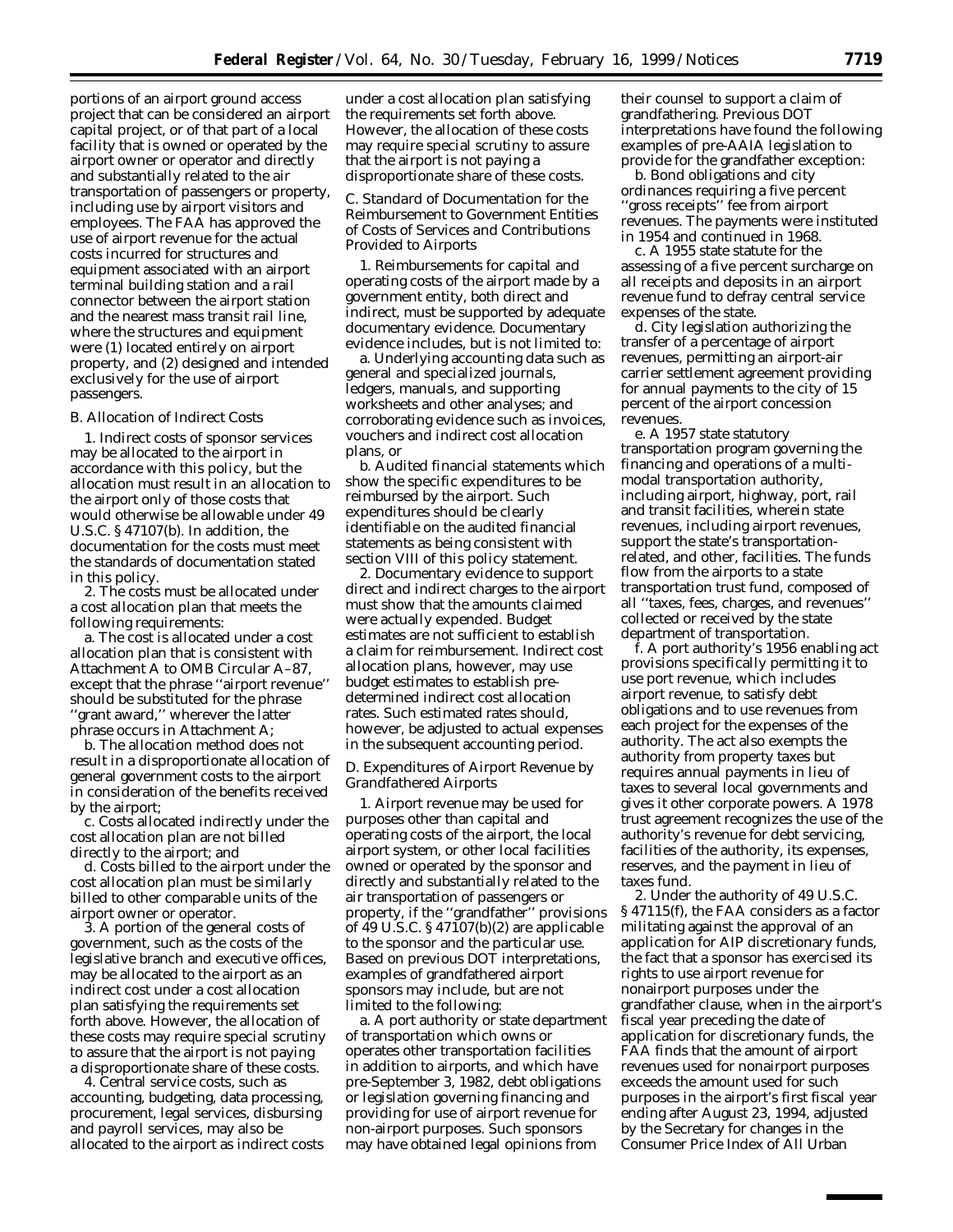Consumers published by the Bureau of Labor Statistics of the Department of Labor.

### **Section VI—Prohibited Uses of Airport Revenue**

#### *A. Lawful and Unlawful Revenue Diversion*

Revenue diversion is the use of airport revenue for purposes other than the capital or operating costs of the airport, the local airport system, or other local facilities owned or operated by the airport owner or operator and directly and substantially related to the air transportation of passengers or property, unless that use is grandfathered under 49 U.S.C. § 47107(b)(2) and the use does not exceed the limits of the 'grandfather' clause. When such use is so grandfathered, it is known as lawful revenue diversion. Unless the revenue diversion is grandfathered, the diversion is unlawful and prohibited by the revenue-use restrictions.

# *B. Prohibited Uses of Airport Revenue*

Prohibited uses of airport revenue include but are not limited to:

1. Direct or indirect payments that exceed the fair and reasonable value of those services and facilities provided to the airport. The FAA generally considers the cost of providing the services or facilities to the airport as a reliable indicator of value.

2. Direct or indirect payments that are based on a cost allocation formula that is not consistent with this policy statement or that is not calculated consistently for the airport and other comparable units or cost centers of

3. Use of airport revenues for general

economic development. 4. Marketing and promotional activities unrelated to airports or airport systems. Examples of prohibited expenses in this category include participation in program to provide hospitality training to taxi drivers and funding an airport operator's float containing no reference to the airport, in a New Years Day parade. 5. Payments in lieu of taxes, or other

assessments, that exceed the value of services provided or are not based on a reasonable, transparent cost allocation formula calculated consistently for other comparable units or cost centers of

6. Payments to compensate nonsponsoring governmental bodies for lost tax revenues to the extent the payments exceed the stated tax rates applicable to the airport; 7. Loans to or investment of airport

funds in a state or local agency at less<br>than the prevailing rate of interest.

8. Land rental to, or use of land by, the sponsor for nonaeronautical

purposes at less than fair rental/market value, except to the extent permitted by SectionVII.D of this policy.

9. Use of land by the sponsor for aeronautical purposes rent-free or for nominal rental rates, except to the extent permitted by Section VII.E of this policy.

10. Impact fees assessed by any governmental body that exceed the value of services or facilities provided to the airport. However, airport revenue may be used where airport development requires a sponsoring agency to take an action, such as undertaking environmental mitigation measures contained in an FAA record of decision approving funding for an airport development project, or constructing a ground access facility that would otherwise be eligible for the use of airport revenue. Payments of impact fees must meet the general requirement that airport revenue be expended only for actual documented costs of items eligible for use of airport revenue under this Policy Statement. In determining appropriate corrective action for an impact fee payment that is not consistent with this policy, the FAA will consider whether the impact fee was imposed by a non-sponsoring governmental entity and the sponsor's ability under local law to avoid paying the fee.

11. Expenditure of airport funds for support of community activities and participation in community events, or for support of community-purpose uses of airport property except to the extent permitted by this policy. See Section V, Uses of Airport Revenue. Examples of prohibited expenditures in this category include expenditure of \$50,000 to sponsor a local film society's annual film festival; and contribution of \$6,000 to a community cultural heritage festival.

12. Direct subsidy of air carrier operations. Direct subsidies are considered to be payments of airport funds to carriers for air service. Prohibited direct subsidies do not include waivers of fees or discounted landing or other fees during a promotional period. Any fee waiver or discount must be offered to all users of the airport, and provided to all users that are willing to provide the same type and level of new services consistent with the promotional offering. Likewise prohibited direct subsidies do not include support for airline advertising or marketing of new services to the extent permitted by Section V of this Policy Statement.

# **Section VII—Policies Regarding Requirement for a Self-Sustaining Airport Rate Structure**

# *A. Statutory Requirements*

49 U.S.C. § 47107(a)(13) requires airport operators to maintain a schedule of charges for use of the airport: ''(A) that will make the airport as selfsustaining as possible under the circumstances existing at the airport, including volume of traffic and economy of collection.'' The requirement is generally referred

to as the ''self-sustaining assurance.''

## *B. General Policies Governing the Self-Sustaining Rate Structure Assurance*

1. Airport proprietors must maintain a fee and rental structure that in the circumstances of the airport makes the airport as financially self-sustaining as possible. In considering whether a particular contract or lease is consistent with this requirement, the FAA and the Office of the Inspector General (OIG) generally evaluate the individual contract or lease to determine whether the fee or rate charged generates sufficient income for the airport property or service provided, rather than looking at the financial status of

2. If market conditions or demand for air service do not permit the airport to be financially self-sustaining, the airport proprietor should establish long-term goals and targets to make the airport as financially self-sustaining as possible. 3. At some airports, market conditions

may not permit an airport proprietor to establish fees that are sufficiently high to recover aeronautical costs and sufficiently low to attract and retain commercial aeronautical services. In such circumstances, an airport proprietor's decision to charge rates that are below those needed to achieve a self-sustaining income in order to assure that services are provided to the public is not inherently inconsistent with the obligation to make the airport as selfsustaining as possible in the circumstances.

4. Airport proprietors are encouraged, when entering into new or revised agreements or otherwise establishing rates, charges, and fees, to undertake reasonable efforts to make their particular airports as self sustaining as possible in the circumstances existing at such airports. 5. Under 49 U.S.C. § 47107(a)(1) and

the implementing grant assurance, charges to aeronautical users must be reasonable and not unjustly discriminatory. Because of the limiting effect of the reasonableness requirement, the FAA does not consider the self-sustaining requirement to require airport sponsors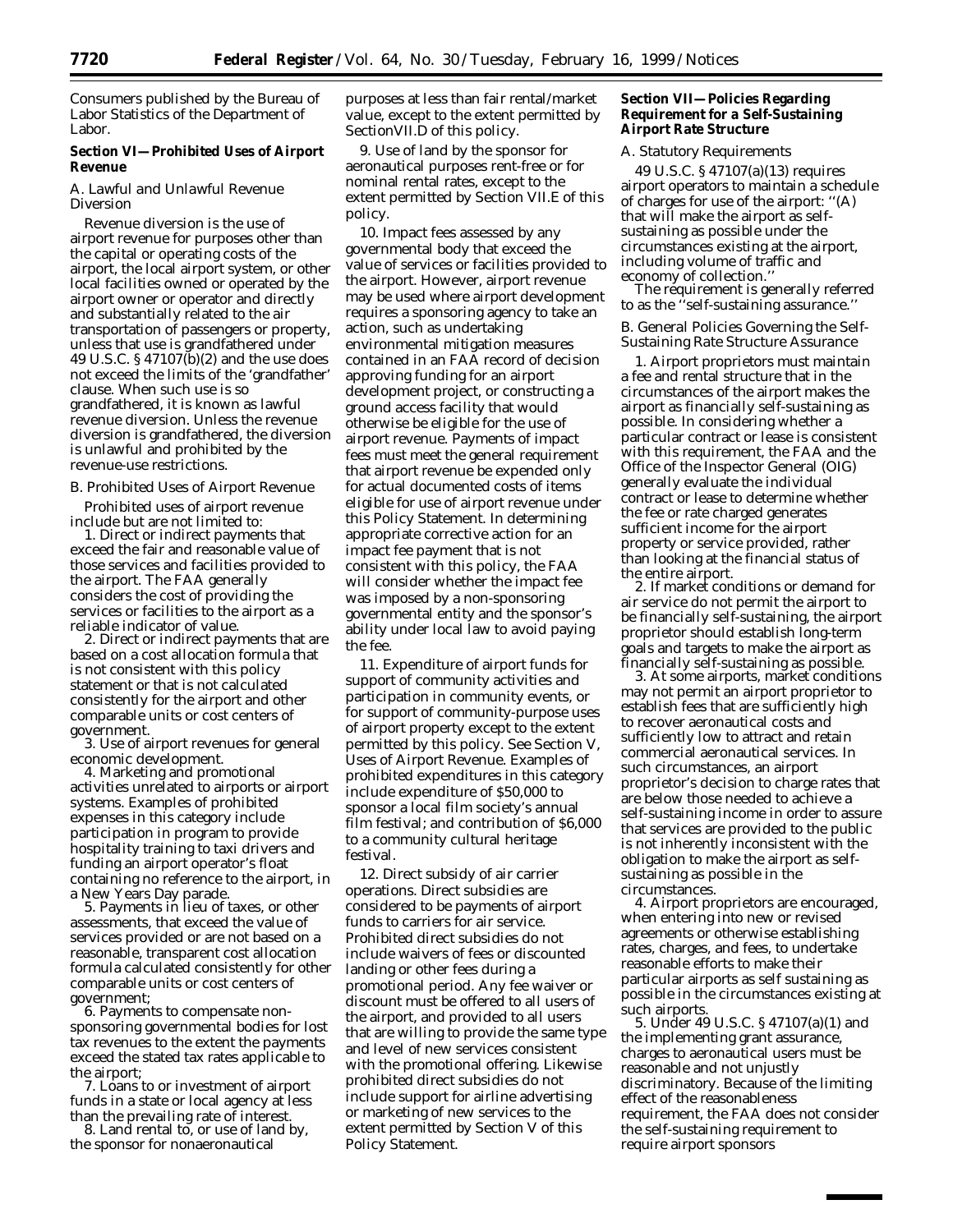to charge fair market rates to aeronautical users. Rather, for charges to aeronautical users, the FAA considers the self-sustaining assurance to be satisfied by airport charges that reflect the cost to the sponsor of providing aeronautical services and facilities to users. A fee for aeronautical users set pursuant to a residual costing methodology satisfies the requirement for a self-sustaining airport rate structure.

6. In establishing new fees, and generating revenues from all sources, airport owners and operators should not seek to create revenue surpluses that exceed the amounts to be used for airport system purposes and for other purposes for which airport revenues may be spent under 49 U.S.C. § 47107(b)(1), including reasonable reserves and other funds to facilitate financing and to cover contingencies. While fees charged to nonaeronautical users are not subject to the reasonableness requirement or the Department of Transportation Policy on airport rates and charges, the surplus funds accumulated from those fees must be used in accordance with 49 U.S.C. § 47107(b).

# *C. Policy on Charges for Nonaeronautical Facilities and Services*

Subject to the general guidance set forth above and the specific exceptions noted below, the FAA interprets the self-sustaining assurance to require that the airport receive fair market value for the provision of nonaeronautical facilities and services, to the extent practicable considering the circumstances at the airport.

## *D. Providing Property for Public Community Purposes*

Making airport property available at less than fair market rental value for public recreational and other community uses, for the purpose of maintaining positive airport-community relations, can be a legitimate function of an airport proprietor in operating the airport. Accordingly, in certain circumstances, providing airport land for such purposes will not be considered a violation of the selfsustaining requirement. Generally, the circumstances in which below-market use of airport land for community purposes will be considered consistent with the grant assurances are:

1. The contribution of the airport property enhances public acceptance of the airport in a community in the immediate area of the airport; the property is put to a general public use desired by the local community; and the public use does not adversely affect the

capacity, security, safety or operations of the airport. Examples of acceptable uses include public parks, recreation facilities, and bike or jogging paths. Examples of uses that would not be eligible are road maintenance equipment storage; and police, fire department, and other government facilities if they do not directly support the operation of the airport.

2. The property involved would not reasonably be expected to produce more than *de minimis* revenue at the time the community use is contemplated, and the property is not reasonably expected to be used by an aeronautical tenant or otherwise be needed for airport operations in the foreseeable future. When airport property reasonably may be expected to earn more than minimal revenue, it still may be used for community purposes at less than FMV if the revenue earned from the community use approximates the revenue that could otherwise be generated, provided that the other provisions of VII. D. are met.

3. The community use does not preclude reuse of the property for airport purposes if, in the opinion of the airport sponsor, such reuse will provide greater benefits to the airport than continuation of the community use.

4. Airport revenue is not to be used to support the capital or operating costs associated with the community use.

# *E. Use of Property by Not-for-Profit Aviation Organizations*

1. An airport operator may charge reduced rental rates and fees to the following not-for-profit aviation organizations, to the extent that the reduction is reasonably justified by the tangible or intangible benefits to the airport or to civil aviation:

a. Aviation museums;

b. Aeronautical secondary and postsecondary education programs conducted by accredited educational institutions; or

c. Civil Air Patrol units operating aircraft at the airport;

2. Police or fire-fighting units operating aircraft at the airport generally will be expected to pay a reasonable rate for aeronautical use of airport property, but the value of any services provided by the unit to the airport may be offset against the applicable reasonable rate.

#### *F. Use of Property by Military Units*

The FAA acknowledges that many airports provide facilities to military units with aeronautical missions at nominal lease rates. The FAA does not consider this practice inconsistent with the requirement for a self-sustaining airport rate structure. Military units

with aeronautical missions may include the Air National Guard, aviation units of the Army National Guard, U.S. Air Force Reserve, and Naval Reserve air units operating aircraft at the airport. Reserve and Guard units typically have an historical presence at the airport that precedes the Airport and Airway Improvement Act of 1982, and provide services that directly benefit airport operations and safety, such as snow removal and supplementary ARFF capability.

#### *G. Use of Property for Transit Projects*

Making airport property available at less than fair market rental for public transit terminals, right-of-way, and related facilities will not be considered a violation of 49 U.S.C. §§ 47107(b), 47133 or 47107(a)(13) if the transit system is publicly owned and operated (or operated by contract on behalf of the public owner), and the facilities are directly and substantially related to the air transportation of passengers or property, including use by airport visitors and employees. A lease of nominal value in the circumstances described in this section would be considered consistent with the selfsustaining requirement.

#### *H. Private Transit Systems*

Generally, private ground transportation services are charged as a nonaeronautical use of the airport. In cases where publicly-owned transit services are extremely limited and where a private transit service (i.e., bus, rail, or ferry) provides the primary source of public transportation, making property available at less than fair market rental to this private service would not be considered inconsistent with 49 U.S.C. §§ 47107(b), 47133 or 47107(a)(13).

#### **Section VIII—Reporting and Audit Requirements**

The Federal Aviation Administration Authorization Act of 1994 established a new requirement for airports to submit annual financial reports to the Secretary, and the Act required the Secretary to compile the reports and to submit a summary report to Congress. The Federal Aviation Reauthorization Act of 1996 established a new requirement for airports to include, as part of their audits under the Single Audit Act, a review and opinion on the use of airport revenue.

#### *A. Annual Financial Reports*

Section 111(a)(4) of the 1994 Authorization Act, 49 U.S.C. § 47107(a)(19), requires airport owners or operators to submit to the Secretary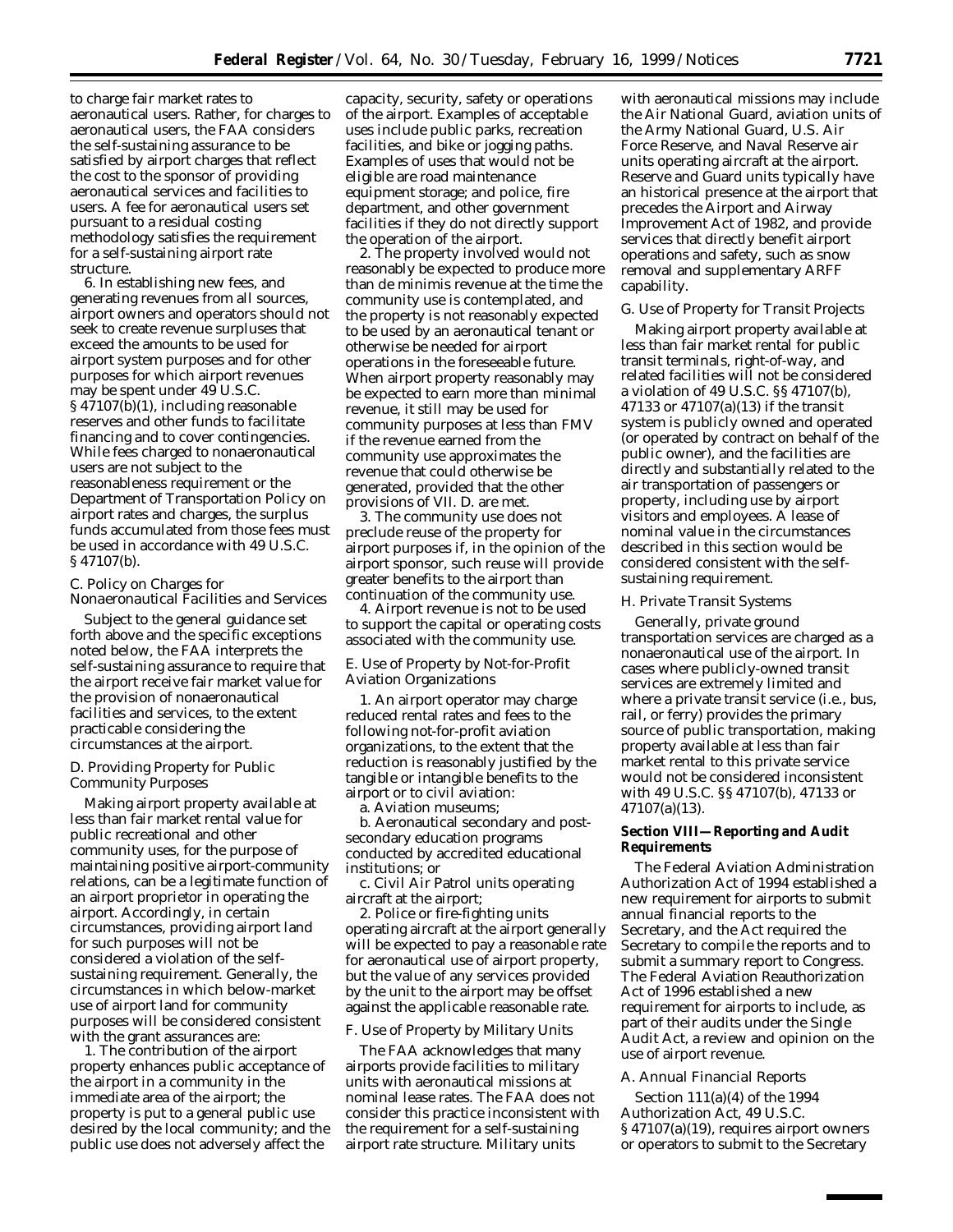and to make available to the public an annual financial report listing in detail (1) all amounts the airport paid to other government units and the purposes for which each payment was made, (2) all services and property the airport provided to other government units and compensation received for each service or unit of property provided. Additionally, Section 111(b) of the 1994 Authorization Act requires a report, for each fiscal year, in an uniform simplified format, of the airport's sources and uses of funds, net surplus/ loss and other information which the Secretary may require.

FAA Forms 5100–125 and 126 have been developed to satisfy the above reporting requirements. The forms must be filed with the FAA 120 days after the end of the sponsor's fiscal year. Extensions of the filing date may be granted if audited financial information is not available within 120 days of the end of the local fiscal year. Requests for extension should be filed in writing with the FAA Airport Compliance Division, AAS–400.

# *B. Single Audit Review and Opinion*

1. General requirement and applicability. The Federal Aviation Reauthorization Act of 1996, Section 805; 49 U.S.C. § 47107(m) requires public agencies that are subject to the Single Audit Act, 31 U.S.C. § 7501– 7505, and that have received Federal financial assistance for airports to include, as part of their single audit, a review and opinion of the public agency's funding activities with respect to their airport or local airport system.

2. Federal Financial Assistance. For the purpose of complying with 49 U.S.C. § 47107(m), Federal financial assistance for airports includes any interest in property received, by a public agency since October 1, 1996, for the purpose of developing, improving, operating, or maintaining a public airport, or an AIP grant which was in force and effect on or after October 1, 1996, either directly or through a state block grant program.

3. Frequency. The opinion will be required whenever the auditor under OMB Circular A–133 selects an airport improvement program grant as a major program. In those cases where the airport improvement program grant is selected as a major program the requirements of 49 U.S.C. § 47107(m) will apply.

4. Major Program. For the purposes of complying with 49 U.S.C. § 47107(m), major program means an airport improvement program grant determined to be a major program in accordance with OMB Circular A–133, § 520 or an

airport improvement program grant identified by FAA as a major program in accordance with OMB A–133 § 215(c); except additional audit costs resulting from FAA designating an airport improvement program grant as a major program are discussed at paragraph 9 below.

5. FAA Notification. When FAA designates an airport improvement program grant as a major program, FAA will generally notify the sponsor in writing at least 180 days prior to the end of the sponsor's fiscal year to have the grant included as a major program in its next Single Audit.

6. Audit Findings. The auditor will report audit findings in accordance with OMB Circular A–133.

7. Opinion. The statutory requirement for an opinion will be considered to be satisfied by the auditor's reporting under OMB Circular A–133. Consequently when an airport improvement program grant is designated as a major program, and the audit is conducted in accordance with OMB Circular A–133, FAA will accept the audit to meet the requirements of 49 USC § 47107(m) and this policy.

8. Reporting Package. The Single Audit reporting package will be distributed in accordance with the requirements of OMB Circular A–133. In addition when an airport improvement program grant is a major program, the sponsor will supply, within 30 days after receipt by the sponsor, a copy of the reporting package directly to the FAA, Airport Compliance Division (AAS–400), 800 Independence Ave. SW 20591. The FAA regional offices may continue to request the sponsor to provide separate copies of the reporting package to support their administration of airport improvement program grants.

9. Audit Cost. When an opinion is issued in accordance with 47107(m) and this policy, the costs associated with the opinion will be allocated in accordance with the sponsor's established practice for allocating the cost of its Single Audit, regardless of how the airport improvement program grant is selected as a major program.

10. Compliance Supplement. Additional information about this requirement is contained in OMB Circular A–133 Compliance Supplement for DOT programs.

11. Applicability. This requirement is not applicable to (a) privately-owned, public-use airports, including airports accepted into the airport privatization program (the Single Audit Act governs only states, local governments and nonprofit organizations receiving Federal assistance); (b) public agencies that do not have a requirement for the single

audit; (c) public agencies that do not satisfy the criteria of paragraph B.1 and 2; above; and Public Agencies that did not execute an AIP grant agreement on or after June 2, 1997.

## **Section IX—Monitoring and Compliance**

#### *A. Detection of Airport Revenue Diversion*

To detect whether airport revenue has been diverted from an airport, the FAA will depend primarily upon four sources of information:

1. Annual report on revenue use submitted by the sponsor under the provisions of 49 U.S.C. § 47107(a)(19), as amended.

2. Single audit reports submitted, pursuant to 49 U.S.C. § 47107(m), with annual single audits conducted under 31 U.S.C. §§ 7501–7505. The requirement for these reports is discussed in Part IX of this policy.

3. Investigation following a third party complaint filed under 14 CFR. Part 16, FAA Rules of Practice for Federally Assisted Airport Proceedings. 4. DOT Office of Inspector General audits.

# *B. Investigation of Revenue Diversion Initiated Without Formal Complaint*

1. When no formal complaint has been filed, but the FAA has an indication from one or more sources that airport revenue has been or is being diverted unlawfully, the FAA will notify the sponsor of the possible diversion and request that it respond to the FAA's concerns. If, after information and arguments submitted by the sponsor, the FAA determines that there is no unlawful diversion of revenue, the FAA will notify the sponsor and take no further action. If the FAA makes a preliminary finding that there has been unlawful diversion of airport revenue, and the sponsor has not taken corrective action (or agreed to take corrective action), the FAA may issue a notice of investigation under 14 CFR § 16.103.

If, after further investigation, the FAA finds that there is reason to believe that there is or has been unlawful diversion of airport revenue that the sponsor refuses to terminate or correct, the FAA will issue an appropriate order under 14 CFR § 16.109 proposing enforcement action. However, such action will cease if the airport sponsor agrees to return the diverted amount plus interest.

2. Audit or investigation by the Office of the Inspector General. An indication of revenue diversion brought to the attention of the FAA in a report of audit or investigation issued by the DOT Office of the Inspector General (OIG)